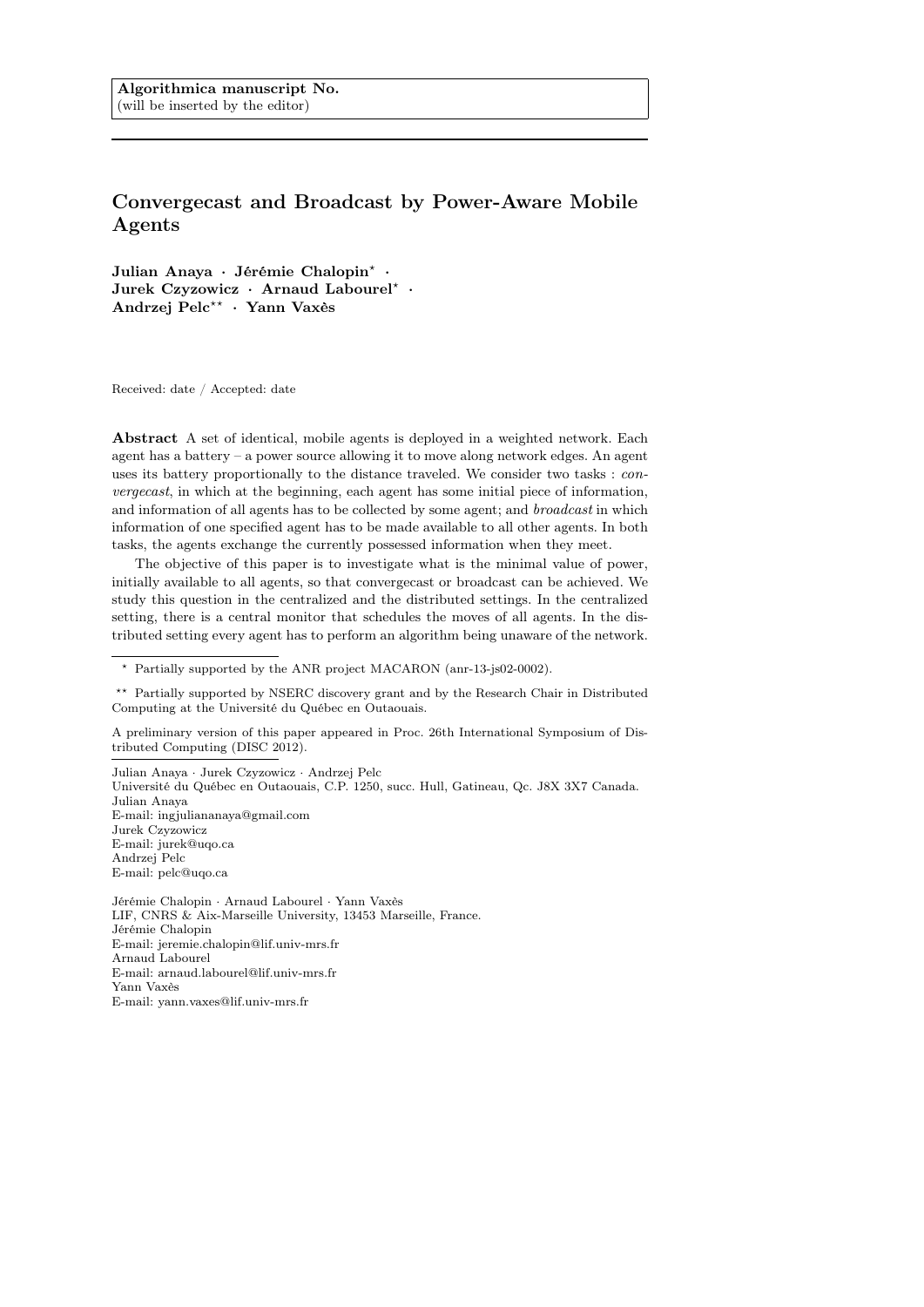In the centralized setting, we give a linear-time algorithm to compute the optimal battery power and the strategy using it, both for convergecast and for broadcast, when agents are on the line. We also show that finding the optimal battery power for convergecast or for broadcast is NP-hard for the class of trees. On the other hand, we give a polynomial algorithm that finds a 2-approximation for convergecast and a 4-approximation for broadcast, for arbitrary graphs.

In the distributed setting, we give a 2-competitive algorithm for convergecast in trees and a 4-competitive algorithm for broadcast in trees. The competitive ratio of 2 is proved to be the best for the problem of convergecast, even if we only consider line networks. Indeed, we show that there is no  $(2 - \epsilon)$ -competitive algorithm for convergecast or for broadcast in the class of lines, for any  $\epsilon > 0$ .

# 1 Introduction

# 1.1 The model and the problem

A set of agents is deployed in a network represented by a weighted graph G. An edge weight is a positive real representing the length of the edge, i.e., the distance between its endpoints along the edge. The agents start simultaneously at different nodes of G. Every agent has a battery: a power source allowing it to move in a continuous way along the network edges. An agent may stop at any point of a network edge (i.e. at any distance from the edge endpoints, up to the edge weight). The movements of an agent use its battery proportionally to the distance traveled. We assume that all agents move at the same speed that is equal to one, i.e., we can interchange the notions of the distance traveled and the time spent while traveling. In the beginning, the agents start with the same amount of power noted  $P$ , allowing all agents to travel the same distance P.

We consider two tasks: *convergecast*, in which at the beginning, each agent has some initial piece of information, and information of all agents has to be collected by some agent, not necessarily predetermined; and broadcast in which information of one specified agent has to be made available to all other agents. In both tasks, agents notice when they meet (at a node or inside an edge) and they exchange the currently held information at every meeting.

The task of convergecast is important, e.g., when agents have partial information about the topology of the network and the aggregate information can be used to construct a map of it, or when individual agents hold measurements performed by sensors located at their initial positions and collected information serves to make some global decision based on all measurements. The task of broadcast is used, e.g., when a preselected leader has to share some information with others agents in order to organize their collaboration in future tasks.

Agents try to cooperate so that convergecast (respectively broadcast) is achieved with the smallest possible agent's initial battery power  $P_{OPT}^c$  (respectively  $P_{OPT}^b$ ), i.e., minimizing the maximum distance traveled by an agent. We investigate these two problems in two possible settings, centralized and distributed.

In the centralized setting, the optimization problems must be solved by a central authority knowing the network and the initial positions of all the agents. We call strategy a finite sequence of movements executed by the agents. During each movement, starting at a specific time, an agent walks between two points belonging to the same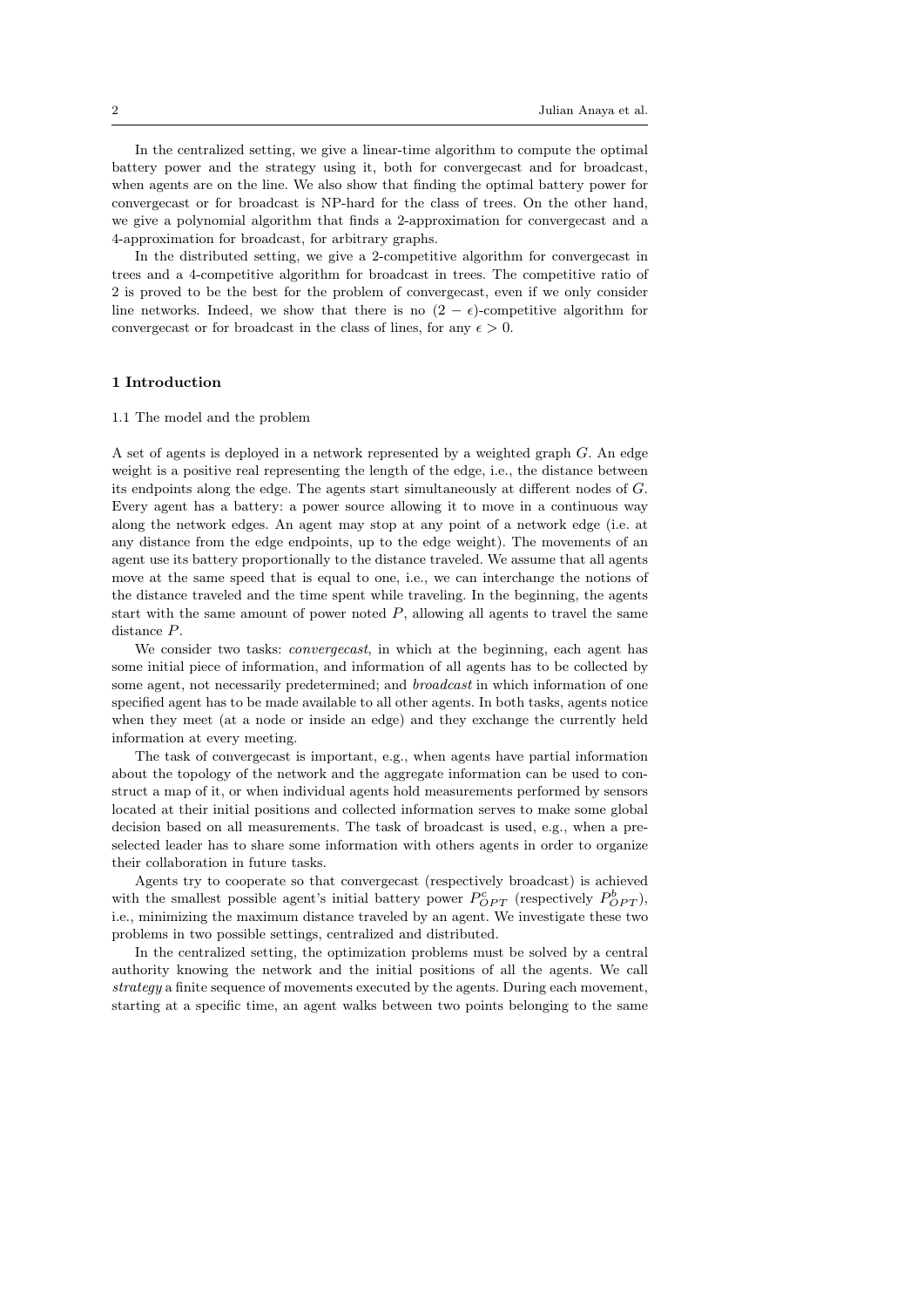network edge. A strategy is a convergecast strategy if the sequence of movements results in one agent getting the initial information of every agent. A strategy is a broadcast strategy if the sequence of movements results in all agents getting the initial information of the source agent. We consider two different versions of the problem : the decision problem, i.e., deciding if there exists a convergecast strategy or a broadcast strategy using power  $P$  (where  $P$  is the input of the problem) and the optimization problem, i.e., computing the smallest amount of power that is sufficient to achieve convergecast

In the distributed setting, the task of convergecast or broadcast must be approached individually by each agent. Each agent is unaware of the network, of its position in the network and of the positions (or even the presence) of any other agents. The agents are anonymous and they execute the same deterministic algorithm. Each agent has a very simple sensing device allowing it to detect the presence of other agents at its current location in the network. Each agent is also aware of the degree of the node at which it is located, as well as the port through which it enters a node, called an entry port. We assume that the ports of a node of degree d are represented by integers  $1, 2, \ldots, d$ . Agents can meet at a node or inside an edge. When two or more agents meet at a node, each of them is aware of the direction from which the other agent is coming, i.e., the last entry port of each agent.

Since the measure of efficiency in this paper is the battery power (or the maximum distance traveled by an agent, which is proportional to the battery power used) we do not try to optimize the other resources (e.g. global execution time, local computation time, memory size of the agents, communication bandwidth, etc.). In particular, we conservatively suppose that, whenever two agents meet, they automatically exchange the entire information they hold (rather than the new information only). This information exchange procedure is never explicitly mentioned in our algorithms, supposing, by default, that it always takes place when a meeting occurs. The efficiency of a distributed solution is expressed by the competitive ratio, which is the worst-case ratio of the amount of power necessary to solve the convergecast or the broadcast problem by the distributed algorithm with respect to the amount of power computed by the optimal centralized algorithm, which is executed for the same agents' initial positions.

It is easy to see, that in the optimal centralized solution for the case of the line and the tree, the original network may be truncated by removing some portions and leaving only the connected part of it containing all the agents (this way all leaves of the remaining tree contain initial positions of agents). We make this assumption also in the distributed setting, since no finite competitive ratio is achievable if this condition is dropped. Indeed, two nearby anonymous agents inside a long line need to travel, in the worst case, a long distance to one of its endpoints in order to meet.

# 1.2 Related work

or broadcast.

Rapidly developing network and computer industry fueled the research interest in mobile agents computing. Mobile agents are often interpreted as software agents, i.e., programs migrating from host to host in a network, performing some specific tasks. However, the recent developments in computer technology bring up problems related to physical mobile devices. These include robots or motor vehicles and various wireless gadgets. Examples of agents also include living beings: humans (e.g. soldiers in the battlefield or disaster relief personnel) or animals (e.g. birds, swarms of insects).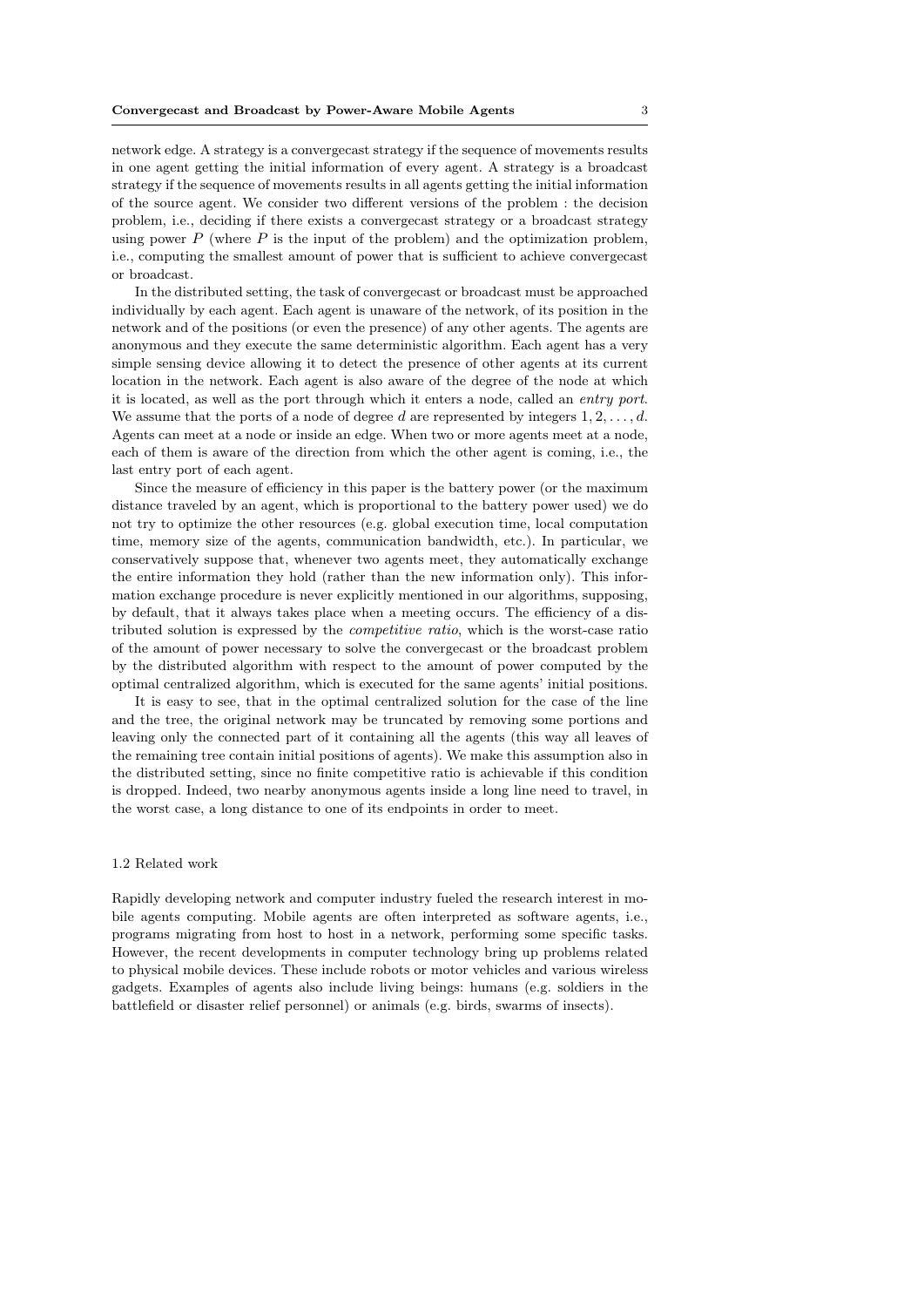In many applications the involved mobile agents are small and have to be produced at low cost in massive numbers. Consequently, in many papers, the computational power of mobile agents is assumed to be very limited and feasibility of some important distributed tasks for such collections of agents is investigated. For example [6] introduced population protocols, modeling wireless sensor networks by extremely limited finite-state computational devices. The agents of population protocols move according to some mobility pattern totally out of their control and they interact randomly in pairs. This is called passive mobility, intended to model, e.g., some unstable environment, like a flow of water, chemical solution, human blood, wind or unpredictable mobility of agents' carriers (e.g. vehicles or flocks of birds). On the other hand, [38] introduced anonymous, oblivious, asynchronous, mobile agents which cannot directly communicate, but they can occasionally observe the environment. Gathering and convergence [5,21–23], as well as pattern formation [24,27, 38, 39] were studied for such agents.

Apart from the feasibility questions for limited agents, the optimization problems related to the efficient usage of agents' resources have been also investigated. Energy management of (not necessarily mobile) computational devices has been a major concern in recent research papers (cf. [1]). Fundamental techniques proposed to reduce power consumption of computer systems include power-down strategies (see [1, 8, 31]) and speed scaling (introduced in [40]). Several papers proposed centralized [19, 37, 40] or distributed [1, 4,8, 31] algorithms. However, most of this research on power efficiency concerned optimization of overall power used. Similar to our setting, assignment of charges to the system components in order to minimize the maximal charge has a flavor of another important optimization problem which is load balancing (cf. [12]).

In wireless sensor and ad hoc networks the power awareness has been often related to the data communication via efficient routing protocols (e.g. [4,37]. However in many applications of mobile agents (e.g. those involving actively mobile, physical agents) the agent's energy is mostly used for it's mobility purpose rather than communication, since active moving often requires running some mechanical components, while communication mostly involves (less energy-prone) electronic devices. Consequently, in most tasks involving moving agents, like exploration, searching or pattern formation, the distance traveled is the main optimization criterion (cf.  $[2,3,10,13,17,18,25,26,28,34]$ ). Single agent exploration of an unknown environment has been studied for graphs, e.g. [2, 25], or geometric terrains, [13, 18].

While a single agent cannot explore a graph of unknown size unless pebble (landmark) usage is permitted (see [16]), a pair of robots are able to explore and map a directed graph of maximal degree d in  $O(d^2n^5)$  time with high probability (cf. [15]). In the case of a team of collaborating mobile agents, the challenge is to balance the workload among the agents so that the time to achieve the required goal is minimized. However this task is often hard (cf. [29]), even in the case of two agents in a tree, [9]. On the other hand, the authors of [28] study the problem of agents exploring a tree, showing  $O(k/\log k)$  competitive ratio of their distributed algorithm provided that writing (and reading) at tree nodes is permitted.

Assumptions similar to our paper have been made in [10, 18, 26] where the mobile agents are constrained to travel a fixed distance to explore an unknown graph [10, 18], or tree [26]. In [10, 18] a mobile agent has to return to its home base to refuel (or recharge its battery) so that the same maximal distance may repeatedly be traversed. [26] gives an 8-competitive distributed algorithm for a set of agents with the same amount of power exploring the tree starting at the same node.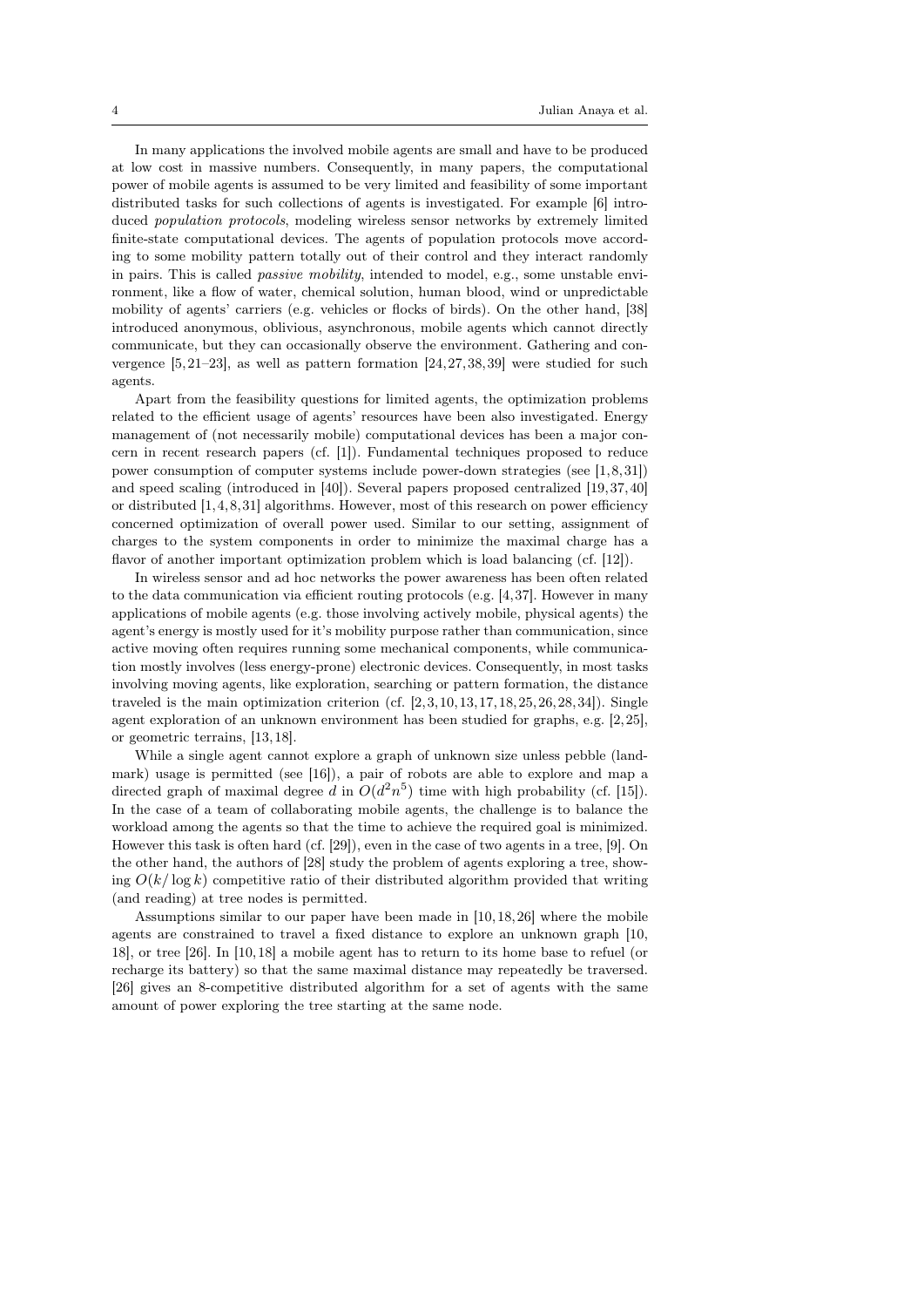The convergecast problem is sometimes viewed as a special case of the data aggregation question (e.g. [33,35]) and it has been studied mainly for wireless and sensor networks, where the battery power usage is an important issue (cf. [32, 7]). Recently [20] considered the online and offline settings of the scheduling problem when data has to be delivered to mobile clients while they travel within the communication range of wireless stations. [32] presents a randomized distributed convergecast algorithm for geometric ad-hoc networks and study the trade-off between the energy used and the latency of convergecast. The broadcast problem for stationary processors has been extensively studied both for the message passing model, see e.g. [11], and for the wireless model, see e.g. [14]. To the best of our knowledge, the problem of the present paper, when the mobile agents perform convergecast or broadcast by exchanging the held information when meeting, while optimizing the maximal power used by a mobile agent, has never been investigated before.

# 1.3 Our results

In the centralized setting, we give a linear-time algorithm to compute the optimal battery power and the strategy using it, both for convergecast and for broadcast, when agents are on the line. We also show that finding the optimal battery power for convergecast or for broadcast is NP-hard for the class of trees. In fact, the respective decision problem is strongly NP-complete. On the other hand, we give a polynomial algorithm that finds a 2-approximation for convergecast and a 4-approximation for broadcast, for arbitrary graphs.

In the distributed setting, we give a 2-competitive algorithm for convergecast in trees and a 4-competitive algorithm for broadcast in trees. The competitive ratio of 2 is proved to be the best for the problem of convergecast, even if we only consider line networks. Indeed, we show that there is no  $(2 - \epsilon)$ -competitive algorithm for convergecast or for broadcast in the class of lines, for any  $\epsilon > 0$ .

The following table gives the summary of our results.

| Problems<br>Setting | Convergecast                                                                                                                            | <b>Broadcast</b>                                    |
|---------------------|-----------------------------------------------------------------------------------------------------------------------------------------|-----------------------------------------------------|
| Centralized         | • linear-time algorithm to compute optimal battery power and<br>strategy on lines<br>• proof that the above problem is NP-hard on trees |                                                     |
|                     | $\bullet$ polynomial 2-approximation<br>on arbitrary graphs                                                                             | • polynomial 4-approximation<br>on arbitrary graphs |
| Distributed         | $\bullet$ 2-competitive algorithm for<br>trees                                                                                          | • 4-competitive algorithm for<br>trees              |
|                     | • proof that there is no $(2 - \epsilon)$ -competitive algorithm on lines,<br>for any $\epsilon > 0$                                    |                                                     |

Table 1 Summary of our results

## Roadmap

In Section 2, we show that we can restrict the search for the optimal strategy for convergecast or broadcast on the line to some smaller subclass of strategies called regular strategies. In Section 3, we present our centralized algorithms for convergecast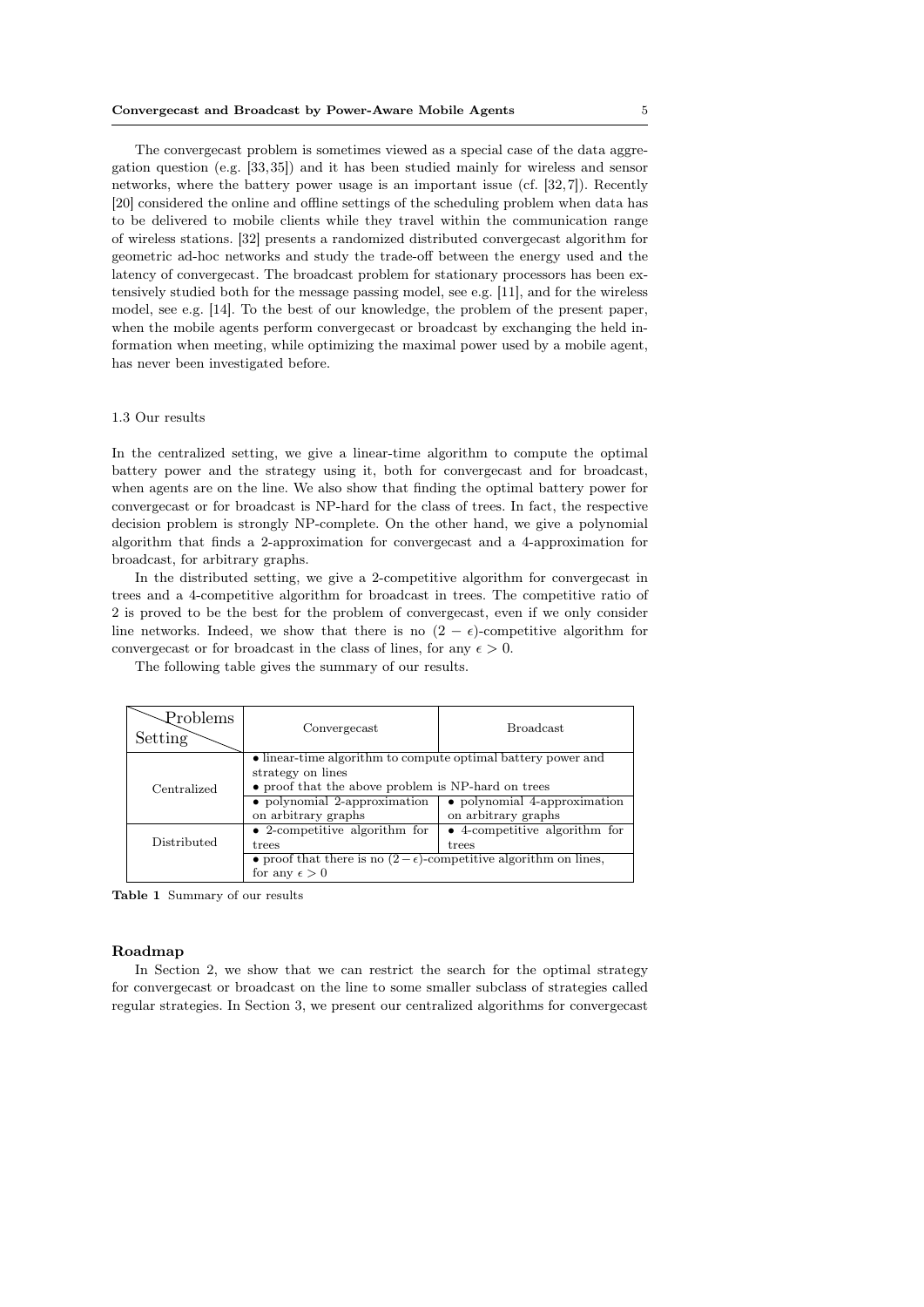and broadcast on lines. Section 4 is devoted to centralized convergecast and broadcast on trees and graphs. In Section 5, we investigate convergecast and broadcast in the distributed setting. Section 6 contains conclusions and open problems.

### 2 Regular strategies for convergecast and broadcast on lines

In this section, we show that if we are given a convergecast (respectively broadcast) strategy for some initial positions of agents in the line, then we can always modify it in order to get another convergecast (respectively broadcast) strategy, using the same amount of maximal power for every agent, satisfying some simple properties. Such strategies will be called regular. These observations permit to restrict the search for the optimal strategy to some smaller and easier to handle subclass of strategies.

We order agents according to their positions on the line. Hence we can assume w.l.o.g., that agent  $a_i$ , for  $1 \leq i \leq n$  is initially positioned at point  $Pos[i]$  of the line of length  $\ell$  and that  $0 \le Pos[1] < Pos[2] < \ldots < Pos[n] \le \ell$ . The set  $Pos[1:n]$  will be called a *configuration* for the line of length  $\ell$ .

#### 2.1 Regular carry strategies

Given a configuration  $Pos[1:n]$ , a starting point s, a target point  $t (s < t)$ , and an amount of power  $P$ , we want to know if there exists a strategy  $S$  for the agents enabling them to move the information from  $s$  to  $t$  so that the amount of power spent by each agent is at most  $P$ . Strategies that move information from point  $s$  to point  $t$  will be called *carry* strategies for  $(Pos[1:n], s, t, P)$ . We restrict attention to configurations  $Pos[1:n]$  such that  $|s - Pos[1]| < P$  and  $|t - Pos[n]| < P$  because otherwise either Pos[1] (respectively  $Pos[n]$ ) is useless or it is impossible to carry information from s to t. A regular carry strategy for  $(Pos[1:n], s, t, P)$  is the set of moves for agents  $a_1, a_2, \ldots, a_n$  defined as follows: agent  $a_i$  first goes back to a point  $b_i \leq Pos[i]$ , getting there the information from the previous agent (except  $a_1$  that has to go to s), then it goes forward to a point  $f_i \geq b_i$ . Moreover, we require that each agent travels the maximal possible distance, i.e., it spends all its power.

**Lemma 1** If there exists a carry strategy for  $(Pos[1:n], s, t, P)$ , then there exist the following two regular carry strategies.

The pull strategy that can be computed iteratively (in linear time) starting with the last agent:

1.  $b_1 \leq s$ ,  $f_n = t$ , 2.  $b_i = f_{i-1}, \forall 2 \leq i \leq n$ , 3.  $f_i = P + 2b_i - Pos[i] \ge b_i, \forall 1 \le i \le n$ .

The push strategy that can be computed iteratively (in linear time) starting with the first agent:

1.  $b_1 = \min\{Pos[1], s\}, f_n \ge t$ , 2.  $b_i = \min(f_{i-1}, Pos[i]), \forall 2 \leq i \leq n,$ 3.  $f_i = P + 2b_i - Pos[i] \ge b_i, \forall 1 \le i \le n$ .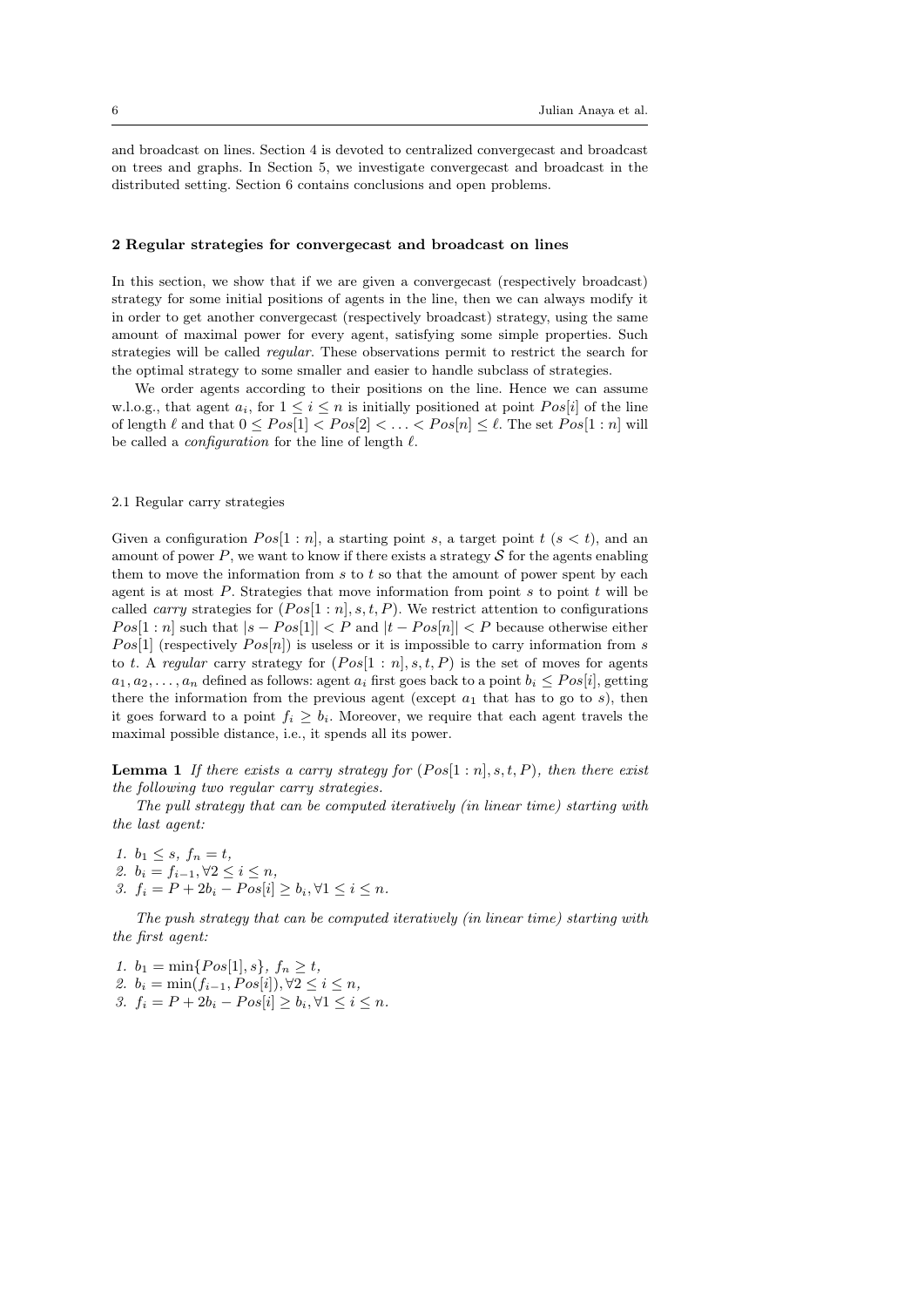*Proof* We first show that there exists a pull strategy. Consider  $(Pos[1:n], s, t, P)$ with the minimum number of agents such that there exists a carry strategy, but no pull strategy. We consider the smallest value s such that  $(Pos[1:n], s, t, P)$  admits a carry strategy but no pull strategy.

If  $Pos[1] < s$ , then either  $Pos[1] + P < s$ , or  $Pos[1] + P \geq s$ . In the first case,  $a_1$  cannot move the information between s and t, and then  $(Pos[2:n], s, t, P)$  admits a carry strategy but not a pull strategy and has fewer agents. In the second case,  $S$ is also a carry strategy for  $(Pos[1:n], Pos[1], t, P)$  and there is no pull strategy for  $(Pos[1:n], Pos[1], t, P)$ , contradicting our choice of s.

Hence, we may suppose that  $Pos[1] \geq s$ . Since there exists a carry strategy  $\mathcal{S}$ , let  $a_i$  be the first agent that reaches s. The rightmost point where  $a_i$  can move the information from s is  $s' = 2s + P - Pos[i]$ . Since S is a carry strategy, when considering all the agents except i, S is a carry strategy for  $(Pos[S\setminus\{i\}], s', t, P)$ . By minimality of the number of agents, the pull strategy solves the subproblem on  $(Pos[S\setminus\{i\}], s', t, P)$ . Consequently, we can assume that S is a pull strategy on  $(Pos[S \setminus \{i\}], s', t, P)$ . If  $i = 1$ , by minimality of s, we have  $s' = b_2$  and thus S is a pull strategy which is a contradiction. Hence, suppose that  $i > 1$ . Note that if  $Pos[i] = Pos[1]$ , we can exchange the roles of  $a_i$  and  $a_1$  and we are in the previous case. Hence, suppose that  $Pos[i] > Pos[1]$  and let  $[b_1, f_1]$  be the interval that  $a_1$  traverses with the information when S is applied; by minimality of s,  $b_1 = s'$  and consequently we have  $P = Pos[i] +$  $b_1-2s = Pos[1]+f_1-2b_1$ , and thus  $s = (2Pos[i]+Pos[1]+f_1-3P)/4$ . Consider now the strategy where we exchange the roles of  $a_1$  and  $a_i$ :  $a_1$  gets the information from s, gives it to  $a_i$ , and  $a_i$  goes to  $f_1$ . More formally, let  $f'_i = f_1$ ,  $b'_i = (Pos[i] + f'_i - P)/2$ ,  $f_1' = b_i'$  and  $b_1' = (Pos[1] + f_1' - P)/2$ . From our definition of  $f_1'$  and  $s_1'$  and the first part of the proof, there exists a carry strategy for  $(Pos[1:n], b'_1, t, P)$ . However,  $b'_1 = (2Pos[1] + Pos[i] + f_1 - 3P)/4 = s + (Pos[1] - Pos[i])/4 < s$ , contradicting the minimality of s.

Consequently, if there exists a carry strategy S for  $(Pos[1:n], s, t, P)$ , then there exists a pull strategy on  $(Pos[1:n], s, t, P)$ .

Now suppose that  $(Pos[1:n], s, t, P)$  admits a carry strategy. From the first part of the proof, we know that it admits a pull strategy. The push strategy for  $(Pos[1:$  $n, s, t, P$  can be obtained inductively from the pull strategy. Let  $[b_i, f_i]$  for  $i = 1, ..., n$ be the set of intervals that induces the pull strategy for  $(Pos[1:n], s, t, P)$ . Notice that  $[b_i, f_i]$  for  $i = 1, ..., n-1$  induces the pull strategy for  $(Pos[1 : n-1], s, b_n, P)$ . By induction, there exists a set of intervals  $[b'_i, f'_i]$  that induces a push strategy for  $(Pos[1 : n-1], s, b_n, P)$  with  $f'_{n-1} \ge b_n$ . We define  $b'_n = \min\{Pos[n], f'_{n-1}\}$  and  $f'_n = P + 2b'_n - Pos[n]$ . Since  $b'_n \ge f'_{n-1} \ge b_n$ , we deduce that  $f'_n \ge f_n \ge t$  and therefore the set of intervals  $[b'_i, f'_i]$  induces a push strategy for  $(Pos[1:n], s, t, P)$ .

Remark 1 Note that the pull strategy is uniquely defined by a configuration  $Pos[1:n]$ , a target point  $t$ , and an amount of power  $P$  and enables to compute the smallest  $s$ such that  $(Pos[1:n], s, t, P)$  admits a carry strategy.

Similarly, the push strategy is uniquely defined by a configuration  $Pos[1:n]$ , a starting point  $s$ , and an amount of power  $P$  and enables to compute the largest  $t$  such that  $(Pos[1:n], s, t, P)$  admits a carry strategy.

Note that carry strategies are defined for the target  $t$  larger than the starting point s. A carry strategy will be called *reverse* if the target  $t$  is smaller than  $s$  and all moves to the right are replaced by moves to the left and vice-versa.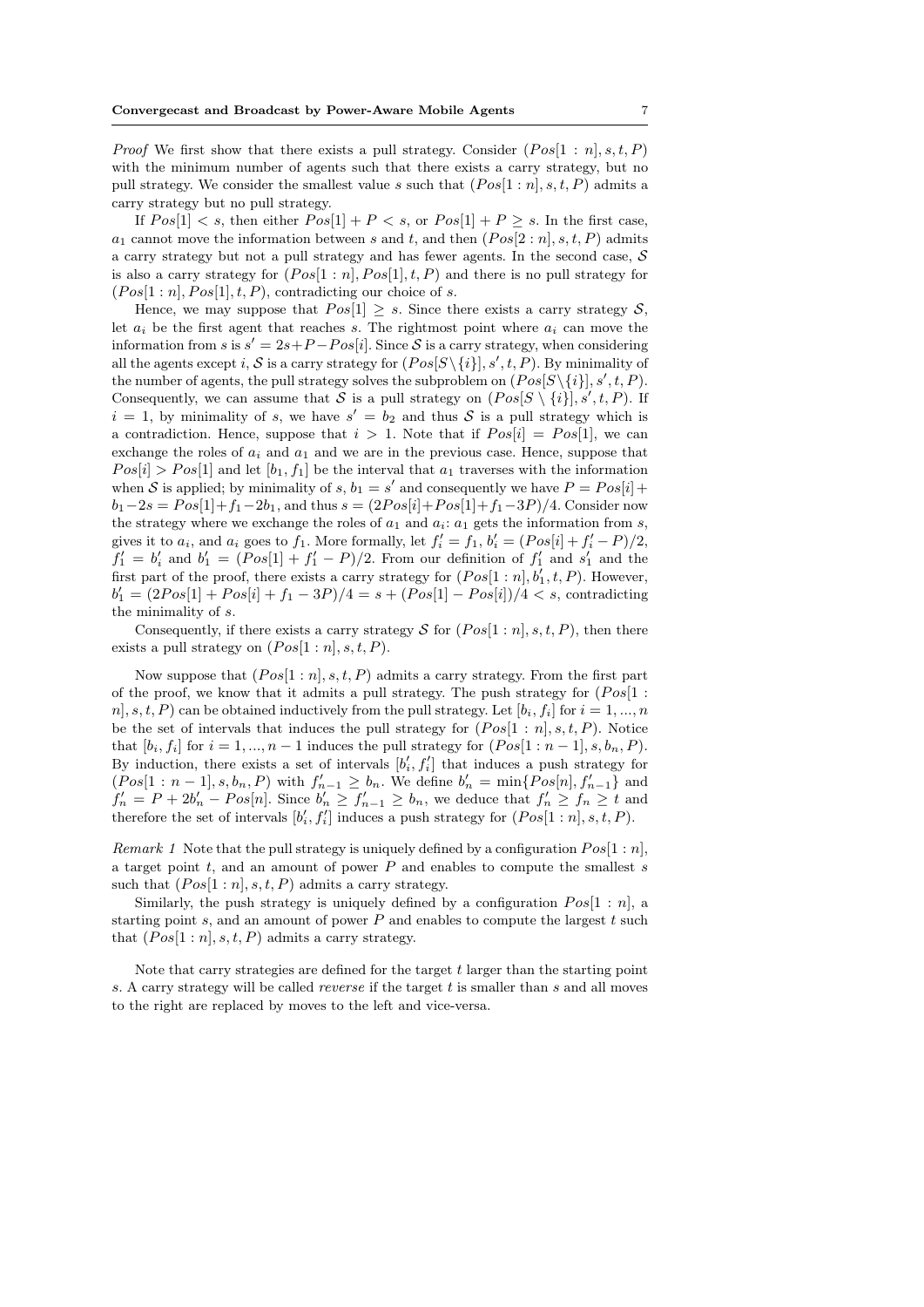2.2 Regular convergecast strategies

We now define the notion of a regular converge cast strategy for  $Pos[1:n]$  on the segment  $[0, \ell]$ , using power at most P. Without loss of generality, we suppose that  $Pos[1] = 0$  and  $Pos[n] = \ell$ . Intuitively, a regular convergecast strategy divides the set of all agents into the set of left agents and the set of right agents such that left agents execute a push strategy from  $Pos[1]$  and right agents execute a reverse push strategy from  $Pos[n]$ .

More formally, a *regular* convergecast strategy is given by a partition of the agents into two sets  $LR = \{a_i \mid i \leq p\}$  and  $RL = \{a_i \mid i > p\}$  for some p, and by two points  $b_i, f_i$  of segment  $[0, \ell]$  for each agent  $a_i$ , such that

- (1) if  $a_i \in LR, b_i = \min\{f_{i-1}, Pos[i]\}$  and  $f_i = 2b_i + P Pos[i],$
- (2) if  $a_i \in RL$ ,  $b_i = \max\{f_{i+1}, Pos[i]\}$  and  $f_i = 2b_i P Pos[i],$
- (3)  $F_{LR} = \max\{f_i \mid a_i \in LR\} \geq F_{RL} = \min\{f_i \mid a_i \in RL\}.$

Suppose that we are given a partition of the agents into two disjoint sets  $LR$  and RL and values  $b_i, f_i$  for each agent  $a_i$  satisfying conditions (1)-(3). Then the following moves define a regular convergecast strategy: first, every agent  $a_i \in LR \cup RL$  moves to  $b_i$ ; subsequently, every agent in LR moves to  $f_i$  once it learns the initial information of  $a_1$ ; then, every agent in RL moves to  $f_i$  once it learns the initial information of  $a_n$ . Let  $a_k$  be an agent from LR such that  $f_k$  is maximum. Once  $a_k$  has moved to  $f_k$ , it knows the initial information of all the agents  $a_i$  such that  $b_i \leq f_k$ . If  $f_k \geq \ell$ , convergecast is achieved. Otherwise, since  $f_k = \max\{f_i \mid a_i \in LR\} \geq \min\{f_i \mid a_i \in RL\}$ , we know that there exists an agent  $a_j \in RL$  such that  $f_j \leq f_k \lt b_j$ . When  $a_j$  reaches  $f_k$  it knows the initial information of all the agents such that  $b_i \geq f_k$  and thus,  $a_j$  and  $a_k$ know the initial information of all agents, which accomplishes convergecast.

The following lemma shows that we can restrict attention to regular convergecast strategies.

**Lemma 2** If there exists a converge cast strategy for a configuration  $Pos[1:n]$ using power at most P then there exists a regular convergecast strategy for the configuration  $Pos[1:n]$  using power at most P.

*Proof* Consider a convergecast strategy S for a configuration  $Pos[1:n]$  using power at most  $P$ . Suppose that converge cast occurred at time  $t$  at some point  $q$ . If an agent  $a_i$  does not get the initial information of  $a_1$ , then at time t it must have been in the segment  $[q, Pos[n]]$ . Hence, by time t, it must have learned the initial information of  $a_n$ . It follows that every agent  $a_i$ , for  $1 \leq i \leq n$ , must learn either the initial information of agent  $a_1$  or of  $a_n$ . Therefore, we can partition the set of agents performing a converge cast strategy into two subsets LR and RL, such that each agent  $a_i \in LR$ learns the initial information of agent  $a_1$  before learning the initial information of agent  $a_n$  (or not learning at all the information of  $a_n$ ). All other agents belong to RL. We denote by  $[b_i, f_i]$  the interval of all points visited by  $a_i \in LR$  and by  $[f_i, b_j]$  the interval of points visited by  $a_j \in RL$ .

Let  $F_{LR} = \max\{f_i \mid a_i \in LR\}$  and  $F_{RL} = \min\{f_j \mid a_j \in RL\}$ . Since S is a convergecast strategy, we have  $F_{LR} > F_{RL}$ . Observe that the agents in LR move the initial information of  $a_1$  from  $Pos[1]$  to  $F_{LR}$  and that the agents in RL move the initial information of  $a_n$  from  $Pos[n]$  to  $F_{RL}$ . From Lemma 1, we can assume that the agents in  $LR$  (resp.  $RL$ ) execute a push strategy (resp. a reverse push strategy) and thus conditions  $(1)-(3)$  hold.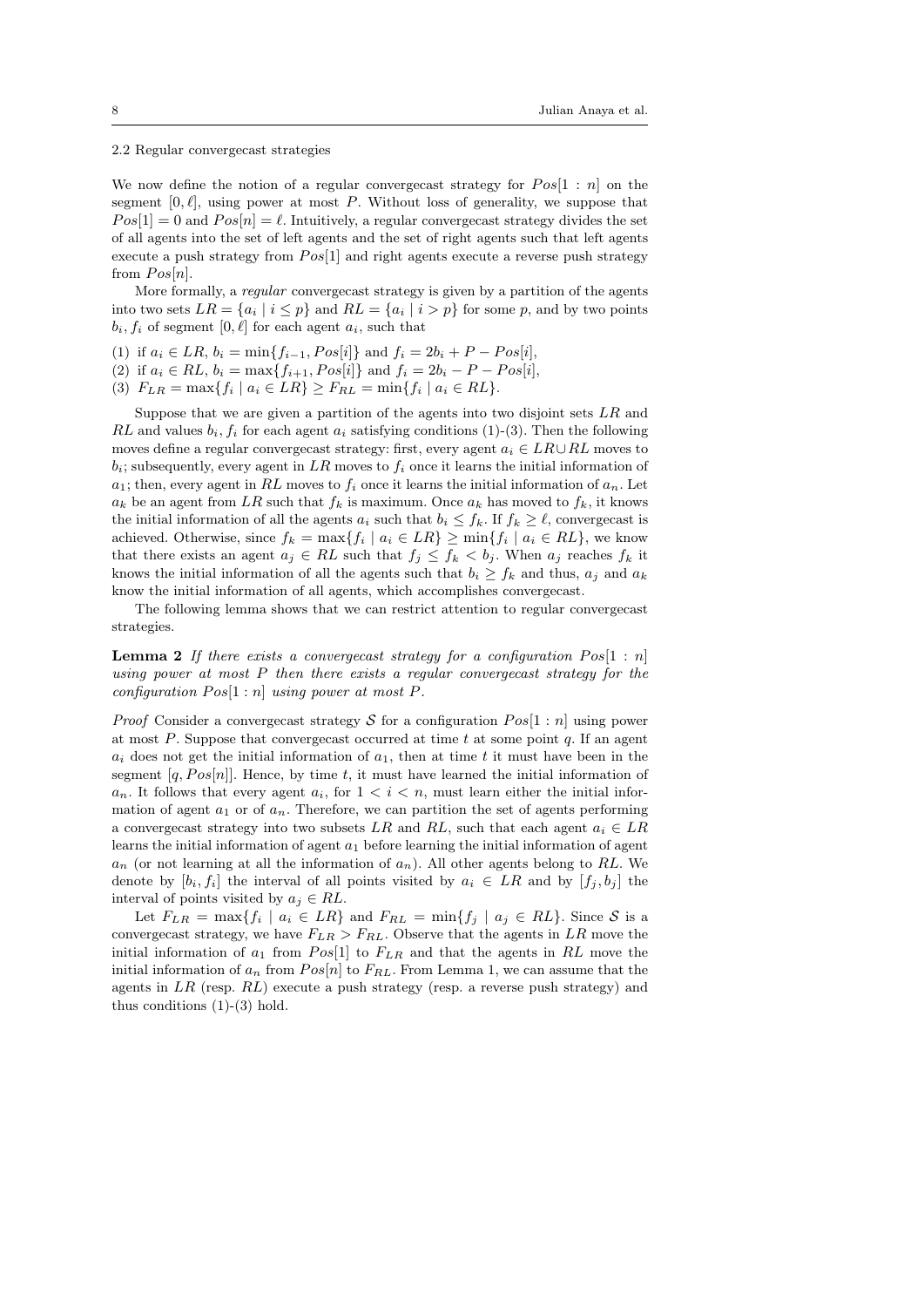Suppose now that there exists an agent  $a_i \in RL$  such that  $a_{i+1} \in LR$ . Let  $f_{RL}(i) = \min\{f_j \mid a_j \in RL, j > i\}$  and  $f_{LR}(i+1) = \max\{f_j \mid a_j \in LR, j < i\};$ note that  $b_i = \max\{f_{RL}(i), Pos[i]\}$  and  $b_{i+1} = \min\{f_{LR}(i+1), Pos[i+1]\}$ . Consider the strategy where we exchange the roles of  $a_i$  and  $a_{i+1}$ , i.e., we put  $a_i \in LR$  and  $a_{i+1} \in RL$ . Let  $b'_i = \min\{f_{LR}(i+1), Pos[i]\}, b'_{i+1} = \max\{f_{RL}(i), Pos[i+1]\},\$  $f'_{i} = 2b'_{i} + P - Pos[i]$  and  $f'_{i+1} = 2b'_{i+1} - P - Pos[i+1]$ .

If  $f_{RL}(i) \leq Pos[i+1]$ , then  $f'_{i+1} = Pos[i+1] - P \leq b_{i+1} \leq f_{LR}(i+1)$ . If  $f_{LR}(i+1) \ge Pos[i]$ , then  $f'_i = Pos[i] + P \ge b_i \ge f_{RL}(i)$ . In both cases, we still have a convergecast strategy.

If  $f_{RL}(i) \ge Pos[i + 1]$  and  $f_{LR}(i + 1) \le Pos[i]$ , then  $f'_i = 2f_{LR}(i + 1) + P Pos[i] > 2f_{LR}(i+1) + P - Pos[i+1] = f_{i+1}$ , and  $f'_{i+1} = 2f_{RL}(i) - P - Pos[i+1] <$  $2f_{RL}(i) - P - Pos[i] = f_i$ . Consequently, we still have a converge cast strategy.

Applying this exchange a finite number of times, we get a regular convergecast strategy.

#### 2.3 Regular broadcast strategies

We now define the notion of a regular broadcast strategy for  $Pos[1:n]$  where the source agent is  $a_k$ , on the segment  $[0, \ell]$ , using power at most P. Without loss of generality, we suppose that  $Pos[1] = 0$  and  $Pos[n] = \ell$ . Intuitively, a regular broadcast strategy divides the set of all agents into the set of left agents and the set of right agents such that left agents execute a reverse pull strategy from  $Pos[k]$  and right agents execute a pull strategy from  $Pos[k]$ .

More formally, a regular broadcast strategy is given by points  $b_i, f_i$  of segment  $[0, \ell]$  defined for each agent  $a_i$  such that

1.  $b_1 = f_1 = Pos[1] + P$ ,  $b_n = f_n = Pos[n] - P$ , 2. if  $1 < i < k$ ,  $f_i = b_{i-1}$  and  $b_i = (f_i + P \circ s[i] + P)/2$ , 3. if  $k < i < n$ ,  $f_i = b_{i+1}$  and  $b_i = (f_i + Pos[i] - P)/2$ , 4.  ${b_k, f_k} = {b_{k-1}, b_{k+1}}$  and  $|2b_k - Pos[k] - f_k| \le P$ 

Suppose that we are given points  $b_i, f_i$  for each agent  $a_i$ , satisfying conditions (1)-(4). Then the following moves define a regular broadcast strategy: initially every agent  $a_i$ moves to  $b_i$ . Once  $a_i$  learns the source information,  $a_i$  moves to  $f_i$ . Since (1)-(4) hold, this is a broadcast strategy and the maximum amount of power spent is at most P.

Before proving that it is enough to only consider regular broadcast strategies, we need to prove the following technical lemma.

**Lemma 3** There exists a broadcast strategy S for a configuration  $(Pos[1:n], k, P)$ if and only if for every i, there exist positions  $l_i, x_i, r_i$  such that

- (1) for each i,  $l_i \leq x_i \leq r_i$
- (2)  $x_k = Pos[k];$
- (3) for each i,  $|x_i Pos[i]| + \min(x_i + r_i 2l_i, 2r_i x_i l_i) \leq P$ .
- (4) for each i, if  $x_i < Pos[k]$  (resp.  $x_i > Pos[k]$ ), there exists j such that  $x_i \in$  $[l_j, r_j]$  and  $x_j > x_i$  (resp.  $x_j < x_i$ ).

*Proof* Consider a broadcast strategy  $S$  where the maximum amount of power spent is P. For every agent  $a_i$ , let  $x_i$  be the position where  $a_i$  learns the information that has to be broadcast, and let  $l_i$  (resp.  $r_i$ ) be the leftmost (resp. rightmost) position reached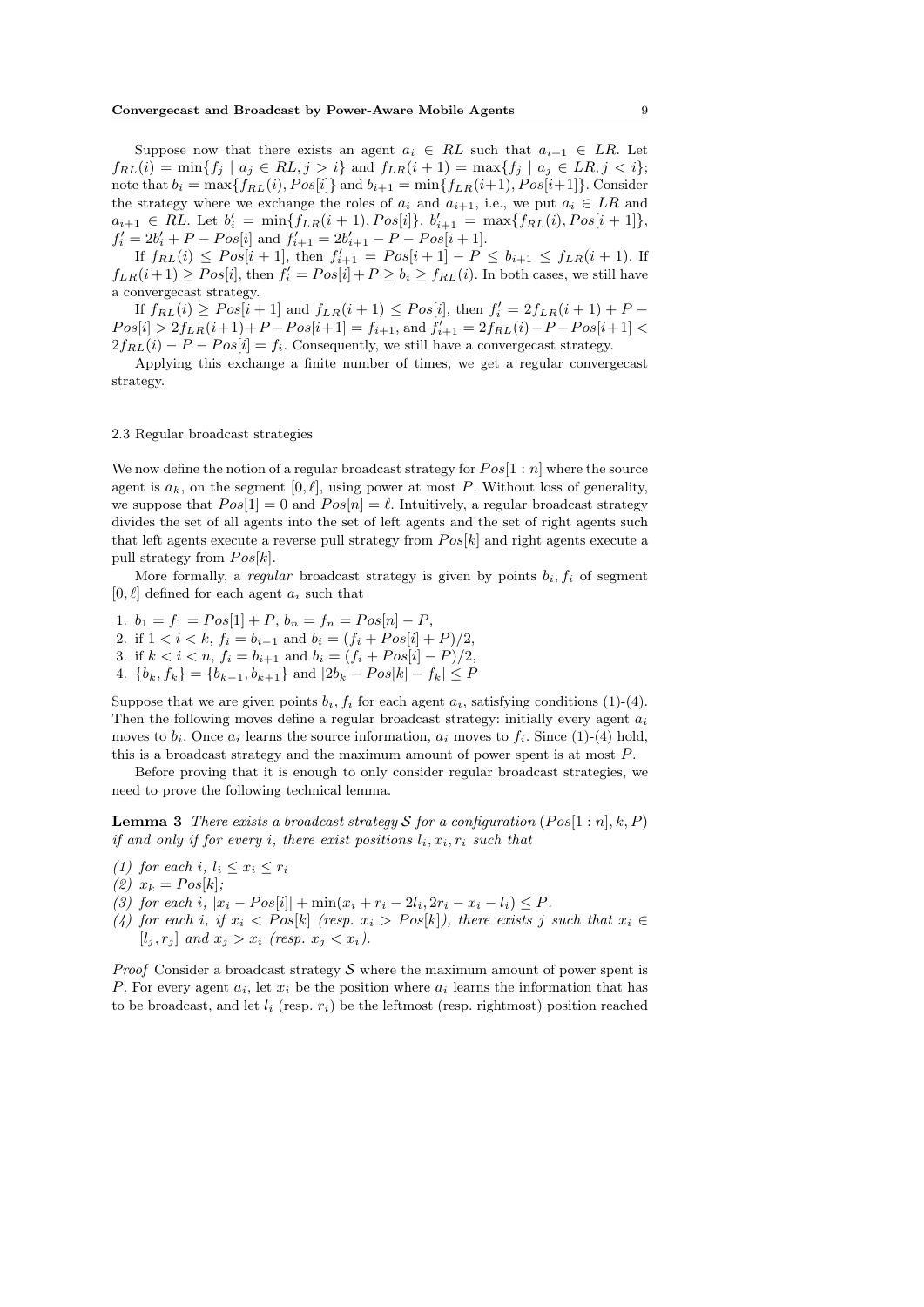by  $a_i$  once it got the information. By definition of  $l_i, x_i, r_i$ , (1) and (2) hold. Since the maximum amount of power spent by an agent is at most  $P$ , and since the agent has to go from  $Pos[i]$  to  $x_i$  and then to  $r_i$  and  $l_i$ , (3) holds. Since every agent learns the information, for every agent  $a_i$ , either  $x_i = Pos[k]$ , or  $a_i$  meets an agent  $a_j$  in  $x_i$ such that  $a_j$  already has the information. Assume that  $x_i < Pos[k]$  (the other case is symmetric). If  $x_i < x_j$ , then (4) holds for i. Suppose now that  $x_j \leq x_i \leq Pos[k]$ and let A be the non-empty set of agents  $a_j$  such that  $x_j \leq x_i$  and  $a_j$  learns the information before  $a_i$ . Let  $a_j \in A$  be the agent that is first to learn the information. Since  $x_j \leq x_i$  <  $Pos[k], a_j$  learns the information from an agent  $a_{j'}$  that does not belong to A. Consequently,  $x_{j'} > x_i \geq x_j$  and thus  $x_i \in [x_j, x_{j'}] \subseteq [l_{j'}, r_{j'}]$ . Thus (4) holds for i.

Conversely, if we are given values  $x_i, l_i, r_i$  satisfying (1)-(4), we can exhibit a strategy for broadcast: initially every agent  $a_i$  moves to  $x_i$ . Once  $a_i$  learns the information, if  $x_i+r_i-2l_i \leq 2r_i-x_i-l_i$ , then  $a_i$  moves to  $l_i$  and to  $r_i$  and if  $x_i+r_i-2l_i > 2r_i-x_i-l_i$ , then  $a_i$  moves to  $r_i$  and to  $l_i$ . Since (4) holds, this is a broadcast strategy and since (3) holds, the maximum amount of power spent is at most P.

The following lemma shows that we can restrict attention to regular broadcast strategies.

**Lemma 4** If there exists a broadcast strategy for a configuration  $Pos[1:n]$  with source agent  $a_k$ , using power at most P, then there exists a regular broadcast strategy for the configuration  $Pos[1:n]$  with source agent  $a_k$ , using power at most P.

*Proof* Suppose that there exists a broadcast strategy for  $(Pos[1:n], k, P)$ . For every agent  $a_i, i \neq k$  we define  $b_i, f_i$  as in the definition of a regular broadcast strategy. Note that the agents  $\{a_i \mid 1 \leq i \leq k\}$  execute a reverse pull strategy between  $b_{k-1}$  and  $Pos[1]+P$ . Similarly, the agents  $\{a_i \mid k < i < n\}$  execute a pull strategy between  $b_{k+1}$ and  $Pos[n]-P$ . By Remark 1, it means that there exists  $i > k$  (resp.  $i < k$ ) such that  $a_i$  reaches  $b_{k-1}$  (resp.  $b_{k+1}$ ) with the information from  $a_k$ . Moreover, since the agents execute either a reverse pull strategy or a pull strategy, we have  $Pos[k-1] \leq b_{k-1}$ , and  $Pos[k + 1] \ge b_{k+1}$ .

Suppose the lemma does not hold. This means that  $2b_{k+1} - Pos[k] - b_{k-1} > P$ , and  $b_{k+1}$  +  $Pos[k] - 2b_{k-1} > P$ . Consequently,  $a_k$  cannot reach both  $b_{k-1}$  and  $b_{k+1}$ , i.e., there exists  $i < k$  such that  $a_i$  reaches  $b_{k+1}$ , or there exists  $i > k$  such that  $a_i$ reaches  $b_{k-1}$ . If  $Pos[k] \leq b_{k-1}$ , it implies that  $b_{k+1} > Pos[k] + P$ , and consequently, there cannot exist a broadcast strategy since there is no carry strategy on  $(Pos[k])$  $n-1$ ,  $Pos[k]$ ,  $Pos[n] - P$ ,  $P$ ). Consequently, we can assume that  $Pos[k] > b_{k-1}$ . Using a similar argument we can also assume that  $Pos[k] < b_{k+1}$ .

Among all broadcast strategies, consider the strategy that minimizes the size of  $A = \{a_i \mid i < k \text{ and } a_i \text{ reaches } b_{k+1}\} \cup \{a_i \mid i > k \text{ and } a_i \text{ reaches } b_{k-1}\}.$  Without loss of generality, assume that  $a_k$  does not reach  $b_{k-1}$ , and let  $i > k$  such that  $a_i$ reaches  $b_{k-1}$ . For each agent  $a_j$ , let  $x_j, l_j, r_j$  be defined as in Lemma 3. Note that  $r_k \leq Pos[k] + P$  and  $r_i \leq l_i + P \leq b_{k-1} + P \leq Pos[k] + P$ . Moreover,  $Pos[i] - P \leq$  $l_i \leq b_{k-1} \leq l_k.$ 

Consider the new strategy defined as follows: for each agent  $j \notin \{i, k\}$ , let  $x'_j =$  $x_j, l'_j = l_j$  and  $r_j = r'_j$ ; let  $x'_k = x_k = Pos[k], r'_k = (Pos[k] + Pos[i])/2$  and  $l'_{k} = Pos[i] - P$ ; let  $x'_{i} = l'_{i} = (Pos[k] + Pos[i])/2$  and  $r'_{i} = Pos[k] + P$ . Note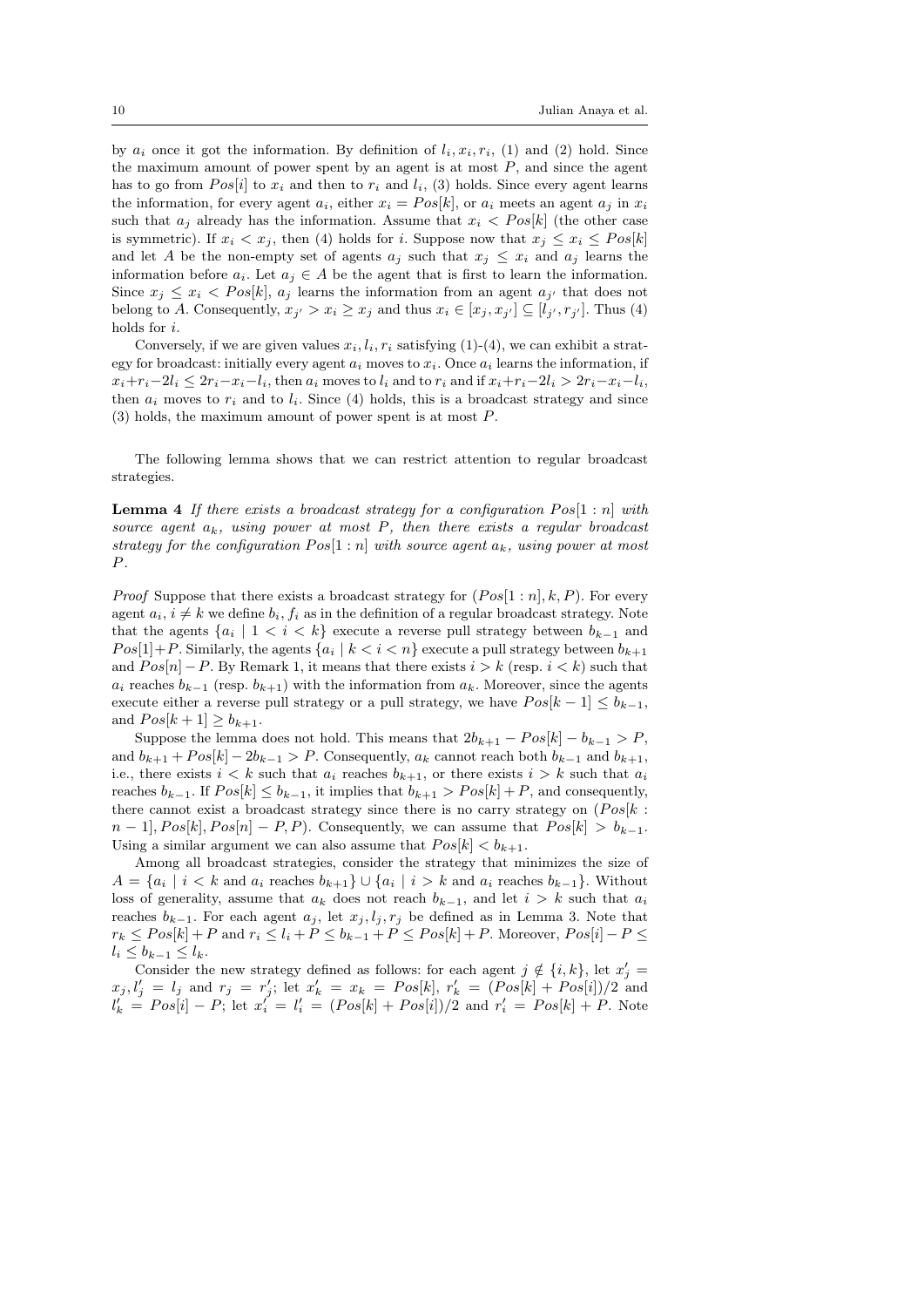that  $r'_i + Pos[i] - 2l'_i \leq P$  and  $2r'_k - Pos[k] - l'_k \leq P$ . Since  $[l_i, r_i] \cup [l_k, r_k] \subseteq$  $[Pos[i] - P, Pos[k] + P] = [l'_k, r'_k] \cup [l'_i, r'_i]$ , this is still a broadcast strategy, in view of Lemma 3. However, in this new strategy, there is one agent less in  $A' = \{a_i \mid i \leq j \}$ k and  $a_i$  reaches  $b_{k+1}$ } ∪ { $a_i | i > k$  and  $a_i$  reaches  $b_{k-1}$ } than in A, contradicting the choice of our strategy.

Consequently, either  $2b_{k+1} - Pos[k] - b_{k-1} > P$ , or  $b_{k+1} + Pos[k] - 2b_{k-1} > P$ and the lemma holds.

#### 3 Centralized convergecast and broadcast on lines

#### 3.1 Centralized convergecast on lines

In this section we consider the centralized convergecast problem for lines. We give an optimal, linear-time, deterministic centralized algorithm, computing the optimal amount of power needed to solve convergecast for line networks and we provide a regular convergecast strategy for this amount of power. As the algorithm is quite involved, we start by observing some properties of the optimal strategies.

#### 3.1.1 Properties of a convergecast strategy

In the following, we only consider regular convergecast strategies. Note that a regular convergecast strategy is fully determined by the value of  $P$  and by the partition of the agents into the two sets LR and RL. For each agent  $a_i \in LR$  (resp.  $a_i \in RL$ ), we denote  $f_i$  by  $Reach_{LR}^c(i, P)$  (resp.  $Reach_{RL}^c(i, P)$ ). Observe that  $Reach_{LR}^c(i, P)$  is the rightmost point on the line to which the set of i agents at initial positions  $Pos[1:i]$ , each having power  $P$ , may transport their total information. Similarly,  $Reach_{RL}^c(i, P)$ is the leftmost such point for agents at positions  $Pos[i:n]$ .

Lemma 2 permits to construct a linear-time decision procedure verifying if a given amount  $P$  of battery power is sufficient to design a converge ast strategy for a given configuration  $Pos[1:n]$  of agents. We first compute two lists  $Reach<sup>c</sup><sub>LR</sub>(i, P)$ , for  $1 \leq i \leq n$  and  $Reach_{RL}^c(i, P)$ , for  $1 \leq i \leq n$ . Then we scan them to determine if there exists an index j, such that  $Reach_{LR}^c(j, P) \geq Reach_{RL}^c(j + 1, P)$ . In such a case, we set  $LR = \{a_r | r \leq j\}$  and  $RL = \{a_r | r > j\}$  and we apply Lemma 2 to obtain a regular convergecast strategy where agents  $a_j$  and  $a_{j+1}$  meet and exchange their information which at this time is the entire initial information of the set of agents. If there is no such index  $j$ , no converge cast strategy is possible. This implies

**Corollary 1** In  $O(n)$  time we can decide if a configuration of n agents on the line, each having a given maximal power P, can perform convergecast.

The remaining lemmas of this subsection bring up observations needed to construct an algorithm finding the optimal power  $P_{OPT}^c$  and designing an optimal converge<br>cast strategy.

Note that if the agents are not given enough power, then it can happen that some agent  $a_p$  may never learn the information from  $a_1$  (resp. from  $a_n$ ). In this case,  $a_p$  cannot belong to LR (resp. RL). We denote by  $Act_{LR}^c(p)$  the minimum amount of power needed to ensure that  $a_p$  can learn the information from  $a_1$ : if  $p > 0$ ,  $Act_{LR}^{c}(p) = \min\{P \mid Readch_{LR}^{c}(p-1, P) + P \ge Pos[p]\}.$  Similarly, we have  $Act_{RL}^{c}(p) = \min\{P \mid Readh_{RL}^{c}(p+1, P) - P \le Pos[p]\}.$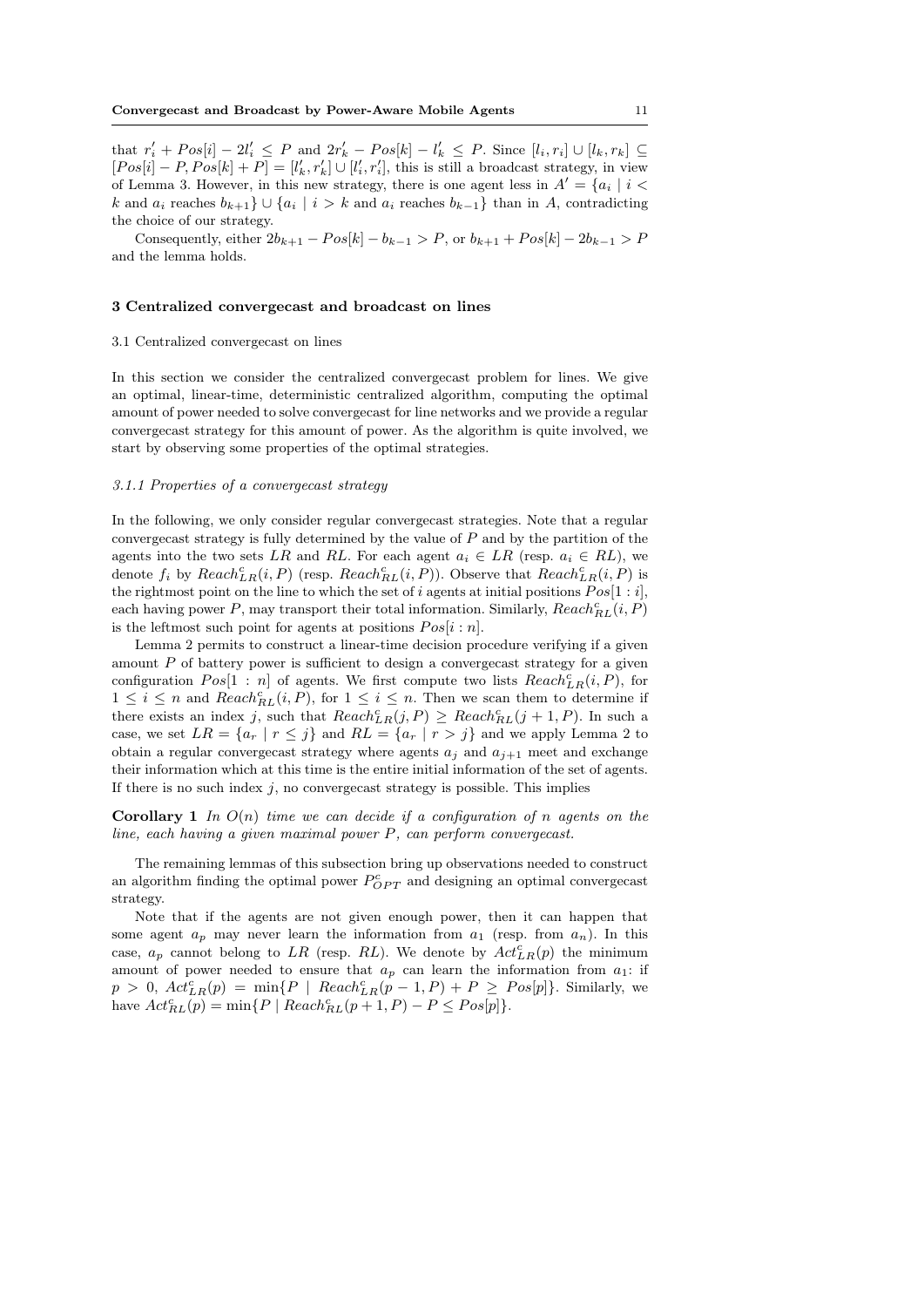Given a strategy using power P, for each agent  $p \in LR$ , we have  $P \geq Act_{LR}^c(p)$ and either  $Reach<sup>c</sup><sub>LR</sub>(p-1, P) \ge Pos[p]$ , or  $Reach<sup>c</sup><sub>LR</sub>(p-1, P) \le Pos[p]$ . In the first case,  $Reach_{LR}^c(p, P) = Pos[p] + P$ , while in the second case,  $Reach_{LR}^c(p, P) =$  $2Reach<sup>c</sup><sub>LR</sub>(p-1, P) + P - Pos[p].$ 

We define threshold functions  $TH_{LR}^c(p)$  and  $TH_{RL}^c(p)$  that compute, for each index p, the minimal amount of power ensuring that agent  $a_p$  does not go back when  $a_p \in \mathbb{R}$ LR (respectively  $a_p \in RL$ ), i.e., such that  $Reach_{LR}^c(p-1, P) = Pos[p]$  (respectively  $Reach_{RL}^c(p+1, P) = Pos[p]$ . For each p, let  $TH_{LR}^c(p) = min\{P \mid Readh_{LR}^c(p, P) =$  $Pos[p] + P$  and  $TH_{RL}^c(p) = min\{P \mid Readh_{RL}^c(p, P) = Pos[p] - P\}$ . Clearly,  $TH_{LR}^c(1) = TH_{RL}^c(n) = 0.$ 

The next lemma shows how to compute  $Reach_{LR}^c(q, P)$  and  $Reach_{RL}^c(q, P)$  if we know  $TH_{LR}^c(p)$  and  $TH_{RL}^c(p)$  for every agent p.

**Lemma 5** Consider an amount of power P and an index q. If  $p = max\{p' \leq p\}$  $q \mid TH_{LR}^c(p') \mid P \rangle$ , then  $Reach_{LR}^c(q, P) = 2^{q-p}Pos[p] + (2^{q-p+1}$  $\begin{array}{l} q \mid TH_{LR}^c(p') < P \}, \ \textit{then} \ \textit{Reach}_{LR}^c(q,P) \ = \ 2^{q-p} \textit{Pos}[p] + (2^{q-p+1}-1)P - \ \sum_{i=p+1}^q 2^{q-i} \textit{Pos}[i]. \ \ \textit{Similarly, if} \ \ p \ = \ \min\{p' \ \geq \ q \ \mid \ TH_{RL}^c(p') < P \}, \ \textit{then} \end{array}$  $Reach_{RL}^c(q, P) = 2^{p-q}Pos[p] - (2^{p-q+1} - 1)P - \sum_{i=q}^{p-1} 2^{i-q}Pos[i].$ 

Proof We prove the first statement of the lemma; the proof of the other statement is similar. We first show the following claim.

**Claim.** If for every  $i \in [p+1, q]$ ,  $P \leq TH_{LR}^c(i)$ , then

$$
Reach_{LR}^c(q, P) = 2^{q-p}Reach_{LR}^c(p, P) + (2^{q-p} - 1)P - \sum_{i=p+1}^{q} 2^{q-i}Pos[i].
$$

We prove the claim by induction on  $q - p$ . Note that since  $P \leq TH_{LR}^c(q)$ ,  $Reach_{LR}^c(q, P) = 2Reach_{LR}^c(q-1, P) + P - Pos[q]$ . Thus if  $q = p+1$ , the statement holds. Suppose now that  $q > p + 1$ . Since  $q - 1 > p$ , by the induction hypothesis, we have

$$
Reach_{LR}^c(q-1,P) = 2^{q-1-p}Reach_{LR}^c(p,P) + (2^{q-1-p}-1)P - \sum_{i=p+1}^{q-1} 2^{q-1-i}Pos[i].
$$

Consequently, we have

$$
Reach_{LR}^c(q, P) = 2Reach_{LR}^c(q - 1, P) + P - Pos[q]
$$
  
=  $2^{q-p}Reach_{LR}^c(p, P) + (2^{q-p} - 2)P$   

$$
- \sum_{i=p+1}^{q-1} 2^{q-i}Pos[i] + P - Pos[q]
$$
  
=  $2^{q-p}Reach_{LR}^c(p, P) + (2^{q-p} - 1)P - \sum_{i=p+1}^{q} 2^{q-i}Pos[i].$ 

This concludes the proof of the claim.

If  $p = \max\{p' \le q \mid TH_{LR}^c(p') < P\}$ , then for each  $p' \in [p+1, q]$ ,  $TH_{LR}^c(p') \ge P$ and  $Reach_{LR}^c(p, P) = Pos[p] + P$ . Consequently,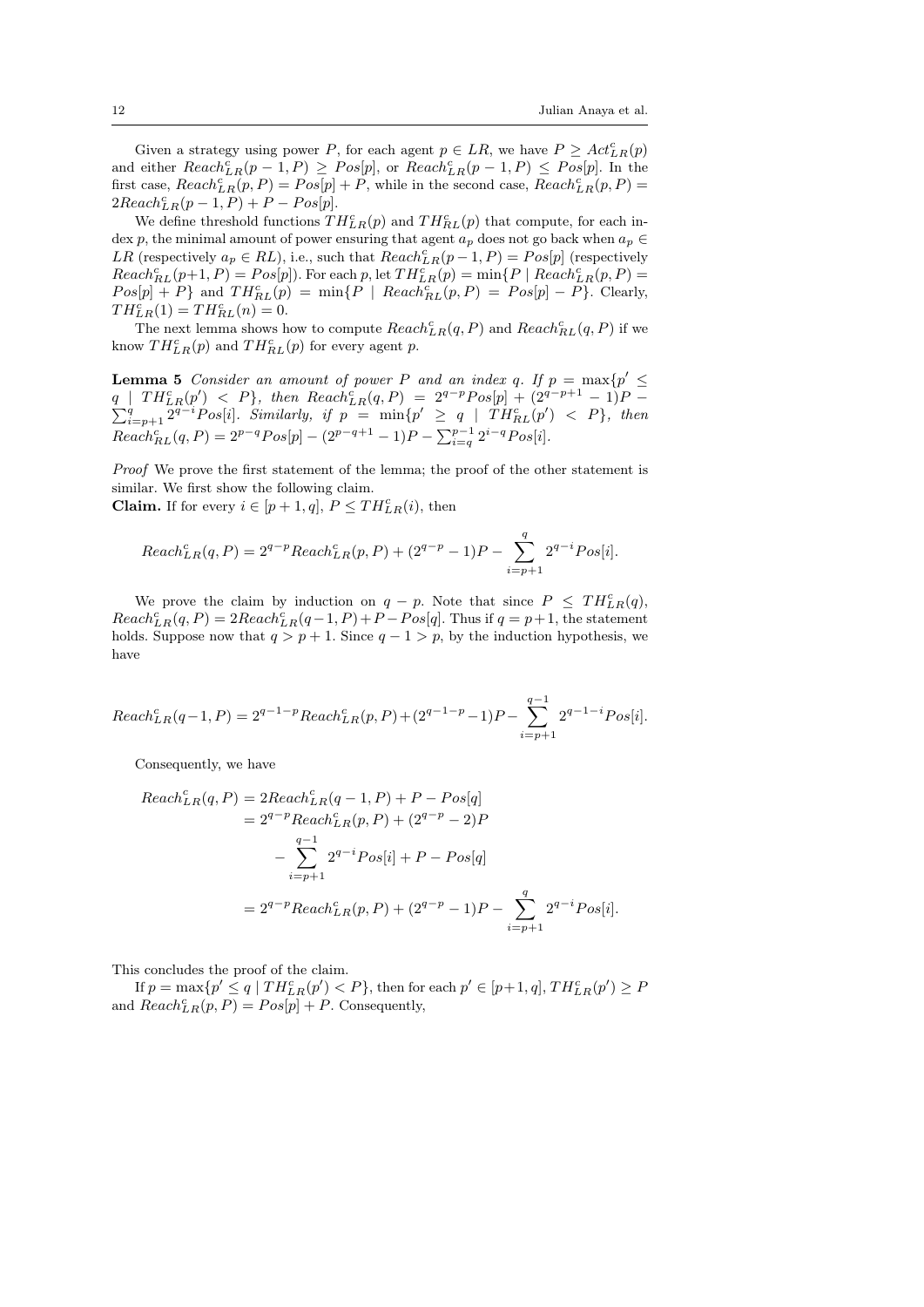$$
Reach_{LR}^c(q, P) = 2^{q-p}Pos[p] + (2^{q-p+1} - 1)P - \sum_{i=p+1}^{q} 2^{q-i}Pos[i].
$$

In the following, we denote  $S_{LR}^c(p,q) = \sum_{i=p+1}^q 2^{q-i}Pos[i]$  and  $S_{RL}^c(p,q)$  $\sum_{i=q}^{p-1} 2^{i-q} Pos[i].$ 

Remark 2 For every  $p \le q \le r$ , we have  $S_{LR}^c(p,r) = 2^{r-q} S_{LR}^c(p,q) + S_{LR}^c(q,r)$ .

We now show that for an optimal convergecast strategy, the last agent of  $LR$  and the first agent of RL meet at some point between their initial positions and that they need to use all the available power to meet.

Lemma 6 Suppose there exists an optimal convergecast strategy for a configuration  $Pos[1:n]$ , where the maximum power used by an agent is P. Then, there exists an integer  $1 \leq p < n$  such that  $Pos[p] < Reach_{LR}^c(p, P) = Reach_{RL}^c(p+1, P)$  $Pos[p+1]$ .

Moreover,  $\forall q \leq p$ ,  $Act_{LR}^{c}(q) < P < TH_{RL}^{c}(q)$  and  $\forall q > p$ ,  $Act_{RL}^{c}(q) < P <$  $TH_{LR}^c(q)$ .

Proof In the proof we need the following claim.

**Claim.** For every  $1 \leq p \leq n$ , the function  $Reach_{LR}^c(p, \cdot)$  which assigns the value  $Reach_{LR}^c(p, P)$  for any argument P, is an increasing, continuous, piecewise linear function with at most p pieces on  $[Act_{LR}^c(p), +\infty)$ .

For every  $1 \leq p \leq n$ , the function  $Reach_{RL}^c(p, \cdot)$  which assigns the value  $Reach_{RL}^c(p, P)$  for any argument P, is a decreasing continuous piecewise linear function with at most p pieces on  $[Act_{RL}^c(p), +\infty)$ .

We prove the first statement of the claim by induction on p. For  $p = 1$ ,  $Reach_{LR}^c(1, P) = Pos[1] + P$  and the claim holds. Suppose that  $Reach_{LR}^c(p, \cdot)$  is a continuous piecewise linear function on  $[Act_{LR}^{c}(p), +\infty)$  and consider  $Reach_{LR}^{c}(p)$ +  $1, \cdot$ ).

First note that  $Act_{LR}^c(p) < Act_{LR}^c(p+1)$ . Since  $Reach_{LR}^c(p, \cdot)$  is a continuous, increasing function, there exists a unique  $P = Act_{LR}^c(p+1)$  such that  $Reach_{LR}^c(p, P)$ +  $P = Pos[p+1]$  and for every  $P' > Act_{LR}^c(p+1)$ ,  $Reach_{LR}^c(p, P') + P' > Pos[p+1]$ . Consequently,  $Reach_{LR}^c(p+1, \cdot)$  is well defined on  $[Act_{LR}^c(p+1), +\infty)$ .

Since  $Reach_{LR}^c(p, \cdot)$  is a continuous, increasing function, there exists a unique  $P = TH_{LR}^c(p+1)$  such that  $Reach_{LR}^c(p, P) = Pos[p+1]$ . If  $Act_{LR}^c(p+1) \ge P \ge$  $TH_{LR}^c(p+1)$ ,  $Reach_{LR}^c(p+1, P) = 2Reach_{LR}^c(p, P) + P - Pos[p+1]$  and thus  $Reach_{LR}^c(p+1, \cdot)$  is an increasing, continuous, piecewise linear function on  $[Act_{LR}^c(p+1, \cdot)]$ 1),  $TH_{LR}^c(p+1)$  with at most p pieces. If  $P \geq TH_{LR}^c(p+1)$ ,  $Reach_{LR}^c(P) = Pos[p+1]$  $1] + P$  and thus,  $Reach_{LR}^c(p + 1, \cdot)$  is an increasing, continuous, linear function on  $[TH_{LR}^c(p+1), +\infty)$ . Since  $2Reach_{LR}^c(p, TH_{LR}^c(p+1))+TH_{LR}^c(p+1)-Pos[p+1]=$  $Pos[p+1] + TH_{LR}^c(p+1)$ , the function  $Reach_{LR}^c(p+1, \cdot)$  is an increasing, continuous, piecewise linear function on  $[Act_{LR}^c(p+1), +\infty)$  with at most  $p+1$  pieces.

One can show the second statement of the claim using similar arguments. This ends the proof of the claim.

Suppose we are given p and consider the partition of the agents into  $LR = \{a_q \mid$  $q \leq p$  and  $RL = \{a_q | q > p\}$ . Consider a regular converge ast strategy for this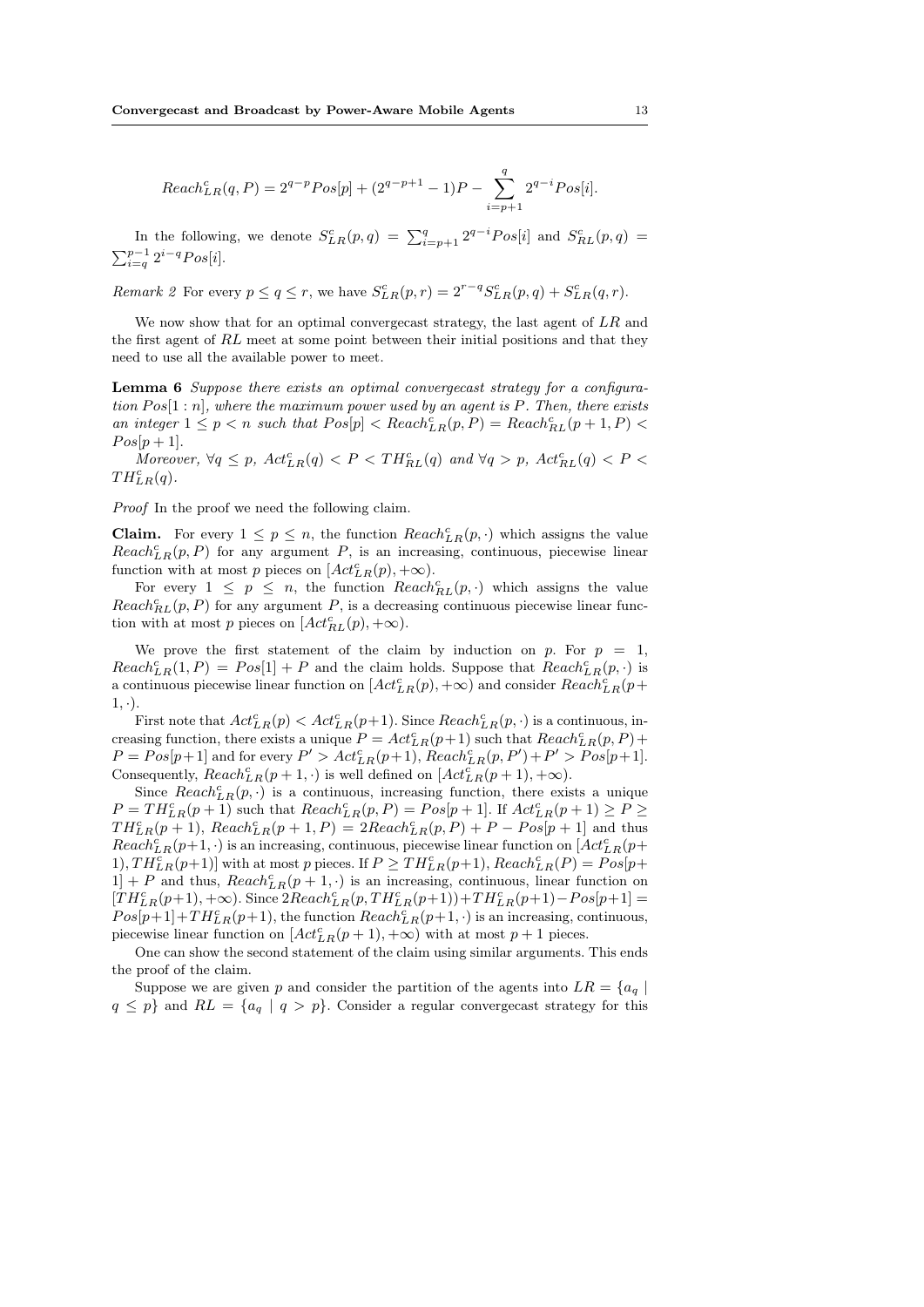partition and where the maximum amount of power P used by an agent is minimized. We first show that  $Reach_{LR}^c(p, P) =Reach_{RL}^c(p+1, P)$ .

Let  $Q = \max\{Act_{LR}^c(p), Act_{RL}^c(p+1)\}$ . Since  $Reach_{LR}^c(p, \cdot)$  is an increasing continuous function on  $[Act_{LR}^c(p), +\infty)$  and  $Reach_{RL}^c(p+1, \cdot)$  is a decreasing continuous function on  $[Act_{RL}^c(p+1), +\infty)$ , the difference  $Reach_{LR}^c(p, \cdot) -Reach_{RL}^c(p+1, \cdot)$ is a continuous increasing function on  $[Q, +\infty)$ .

Consider the case where  $Q = Act_{RL}^c(p+1) \ge Act_{LR}^c(p)$  (the other case is similar). Since  $Reach_{RL}^c(p+1, Q) = Readch_{RL}^c(p+2, Q) = Pos[p+1] + Q$ ,  $Reach_{LR}^c(p,Q) \le Pos[p] + Q < Pos[p+1] + Q =Reach_{RL}^c(p+1,Q)$  and thus,  $Reach_{LR}^c(p,Q) -Reach_{RL}^c(p+1,Q) < 0$ . By definition of a regular converge cast strategy, there exists  $Q'$  such that  $Reach_{LR}^c(p, Q') - Readh_{RL}^c(p + 1, Q') \geq 0$ . Consequently, since the difference  $Reach_{LR}^c(p, \cdot) -Reach_{RL}^c(p+1, \cdot)$  is a continuous increasing function on  $[Q, +\infty)$ , there exists a unique  $Q < P \leq Q'$  such that  $Reach<sup>c</sup><sub>LR</sub>(p, P) =Reach<sup>c</sup><sub>RL</sub>(p + 1, P).$ 

Consider an optimal regular converge ast strategy and let  $P$  be the maximum amount of power used by any agent. By definition of a regular convergecast strategy, there exists an index p such that  $Reach_{LR}^c(p, P) =Reach_{RL}^c(p+1, P)$ .

Suppose that  $Reach_{LR}^c(p, P) \leq Pos[p]$ . In this case, we have  $Reach_{RL}^c(p, P)$  $Pos[p] - P \ltq Reach_{LR}^c(p-1, P)$  since  $P > Act_{LR}^c(p)$ . Consequently, according to what we have shown above, there exists  $P' < P$  such that  $Reach_{RL}^c(p, P') \leq$  $Reach_{LR}^c(p-1, P')$  and P is not the optimal value needed to solve converge cast. This contradiction shows that  $Pos[p]   $Reach_{LR}^c(p, P)$ .$ 

For similar reasons, if  $Reach_{RL}^c(p+1, P) \ge Pos[p+1], P$  is not the optimal value needed to solve converge<br>cast. This contradiction shows that  $Reach^c_{RL}(p + 1, P) >$  $Pos[p+1]$ .

We now prove that for each  $q \in [1, p]$ ,  $Act_{LR}^c(q) < P$ . This follows from the fact that for each  $a_q \in LR$  such that  $q > 1$ , we have  $Act_{LR}^c(q) > Act_{LR}^c(q-1)$ . Consequently, for each  $q \in [1, p-1]$ ,  $Act_{LR}^{c}(q) > Act_{LR}^{c}(p)$ . Moreover, if  $Reach_{LR}^{c}(p, P)$ is defined, then  $P \geq Act_{LR}^c(p)$ . If  $P = Act_{LR}^c(p)$ , then  $Reach_{LR}^c(p, P) = Pos[p] - P$ and thus,  $Reach_{RL}^c(p+1, P) \ge Pos[p+1] - P > Pos[p] - P \ge Readch_{LR}^c(p, P)$ . This contradicts the first statement of the lemma. Hence, we have  $P > Act_{LR}^c(p)$ .

For similar reasons, for each  $q \in [p+1, n]$ ,  $Act_{RL}^{c}(q) < P$ .

We finally prove that for each  $q \in [1, p]$ ,  $P < TH_{RL}(q)$ . Suppose there exists q such that  $P \geq TH_{RL}(q)$  and consider  $LR = \{a_r \mid r \leq q-1\}$  and  $RL = \{a_r \mid r \geq q\}.$ Since  $P > Act_{LR}^c(q)$ ,  $Reach_{LR}^c(q-1, P) > Pos[q] - P = Readh_{RL}^c(q, P)$  and consequently, the first statement of the lemma implies that there exists  $P' < P$  such that  $Reach_{LR}^c(q-1, P') >Reach_{RL}^c(q, P')$ . This implies that P is not the optimal value needed to solve converge cast. This contradiction implies that for each  $q \in [1, p]$ ,  $P < TH_{RL}(q)$ .

For similar reasons, for each  $q \in [p+1, n], P < TH_{LR}(q)$ .

## 3.1.2 A linear algorithm to compute the optimal power needed for convergecast

We first sketch a suboptimal but much easier algorithm and later present and analyze in detail a more involved linear-time solution to our problem. First, we need to compute the functions  $Reach_{LR}^c(p, \cdot)$  and  $Reach_{RL}^c(p, \cdot)$  for all p such that  $1 \leq p \leq n$ . By Lemma 5, the function  $Reach_{LR}^c(p, \cdot)$  can be computed from the values  $TH_{LR}^c(q)$ for all q such that  $1 \le q \le p$ . Starting from  $p = 1$ , one can compute all these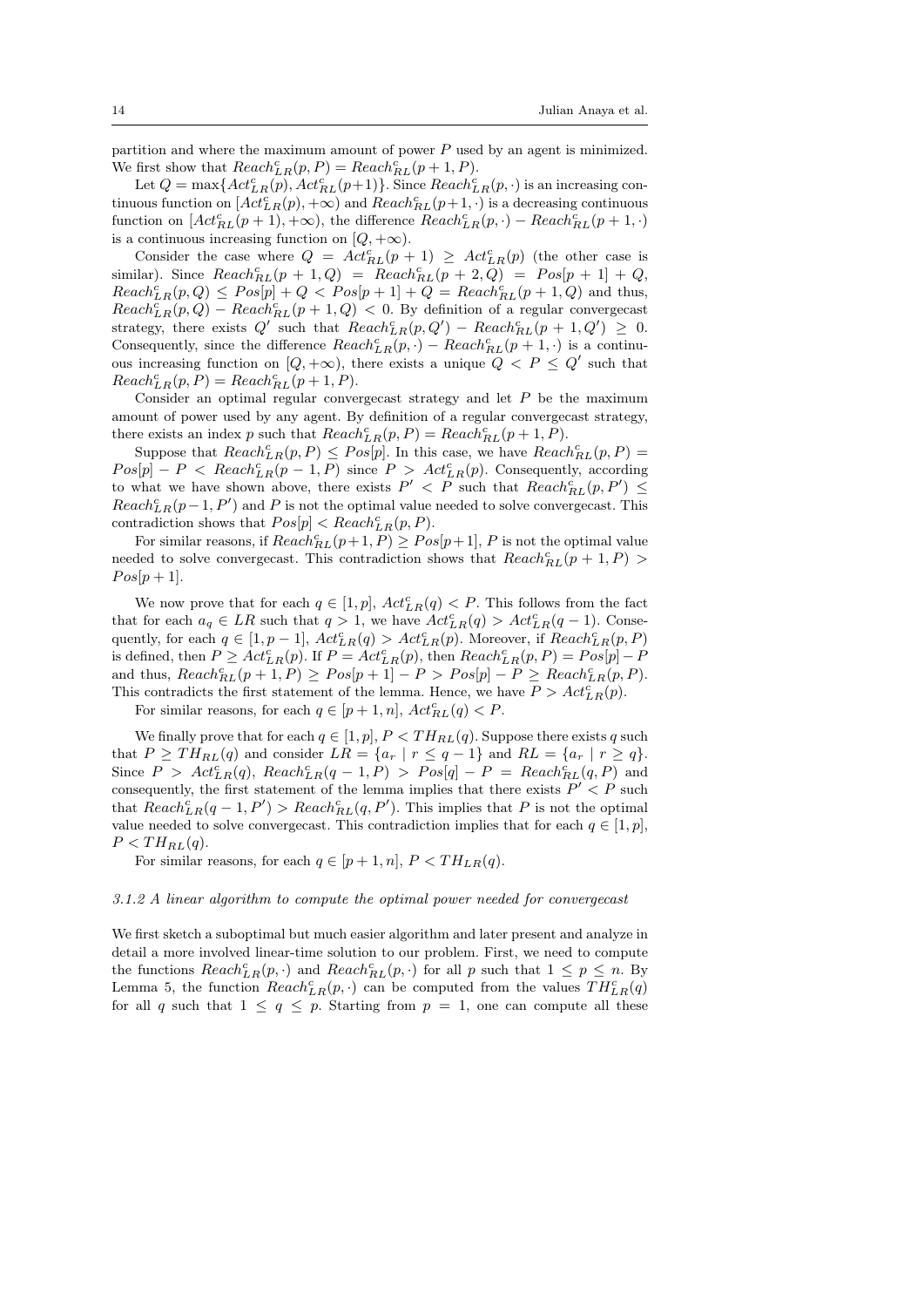functions  $Reach_{LR}^c(p, \cdot)$ , since each value  $TH_{LR}^c(p) = \min\{P \midReach_{LR}^c(p-1, P) =$  $Pos[p]$  can be deduced from  $Reach_{LR}^c(p-1, \cdot)$ . The computation at step p has a time complexity in  $O(p)$  and so the computation of all the functions  $Reach<sup>c</sup><sub>LR</sub>(p, ·)$  takes time  $O(n^2)$ . Similarly, it is possible to compute all the functions  $Reach_{RL}^c(p, \cdot)$ , for all p such that  $1 \le p \le n$ , in time  $O(n^2)$ . Since  $Reach_{LR}^c(p, \cdot)$  and  $Reach_{RL}^c(p+1, \cdot)$ are increasing, continuous, piecewise linear functions with at most  $n$  pieces, by the claim from the proof of Lemma  $6$ , it is possible to compute the value  $P$  such that  $Reach_{LR}^c(p, P) =Reach_{RL}^c(p+1, P)$  in time  $O(n)$ . Hence the optimal value of power needed to achieve convergecast on lines, which is  $\min_{1 \leq p \leq n} \{P \mid \text{Reach}_{LR}^c(p, P) =$  $Reach_{RL}^c(p+1, P)$ } by Lemma 6, can be computed in time  $O(n^2)$ .

The following result shows that the optimal power needed for convergecast on the line can in fact be computed in linear time.

**Theorem 1** In  $O(n)$  time it is possible to compute the optimal power needed to achieve convergecast on the line for configuration  $Pos[1:n]$  and to compute the optimal convergecast strategy.

We first explain how to compute a stack of couples  $(p, TH_{LR}^c(p))$  that we can subsequently use to calculate  $Reach_{LR}^c(p, P)$  for any given P. Then, we present a linear algorithm that computes the value needed to solve convergecast when the last index  $r \in LR$  is provided: given an index r, we compute the optimal power needed to solve convergecast assuming that  $LR = \{a_q | q \leq r\}$  and  $RL = \{a_q | q > r\}$ . Finally, we explain how to use techniques introduced in the two previous algorithms in order to compute the optimal power needed to solve convergecast.

Computing the threshold values. In order to describe explicitly the function  $Reach_{LR}^c(q, \cdot)$ , we need to identify the indices p such that for every  $r \in [p+1, q]$ , we have  $TH_{LR}^c(r) > TH_{LR}^c(p)$ . They correspond to the breakpoints at which the slopes of the piecewise linear function  $Reach_{LR}^c(q, \cdot)$  change. Indeed, if we are given such an index p, then for every P comprised between  $TH_{LR}^c(p)$  and  $\min\{TH_{LR}^c(r) \mid p < r \leq q\}$ , we have  $Reach_{LR}^c(q, P) = 2^{q-p}Pos[p] + (2^{q-p+1} - 1)P - S_{LR}^c(p, q)$ . We denote by  $X_{LR}(q)$  this set of indices  $\{p \leq q \mid \forall r \in [p+1,q], TH_{LR}^c(r) > TH_{LR}^c(p)\}.$ 

In particular, if we want to compute  $TH_{LR}^c(q + 1)$ , we just need to find  $p =$  $\max\{r \leq q \mid \text{Reach}_{LR}^c(q, TH_{LR}^c(r)) < Pos[q+1]\},\$ and then  $TH_{LR}^c(q+1)$  is the value of power P such that  $2^{q-p}Pos[p] + (2^{q-p+1}-1)P - S_{LR}^c(p,q) = Pos[q+1]$ . Moreover, by the choice of p, we have  $X_{LR}(q+1) = \{r \in X_{LR}(q) \mid r \leq p\} \cup \{q+1\}.$ 

Using these remarks, the function ThresholdLR, with an input index  $r$  of an agent, returns a stack  $TH_{LR}^c$  containing couples  $(p, P)$  such that  $p \in X_{LR}(r)$  and  $P = TH_{LR}^c(p)$ . Note that in the stack  $TH_{LR}^c$ , the elements  $(p, P)$  are sorted along both components, the largest being on the top of the stack.

The function is described as follows. Initially, the stack  $TH_{LR}^c$  contains only the couple  $(1, TH_{LR}^c(1))$ . At each iteration, given the stack corresponding to the index q, in order to compute the stack for the index  $q + 1$ , we first pop out all elements  $(p, P)$ such that  $Reach_{LR}^c(q, P) > Pos[q + 1]$ . After that, the integer p needed to compute  $TH_{LR}^c(q+1)$  is located on the top of the stack. Finally, the couple  $(q+1,TH_{LR}^c(q+1))$ is pushed on the stack before we proceed with the subsequent index  $q$ . The function returns the stack  $TH_{LR}^c$  corresponding to the index r.

Below, we give the pseudo-code of the function.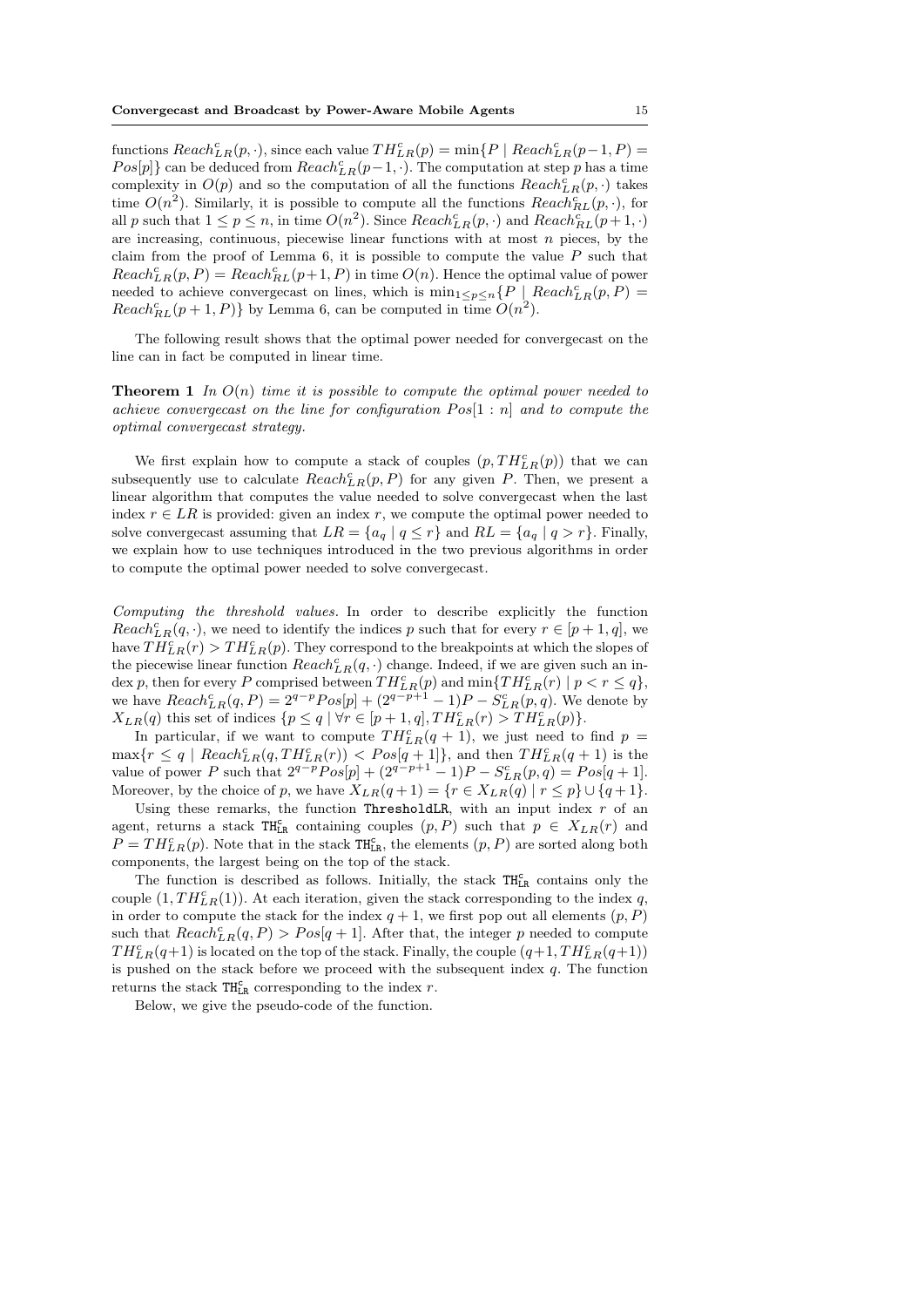Function ThresholdLR(array  $Pos[1:n]$  of real; r:integer):stack

 $TH_{LR}^c = \text{empty\_stack;};$ push  $(\text{TH}^c_{LR}, (1,0))$ ; for  $q = 1$  to  $r - 1$  do  $(p, P) = \text{pop}(\text{TH}^c_{\text{LR}});$   $\qquad \qquad \qquad$  /\*  $p = q$  and  $P = TH^c_{LR}(p)$  \*/ while  $2^{q-p} * Pos[p] + (2^{q-p+1} - 1) * P - S_{LR}^c(p,q) \ge Pos[q+1]$  do  $(p, P) = \text{pop}(\text{TH}^c_{LR});$ // while  $Reach_{LR}^c(q, P) \ge Pos[q + 1]$  we consider the next element in  $\text{TH}_{LR}^c$  push  $(\text{TH}_{LR}^c, (p, P))$ ;  $Q = (2^{q-p} * Pos[p] - Pos[q + 1] - S_{LR}^c(p,q)) / (2^{q-p+1} - 1);$ /\* Q is the solution of  $Reach<sup>c</sup><sub>LR</sub>(q, P) = Pos[q + 1]$  \*/ push  $(\text{TH}^c_{LR}, (q+1, Q))$ ;  $return \, (\texttt{TH}^{\texttt{c}}_{\texttt{LR}})$ ;

The number of stack operations performed during the execution of this function is  $O(r)$ . However, in order to obtain a linear number of arithmetic operations, we need to be able to compute  $2^{q-p}$  and  $S_{LR}^c(p,q)$  in constant time.

In order to compute  $2^{q-p}$  efficiently, we can store the values of  $2^i$ ,  $i \in [1, n-1]$ in an auxiliary array, that we have precomputed in  $O(n)$  time. We cannot precompute all values of  $S_{LR}^{c}(p,q)$  since this requires calculating  $\Theta(n^2)$  values. However, from Remark 2, we know that  $S_{LR}^c(p,q) = S_{LR}^c(1,q) - 2^{q-p} S_{LR}^c(1,p)$ . Consequently, it is enough to precompute  $S_{LR}^c(1,i)$  for each  $i \in [2, n]$ . Since  $S_{LR}^c(1,i+1) = 2S_{LR}^c(1,i) +$  $Pos[i+1]$ , this can be done using  $O(n)$  arithmetic operations.

Similarly, we can define the function ThresholdRL (array  $Pos[1:n]$  of real,  $r\texttt{:integer)}\texttt{:stack that returns a stack }\texttt{TH}_{\texttt{RL}}^{\texttt{c}}\text{ containing all pairs }(q, TH_{RL}^{c}(q))\text{ such}$ that for every  $p \in [r, q-1]$ , we have  $TH_{RL}^{c}(p) > TH_{RL}^{c}(q)$ .

Computing the optimal power when LR and RL are known. To facilitate further reading, we first show how to compute the optimal power  $P_{OPT}^c$ , if the sets LR and  $RL$  are known. This will be done by function  $\text{OptimalAtIndex}$  which will be not used in our final algorithm to compute optimal power but whose role is to explain some of the techniques under these additional assumptions.

Suppose that we are given an agent index  $r$  and we want to compute the optimal power needed to solve convergecast when  $LR = \{a_p | p \leq r\}$  and  $RL = \{a_q | p \leq r\}$  $q > r$ . From Lemma 6, we know that there exists a unique value  $P_{OPT}^c$  such that  $Reach<sup>c</sup><sub>LR</sub>(r, P<sup>c</sup><sub>OPT</sub>) =Reach<sup>c</sup><sub>RL</sub>(r + 1, P<sup>c</sup><sub>OPT</sub>).$ 

As previously, by Lemma 5, we know that the value of  $Reach_{LR}^c(r, P_{OPT}^c)$  depends on  $p = \max\{p' \le r \mid TH_{LR}^c(p') < P_{OPT}^c\}$ . Similarly,  $Reach_{RL}^c(r+1, P_{OPT}^c)$  depends on  $q = \max\{q' \ge r + 1 \mid TH_{RL}^c(q') < P_{OPT}^c\}$ . If we are given the values of p and q, then  $P_{OPT}^c$  is the unique value of P such that

$$
2^{r-p}Pos[p] - (2^{r-p+1}-1)P - S_{LR}^c(p,r) = 2^{q-r-1}Pos[q] - (2^{q-r}-1)P - S_{RL}^c(q,r+1).
$$

In Function OptimalAtIndex, we first use functions ThresholdLR and ThresholdRL to compute the two stacks  $TH_{LR}^c$  and  $TH_{RL}^c$  containing respectively  $\{(p, TH_{LR}^c(p)) \mid p \in X_{LR}(r)\}\$ and  $\{(q, TH_{RL}^c(q)) \mid q \in X_{RL}(r+1)\}\$ . Then at each iteration, we consider the two elements  $(p, P_{LR})$  and  $(q, P_{RL})$  that are on top of both stacks. If  $P_{LR} \geq P_{RL}$  (the other case is symmetric), we check whether  $Reach_{LR}^c(r, P_{LR}) \geqReach_{RL}^c(r+1, P_{LR})$ . In this case, we have  $P > P_{OPT}^c$ , so we remove  $(p, P_{LR})$  from the stack  $TH_{LR}^c$  and we proceed to the next iteration. If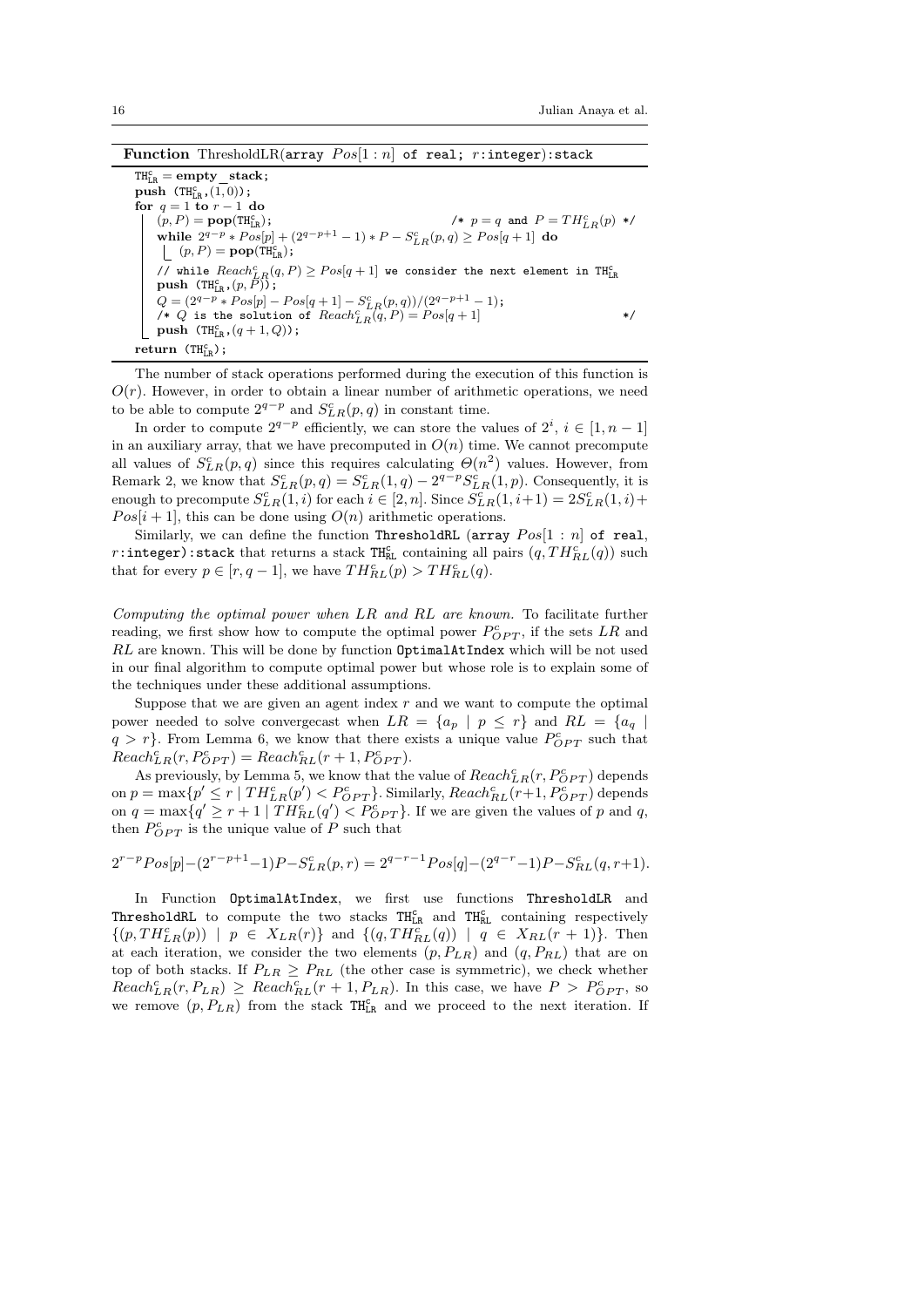$Reach_{LR}^c(r, P_{LR}) < Readh_{RL}^c(r+1, P_{LR})$ , we know that  $P_{OPT}^c \ge P_{LR} \ge P_{RL}$  and we can compute the value of  $P_{OPT}^c$  using Lemma 5.

Let  $Y_{LR}(r, P)$  denote  $\{(p, TH_{LR}^c(p)) \mid p \in X_{LR}(r) \text{ and } TH_{LR}^c(p) < P\}$  and  $Y_{RL}(r+1, P) = \{ (q, TH_{RL}^c(q)) \mid q \in X_{RL}(r+1) \text{ and } TH_{RL}^c(q) < P \}.$ 

Remark 3 At the end of the execution of Function OptimalAtIndex,  $TH_{LR}^c$  and  $TH_{RL}^c$ contain respectively  $Y_{LR}(r, P_{OPT}^c)$  and  $Y_{RL}(r + 1, P_{OPT}^c)$ .

Moreover, if initially the two stacks  $TH_{LR}^c$  and  $TH_{RL}^c$  contain respectively  $Y_{LR}(r, P)$ and  $Y_{RL}(r+1, P)$  for some  $P \ge P_{OPT}^c$ , then the value computed by the function is also  $P_{OPT}^c$ .

The pseudo-code of the of Function OptimalAtIndex is given below.

| <b>Function</b> OptimalAtIndex(array $Pos[1:n]$ of real; r:integer):stack                                             |
|-----------------------------------------------------------------------------------------------------------------------|
| $TH_{IR}^c = ThresholdLR(r); TH_{RI}^c = ThresholdRL(r + 1);$                                                         |
| $(p, P_{LR}) = \text{pop}(\text{TH}_{LR}^c); (q, P_{RL}) = \text{pop}(\text{TH}_{RL}^c); P = \max\{P_{LR}, P_{RL}\};$ |
| /* $p = r$ , $P_{LR} = TH_{LR}^c(r)$ , $q = r + 1$ , $P_{RL} = TH_{RL}^c(r + 1)$ .<br>$* /$                           |
| while                                                                                                                 |
| $2^{r-p}Pos[p] + (2^{r-p+1}-1)P - S_{L,R}^c(p,r) \geq 2^{q-r-1}Pos[q] - (2^{q-r}-1)P - S_{R,L}^c(q,r+1)$              |
| /* While $Reach_{LR}^c(r, P) \geq Reach_{RL}^c(r+1, P)$ do */<br>do                                                   |
| if $P_{LR} \geq P_{RL}$ then $(p, P_{LR}) = \text{pop}(\text{TH}^c_{LR});$                                            |
| else $(q, P_{RL}) = \text{pop}(\text{TH}_{\text{RI}}^{\text{c}});$                                                    |
| $P = \max\{P_{LR}, P_{RL}\};$                                                                                         |
| $P_{OPT}^c = (2^{q-r-1}Pos[q] - S_{BL}^c(q,r+1) - 2^{r-p}Pos[p] + S_{LB}^c(p,r))/(2^{r-p+1} + 2^{q-r} - 2);$          |
| /* $P_{OPT}^c$ is the solution of $Reach_{LR}^c(r, P_{OPT}^c) =Reach_{RL}^c(r+1, P_{OPT}^c)$<br>$\ast/$               |
| return $(P_{OPT}^c)$ ;                                                                                                |

Computing the optimal power for converge cast. We now explain how to compute the optimal amount of power needed to achieve convergecast using a linear number of operations. Notice that Function OptimalAtIndex does it only provided the partition of the agents in LR and RL.

Let  $P_{\leq r}$  be the optimal value needed to solve convergecast when max{s |  $a_s \in$  $LR$   $\langle r, i.e.,$  when the two agents whose meeting results in merging the entire information are  $a_i$  and  $a_{i+1}$  for some  $i < r$ . If  $Reach_{LR}^c(r, P_{\leq r}) \leqReach_{RL}^c(r+1, P_{\leq r}),$ then  $P_{\leq r+1} = P_{\leq r}$ . However, if  $Reach_{LR}^c(r, P_{\leq r}) >Reach_{RL}^c(r+1, P_{\leq r})$ , then  $P_{\leq r+1} \leq P_{\leq r}$  and  $P_{\leq r+1}$  is the unique value of P such that  $Reach_{LR}^c(r, P)$  =  $Reach_{RL}^c(r + 1, P)$ . This corresponds to the value returned by function OptimalAt-Index  $(Pos, r)$ .

The general idea of Function ComputeOptimal is to iteratively compute the value of  $P_{\leq r}$ . If we need a linear time algorithm, we cannot call repeatedly the function OptimalAtIndex. However, from Remark 3, in order to compute  $P_{\leq r+1}$  when  $P_{\leq r+1} \leq P_{\leq r}$ , it is enough to know  $Y_{LR}(r, P_{\leq r})$  and  $Y_{RL}(r + 1, P_{\leq r})$ . If we know  $Y_{LR}(r, P_{\leq r})$  and  $Y_{RL}(r + 1, P_{\leq r})$ , then we can use the same algorithm as in **OptimalAtIndex** in order to compute  $P_{\leq r+1}$ . Moreover, from Remark 3, we also get  $Y_{LR}(r, P_{\leq r+1})$  and  $Y_{RL}(r+1, P_{\leq r+1})$  when we compute  $P_{\leq r+1}$ .

Before proceeding to the next iteration, we need to compute  $Y_{LR}(r+1, P_{\leq r+1})$ and  $Y_{RL}(r+2, P_{\leq r+1})$  from  $Y_{LR}(r, P_{\leq r+1})$  and  $Y_{RL}(r+1, P_{\leq r+1})$ . Note that if  $TH_{LR}^c(r) > P_{\leq r+1}$ , then  $Y_{LR}(r+1, P_{\leq r+1}) = Y_{LR}(r, P_{\leq r+1})$ . If  $TH_{LR}^c(r) \leq$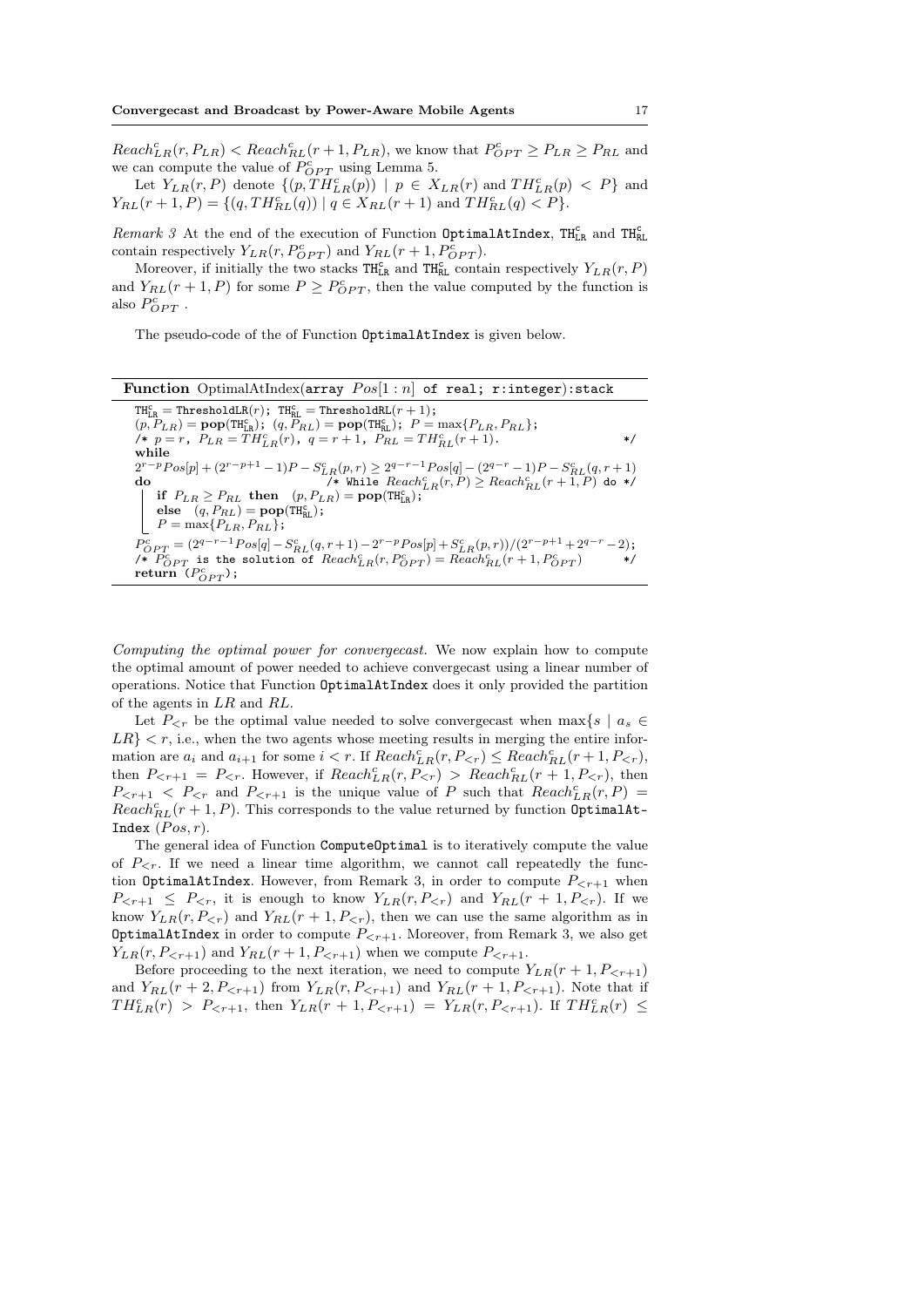$P_{\leq r+1}$ , we can use the same function as in ThresholdLR to compute  $Y_{LR}(r + 1)$  $1, P_{\leq r+1}$  =  $\{(p, TH_{LR}^c(p)) | p \in X_{LR}(r)\}\$  from  $Y_{LR}(r, P_{\leq r+1})$ . Consider now  $Y_{RL}(r+2, P_{< r+1})$ . If  $TH_{RL}^{c}(r+1) > P_{< r+1}$ , then  $(r+1, TH_{RL}^{c}(r+1)) \notin Y_{RL}(r+1)$ 1,  $P_{\leq r+1}$ ), and  $Y_{RL}(r+2, P_{\leq r+1}) = Y_{RL}(r+1, P_{\leq r+1})$ . If  $TH_{RL}^c(r+1) \leq P_{\leq r+1}$ , then either  $Pos[r + 1] - P_{< r+1} \geq Reach_{RL}^{c}(r + 1, P_{< r+1})$  if  $P_{< r+1} = P_{< r}$ , or  $Pos[r+1] - P_{< r+1} = Reach_{RL}^{c}(r+1, P_{< r+1}) = Reach_{LR}^{c}(r, P_{< r+1})$  if  $P_{< r+1}$  $P_{\leq r}$ . In both cases, it implies that  $Act_{LR}^{c}(r+1) \geq P_{\leq r+1}$ . Therefore, by Lemma 6,  $P_{\leq i} = P_{\leq r+1}$  for every  $i \geq r+1$  and we can return the value of  $P_{\leq r+1}$ .

In Function ComputeOptimal, at each iteration, the stack  $TH_{LR}^c$  contains  $Y_{LR}(r, P_{\leq r})$  (except its top element) and the stack  $\texttt{TH}_{\texttt{RL}}^{\texttt{c}}$  contains  $Y_{RL}(r + 1, P_{\leq r})$ (except its top element). Initially,  $TH_{LR}^c$  is empty and  $TH_{RL}^c$  contains  $O(n)$  elements. In each iteration, at most one element is pushed into the stack  $TH_{LR}^c$  and no element is pushed into the stack  $TH_{RL}^c$ . Consequently, the number of stack operations performed by Function ComputeOptimal is linear.

```
Function ComputeOptimal(array Pos[1:n] of real):real
   \texttt{TH}_{\texttt{LR}}^{\texttt{c}} = \textbf{empty\_stack;}\ \texttt{TH}_{\texttt{RL}}^{\texttt{c}} = \texttt{ThresholdRL}(Pos);(q, P_{RL}) = \overline{\text{pop}}(\text{TH}_{\text{RL}}^{\text{c}}); \ P_{OPT}^{\text{c}} = P_{RL};/* q = 1, P_{RL} = TH_{RL}^{c}(1)
                                     \frac{c}{RL}(1) */
   (q, P_{RL}) = \text{pop}(\text{TH}_{\text{RL}}^{\text{c}}); \ p = 1; P_{LR} = 0;for r = 1 to n - 1 do
         /* P_C^cO_{OPT}^c = P_{\leq r} \geq P_{LR}, P_{RL} */
         if 2^{r-p}Pos[p] + (2^{r-p+1}-1)P_{OPT}^c - S_{LR}^c(p,r) >2^{q-r-1}Pos[q] - (2^{q-r}-1)P^c_{OPT} - S^c_{RL}(q, r+1) then<br>
/* If Reach^c_{LR}(r, P^c_{OPT}) >Reach^c_{RL}(r+1, P^c_{OPT}) then P^c_{OPT} is larger
                    than the value needed to solve converge cast at position r. We
                   apply now the same algorithm as in function OptimalAtIndex. */P = \max\{P_{LR}, P_{RL}\};while 2^{r-p}Pos[p] + (2^{r-p+1}-1)P - S_{LR}^c(p,r) \ge2^{q-r-1}Pos[q] - (2^{q-r}-1)P - S_{RL}^{c}(q, r+1) do
                     if P_{LR} \ge P_{RL} then (p, P_{LR}) = pop(\text{TH}^c_{LR});else (q, P_{RL}) = \text{pop}(\text{TH}_{\text{RL}}^{\text{c}});P = \max\{P_{LR}, P_{RL}\};P_{OPT}^c =(2^{q-r-1}Pos[q] - S_{RL}^c(q, r+1) - 2^{r-p}Pos[p] + S_{LR}^c(p, r))/(2^{r-p+1} + 2^{q-r} - 2);<br>
/* P_{OPT}^c = P_{\leq r+1} is the solution of
                    \widetilde{Reach}_{LR}^c(r, P_{OPT}^c) = Reach_{RL}^c(r+1, P_C^c)\frac{\partial c}{\partial PT} */
         if q = r + 1 then return P_{OPT}^c;<br>
/* In this case, P_{OPT}^c \geq TH_{RL}^c(r+1) and thus<br>
P_{OPT}^c = P_{\leq r} = Act_{LR}^c(r+1): for any s > r, P_{\leq s} = P_{\leq r} */
         \begin{array}{c} \text{if } 2^{r-p} * Pos[p] + (2^{r-p+1} - 1) * P_{OPT}^c - S_{LR}^c(p, r) \geq Pos[r+1] \text{ then } \\qquad \qquad \text{if } Reach_{LR}^c(r, P_{OPT}^c) \geq Pos[r+1] \text{ then } TH_{LR}^c(r+1) \leq P_{OPT}^c \text{ and we } \\qquad \qquad \text{update } TH_{LR}^c, \text{ using the same algorithm as in function ThresholdLR. } \\qquad \qquad \ast/ \end{array}while 2^{r-p} * Pos[p] + (2^{r-p+1} - 1) * P_{LR} - S_{LR}^c(p, r) do
                     (p, P_{LR}) = \text{pop}(\texttt{TH}^c_{LR});push (\text{TH}^c_{LR}, (p, P_{LR}));
               P_{LR} = (Pos[r + 1] + S_{LR}^c(p, r) - 2^{r-p} * Pos[p])/(2^{r-p+1} - 1);p = r + 1;
```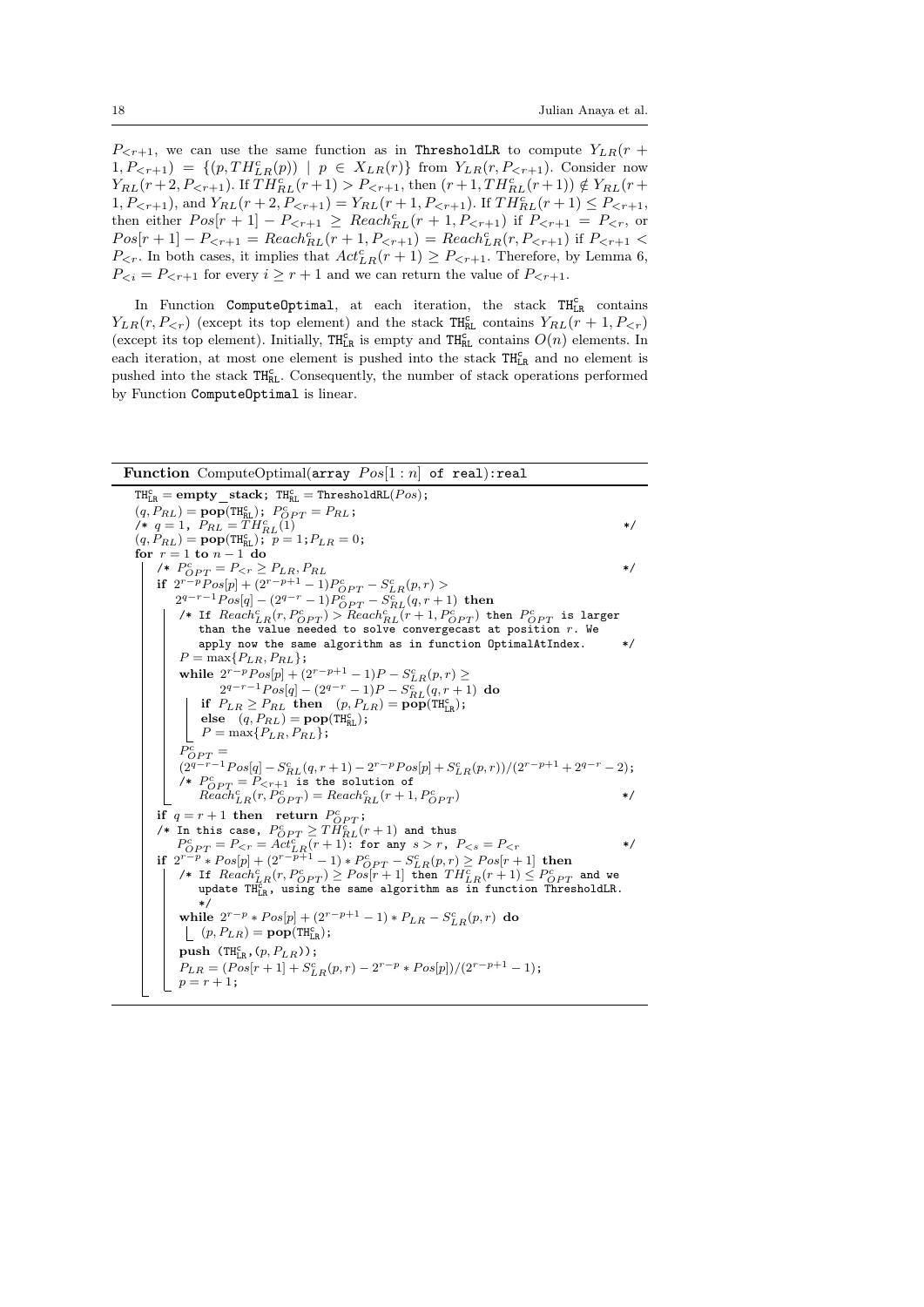Notice that the partition of agents into sets  $LR$  and  $RL$  is given by the value of  ${\rm index}\, r$  when  $P^c_{OPT}$  is returned by Function ComputeOptimal. Since an optimal regular convergecast strategy is fully determined by the value of  $P_{OPT}^c$  and by the partition of the agents into the sets  $LR$  and  $RL$ , Function ComputeDptimal also yields an optimal convergecast strategy. Hence, this concludes the proof of Theorem 1.

#### 3.2 Centralized broadcast on lines

In this section we consider the centralized broadcast problem for lines. We give an optimal, linear-time, deterministic centralized algorithm, computing the optimal amount of power needed to solve broadcast for line networks and computing an optimal broadcast strategy.

#### 3.2.1 Properties of a broadcast strategy

In the following, we only consider regular broadcast strategies. Note that a regular broadcast strategy is fully determined by the value of  $P$  and by the two possible values of  $b_k$  for the source agent  $a_k$   $(b_k = b_{k-1}$  or  $b_k = b_{k+1}$ .

Let  $LR = \{a_1, a_2, \ldots, a_{k-1}\}\$  and  $RL = \{a_{k+1}, a_{k+2}, \ldots, a_n\}$ . (Note that we slightly abuse notation by using the same names  $LR$  and  $RL$  for subsets of agents as in convergecast.) For each agent  $a_i \in LR$  (resp.  $a_i \in RL$ ), we denote  $b_i$  by  $Reach_{LR}^b(i, P)$  (resp.  $Reach_{RL}^b(i, P)$ ). Observe that  $Reach_{LR}^b(i, P)$  is the rightmost point on the line from which the set of i agents at initial positions  $Pos[1:i]$ , each having power P, may pick the information and bring it back to  $a_1$ . Similarly,  $Reach_{RL}^b(i, P)$ is the leftmost point from which the agents at positions  $Pos[i : n]$  may pick the information and bring it back to  $a_n$ .

Lemma 4 permits to construct a linear-time decision procedure verifying if a given amount  $P$  of battery power is sufficient to design a broadcast strategy for a given configuration  $Pos[1:n]$  of agents and a specified source agent  $a_k$ . We first compute  $b_{k-1} = Reach_{LR}^{b}(k-1, P)$  and  $b_{k+1} = Reach_{RL}^{b}(k+1, P)$ . Then we test if  $|2Reach_{LR}^b(k-1,P) - Pos[k] -Reach_{RL}^b(k+1,P)|$  or  $|2Reach_{RL}^b(k+1,P) Pos[k]-Reach_{LR}^{b}(k-1, P)|$  are less or equal than P. If one of the inequalities is true then there is a broadcast strategy. Otherwise, broadcast is not possible. This implies

**Corollary 2** In  $O(n)$  time we can decide if a configuration Pos[1 : n] of n agents on the line, each having a given maximal power P, can perform broadcast for a given source agent.

Note that if the agents are not given enough power, then it can happen that some agent  $a_p$ ,  $1 \leq p \leq k$  (resp.  $k \leq q \leq n$ ) cannot reach the point  $Reach_{LR}^b(p-1, P)$ (resp.  $Reach_{RL}^b(q + 1, P)$ ). We denote by  $Act_{LR}^b(p)$  (resp.  $Act_{RL}^b(q)$ ) the minimum amount of power P we have to give the agents to ensure that  $a_p$  (resp.  $a_q$ ) can reach  $Reach_{LR}^b(p-1, P)$  (resp.  $Reach_{RL}^b(q+1, P)$ ). We have :  $Act_{LR}^b(1) = Act_{RL}^b(n) = 0$ and if  $2 \le p \le k$ ,  $Act_{LR}^{b}(p) = \min\{P \mid Readch_{LR}^{b}(p-1, P) \ge Pos[p]-P\}$ . Similarly, if  $k \le q \le n-1$ , we have  $Act_{RL}^{b}(q) = \min\{P \mid Readch_{RL}^{b}(q+1, P) \le Pos[q] + P\}.$ In a regular broadcast strategy using power  $P$ , for each agent  $p \in LR$  such that  $P \geq Act_{LR}^b(p)$ , we have  $Reach_{LR}^b(p, P) = (Reach_{LR}^b(p-1, P) + P + Pos[p])/2$ . Similarly, for each agent  $q \in RL$  such that  $P \geq Act_{RL}^b(q)$ , we have  $Reach_{RL}^b(q, P)$  $(Reach_{RL}^b(q + 1, P) - P + Pos[q])/2$ . The next lemma shows how to compute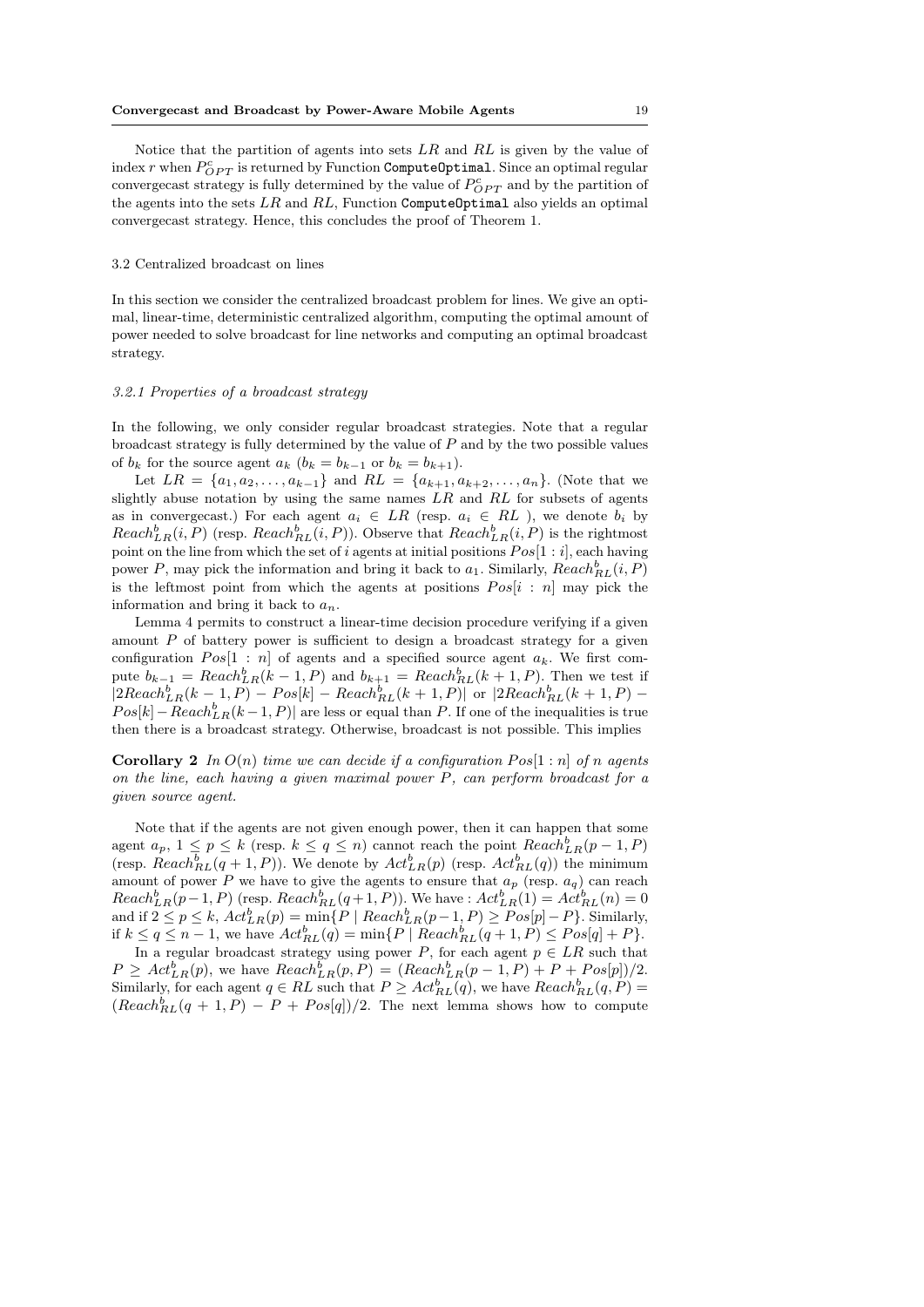$Reach_{LR}^b(p, \cdot)$  on the interval  $[Act_{LR}^b(p), +\infty)$  for every  $p \in \{1, 2, ..., k\}$  and  $Reach_{RL}^b(q, \cdot)$  on the interval  $[Act_{RL}^b(q), +\infty)$  for every  $q \in \{k, k+1, \ldots, n\}$ .

**Lemma 7** Consider an index  $p \in \{1, 2, ..., k\}$  and an amount of power  $P \geq$  $Act_{LR}^b(p)$ , then  $Reach_{LR}^b(p, P) =Reach_{LR}^b(p, Act_{LR}^b(p)) + P - Act_{LR}^b(p)$ . Analogously, for an index  $q \in \{k, k+1, \ldots, n\}$ , and an amount of power  $P \geq Act_{RL}^b(q)$ , we have  $Reach_{RL}^b(q, P) =Reach_{RL}^b(q, Act_{RL}^b(q)) - P + Act_{RL}^b(q)$ .

*Proof* First, we show by induction on p that for any  $p \in \{1, 2, ..., k\}$  and an amount of power  $P \geq Act_{LR}^b(p)$ , we have  $Reach_{LR}^b(p, P) =Reach_{LR}^b(p, Act_{LR}^b(p)) + P Act_{LR}^b(p)$ . This is true for  $p = 1$  since  $Reach_{LR}^b(1, P) = P$ ,  $Act_{LR}^b(1) = 0$  and  $Reach_{LR}^b(1, Act_{LR}^b(1)) = 0$ . Now, assume by induction that  $Reach_{LR}^b(p-1, P) =$  $Reach_{LR}^b(p-1, Act_{LR}^b(p-1))+P-Act_{LR}^b(p-1)$ . By definition of a regular broadcast strategy, we have for all  $P \geq Act_{LR}^b$ :

$$
Reach_{LR}^b(p, P) = \frac{Reach_{LR}^b(p-1, P) + Pos[p] + P}{2}
$$
  
= 
$$
\frac{Reach_{LR}^b(p-1, Act_{LR}^b(p-1)) + P - Act_{LR}^b(p-1) + Pos[p] + P}{2}
$$
  
= 
$$
P + \frac{Reach_{LR}^b(p-1, Act_{LR}^b(p-1)) - Act_{LR}^b(p-1) + Pos[p]}{2}
$$

Observe that for  $P = Act_{LR}^b(p)$ , we have:

$$
Reach_{LR}^b(p, Act_{LR}^b(p)) = \frac{Reach_{LR}^b(p-1, Act_{LR}^b(p-1)) - Act_{LR}^b(p-1) + Pos[p]}{2}
$$

$$
+ Act_{LR}^b(p).
$$

Hence we have:

$$
Reach_{LR}^b(p, P) =Reach_{LR}^b(p, Act_{LR}^b(p)) + P - Act_{LR}^b(p).
$$

This concludes the proof by induction.

Similarly, we can show by induction on q that for any  $\in \{k, k+1, \ldots, n\}$  and an amount of power  $P \geq Act_{LR}^b(p)$ , we have  $Reach_{LR}^b(q, P) =Reach_{LR}^b(q, Act_{LR}^b(q))$  –  $P + Act_{LR}^{b}(q)$ .

3.2.2 A linear algorithm to compute the optimal power needed for broadcast

In this section, we prove the following theorem.

**Theorem 2** In  $O(n)$  time it is possible to compute the optimal power needed to achieve broadcast for a configuration  $Pos[1:n]$  of n agents on the line for any source agent and to compute an optimal broadcast strategy.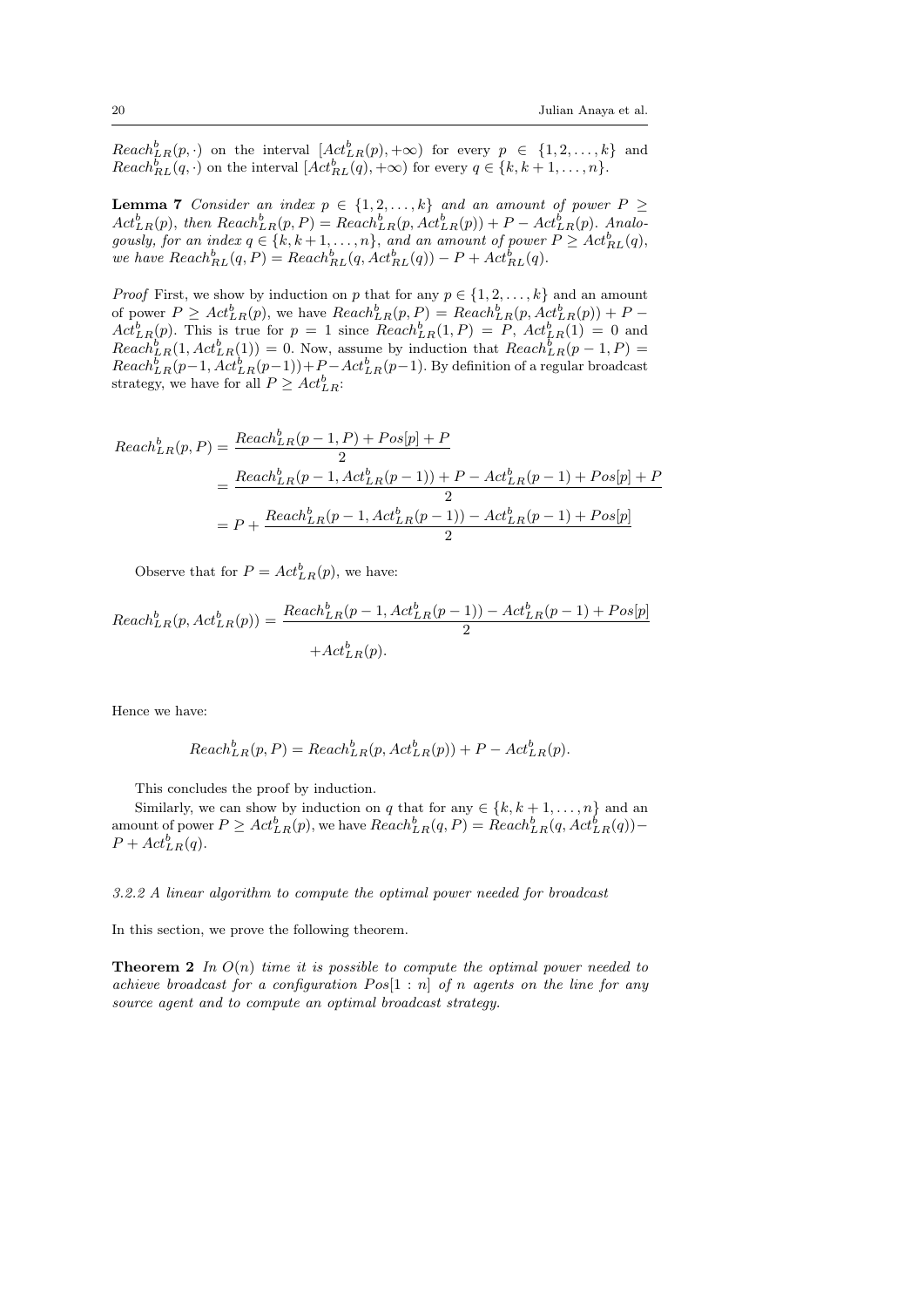Function OptimalBroadcast(array  $Pos[1:n]$  of real; r:integer):real

$$
Act_{LR}^{b}(1) = 0, Reach_{LR}^{b}(1, Act_{LR}^{b}(1)) = 0, p = 1;
$$
\nwhile  $p < k - 1$  on  
\nwhile  $p' < k - 1$  on  
\n $Act_{LR}^{b}(p + 1) = Act_{LR}^{b}(p);$ \n $Recah_{LR}^{b}(p, Act_{LR}^{b}(p))$  do  
\n $Act_{LR}^{b}(p + 1) = Act_{LR}^{b}(p);$ \n $Recah_{LR}^{b}(p + 1) =$ \n $(Pos[p + 1] + Act_{LR}^{b}(p + 1)) =$ \n $(Pos[p + 1] + Act_{LR}^{b}(p + 1)) =$ \n $pre + 1;$ \nif  $(p < k - 1)$  then  
\n $\delta_{LR} = (Pos[p + 1] - Act_{LR}^{b}(p) - Reach_{LR}^{b}(p, Act_{LR}^{b}(p)))/2;$ \n $Act_{LR}^{b}(p + 1) = Act_{LR}^{b}(p) + \delta_{LR};$ \nif  $(p < k - 1)$  then  
\n $\delta_{LR} = (Pos[p + 1] - Act_{LR}^{b}(p) + \delta_{LR};$ \n $Per_{LR}^{b}(p + 1)) = Pos[p + 1];$ \n $Per_{LR}^{b}(p + 1)$  and  $(Pos[q - 1] + Act_{RL}^{b}(q) \geq Reach_{RL}^{b}(q, Act_{RL}^{b}(q))$  do  
\n $det_{RL}^{b}(q - 1) = Act_{RL}^{b}(q);$ \n $Recah_{RL}^{b}(q - 1) = Act_{RL}^{b}(q);$ \n $Recah_{RL}^{b}(q - 1) = Act_{RL}^{b}(q);$ \n $Recah_{RL}^{b}(q - 1) = Act_{RL}^{b}(q);$ \n $Recah_{RL}^{b}(q - 1) = Act_{RL}^{b}(q);$ \n $Recah_{RL}^{b}(q - 1) = Act_{RL}^{b}(q);$ \n $Recah_{RL}^{b}(q - 1) = Act_{RL}^{b}(q);$ \n $Recah_{RL}^{b}(q - 1) = Act_{RL}^{b}(q);$ \n $Recah_{RL}^{b}(q - 1) = Act_{RL}^{b$ 

Proof We formulate Function OptimalBroadcast which computes in linear time the optimal power for the broadcast in the line.

In order to compute this value, Function OptimalBroadcast first computes the minimal amount of power Q such that all agents in  $LR \cup RL$  are activated, i.e.,  $Q = \max(Act_{LR}^{b}(k-1), Act_{RL}^{b}(k+1)).$  In order to compute  $Q$ , the function iteratively increases the power sufficient to activate all agents in  $LR$ . Then, it does the same with agents in RL. The function computes iteratively for each agent  $a_i$  from  $a_1$  to  $a_{k-1}$  in LR (respectively from  $a_n$  to  $a_{k+1}$  in RL), the value  $Act_{LR}^b(i)$  (respectively  $Act_{RL}^b(i)$ )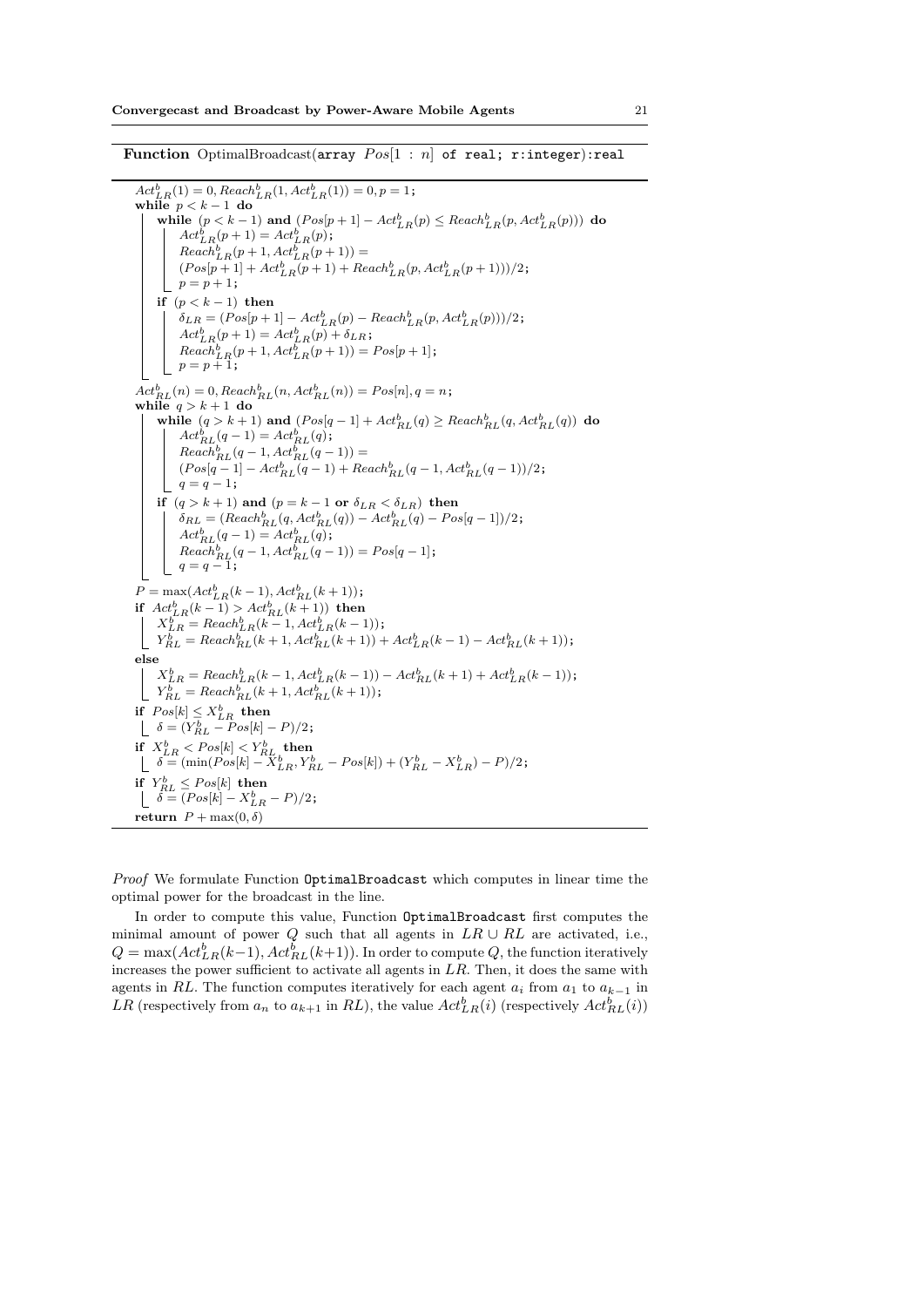and the value  $Reach_{LR}^b(i, Act_{LR}^b(i))$  (respectively  $Reach_{RL}^b(i, Act_{RL}^b(i)))$ . Once Q is known, the function computes the minimal amount of power  $P \ge Q$  that enables the agent  $a_k$  to reach  $Reach_{LR}^b(k-1, P)$  and  $Reach_{RL}^b(k+1, P)$ . This will be proved to be the minimal power to accomplish broadcast.

Notice that in order to accomplish broadcast, agent  $a_{k-1}$  must be able to reach  $Reach_{LR}^b(k-2, Act_{LR}^b(k-2))$ . Hence the optimal value  $P_{OPT}^b$  of power sufficient to accomplish broadcast must be at least  $Act_{LR}^{b}(k-1)$ . Similarly,  $P_{OPT}^{b}$  must be at least  $Act_{RL}^{b}(k+1)$ . Hence, we will first prove that the values of  $Reach_{LR}^{b}(p, Act_{LR}^{b}(p)),$  $Act_{LR}^{b}(p)$ ,  $Reach_{RL}^{b}(q, Act_{RL}^{b}(q))$  and  $Act_{RL}^{b}(q)$  are correctly computed for  $1 \leq p <$ k and  $k < q \leq n$ .

We only prove that the values of  $Reach_{LR}^b(p, Act_{LR}^b(p))$  and  $Act_{LR}^b(p)$  are correctly computed for  $1 \leq p \leq k$ , as the proof that  $Reach_{RL}^b(q, Act_{RL}^b(q))$  and  $Act_{RL}^{b}(q)$  are correctly computed for  $k < q \leq n$  is similar. The proof is by induction on p. For  $p = 1$ , the values of  $Reach_{LR}^b(p, Act_{LR}^b(p))$  and  $Act_{LR}^b(p)$  are correctly computed since  $Reach_{LR}^b(1, Act_{LR}^b(1)) = 0$  and  $Act_{LR}^b(1) = 0$ . Suppose that the values of  $Reach_{LR}^b(p, Act_{LR}^b(p))$  and  $Act_{LR}^b(p)$  are correctly computed. If  $Reach_{LR}^b(p, Act_{LR}^b(p)) \ge Pos[p + 1] - P$ , then  $Act_{LR}^b(p + 1) =$  $Act_{LR}^{b}(p)$ . By Lemma 7, all functions  $Reach_{LR}^{b}(p, P)$  are linear with coefficient 1 on  $[Act_{LR}^b(p),+\infty)$ . Hence, if  $Reach_{LR}^b(p, Act_{LR}^b(p)) < Pos[p+1] - Act_{LR}^b(p)$ , we have  $Act_{LR}^{b}(p + 1) = Act_{LR}^{b}(p) + (Pos[p + 1] - P - Reach_{LR}^{b}(p, Act_{LR}^{b}(p)))/2.$ This shows that  $Act_{LR}^b(p + 1)$  is correctly computed. It remains to show that  $Reach_{LR}^b(p+1, Act_{LR}^b(p+1))$  is correctly computed. By definition of a regular broadcast strategy, we have  $Reach_{LR}^b(p+1, Act_{LR}^b(p+1)) = (Reach_{LR}^b(p, Act_{LR}^b(p+1)) +$  $Act_{LR}^b(p+1) + Pos[p+1])/2.$  If  $Reach_{LR}^b(p, Act_{LR}^b(p)) \ge Pos[p+1] - Act_{LR}^b(p),$ then  $Reach_{LR}^b(p+1)$  is correctly computed as the above formula is used by the function. Otherwise, we have :  $Act_{LR}^{b}(p + 1) = Act_{LR}^{b}(p) + (Pos[p + 1] - Act_{LR}^{b}(p) Reach_{LR}^b(p, Act_{LR}^b(p)))/2$ . Using the notation  $r = Readch_{LR}^b(p, Act_{LR}^b(p))$ ,  $r' =$  $Reach_{LR}^b(p, Act_{LR}^b(p+1)), a = Act_{LR}^b(p), a' = Act_{LR}^b(p+1)$  we have :

$$
Reach_{LR}^b(p+1, Act_{LR}^b(p+1)) = \frac{r' + a' + Pos[p+1]}{2}
$$
  
= 
$$
\frac{(r + a' - a) + (a + (Pos[p+1] - a - r)/2) + Pos[p+1]}{2}
$$
  
= 
$$
\frac{(r + (Pos[p+1] - a - r)/2)) + (a + (Pos[p+1] - a - r)/2) + Pos[p+1]}{2}
$$
  
= 
$$
Pos[p+1].
$$

This completes the proof by induction.

Again, using the fact that all functions  $Reach_{LR}^b(p, P)$  are linear with coefficient 1 on  $[Act_{LR}^{b}(p), +\infty)$ , the function **OptimalBroadcast** computes correctly the value  $X_{LR}^b = Reach_{LR}^b(k-1, Q)$ . The same is true for  $Y_{RL}^b = Reach_{RL}^b(k+1, Q)$ . Finally, we consider three cases :  $Pos[k] \leq X_{LR}^b, X_{LR}^b < Pos[k] < Y_{RL}^b$  or  $Y_{RL}^b \leq Pos[k]$  to compute the additional power  $\delta$  that has to be used. By definition of  $Reach_{LR}^b(k-1, P)$ and  $Reach_{RL}^b(k+1, P)$ , we conclude that P is the optimal value of power to achieve broadcast by a regular strategy. In view of Lemma 4, this concludes the proof that  $P$  is the optimal value of power to achieve broadcast. The complexity  $O(n)$  of the function is straightforward by its formulation.

Since a regular broadcast strategy is fully determined by the value of  $P$  and by the two possible values of  $b_k$  for the source agent  $a_k$  ( $b_k = b_{k-1}$  or  $b_k = b_{k+1}$ ), computing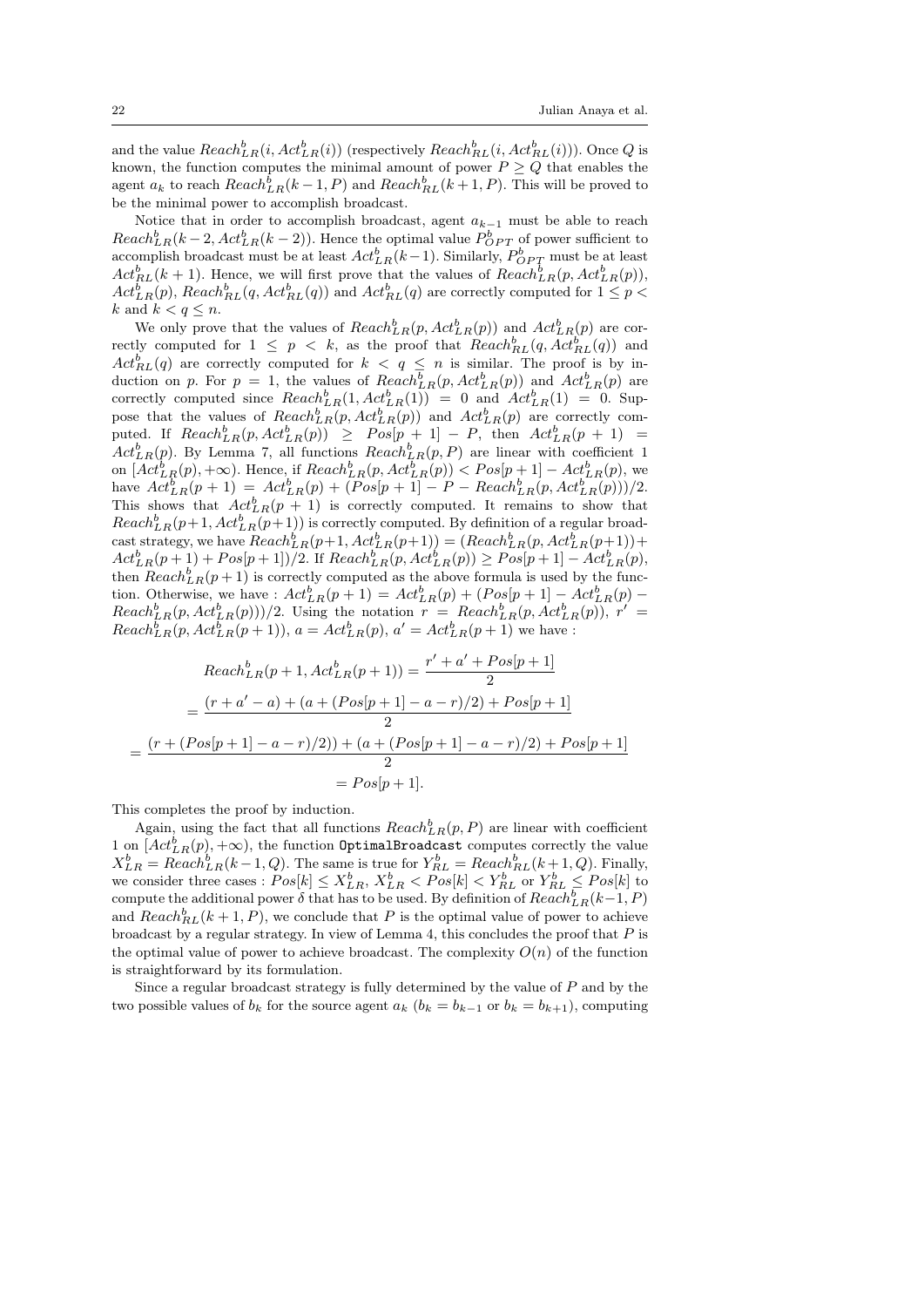the optimal power P yields an optimal broadcast strategy. This concludes the proof of Theorem 2.

#### 4 Centralized convergecast and broadcast on trees and graphs

We start the section by showing that for arbitrary trees the centralized convergecast problem and the centralized broadcast problem are substantially harder than on lines.

A configuration for convergecast on arbitrary graphs is a couple  $(G, A)$  where G is a n-node weighted graph representing the network and  $A$  of size  $k$  is the set of the starting nodes of the agents. A configuration for broadcast additionally specifies the starting node of the source agent. We consider the centralized convergecast decision problem and the broadcast decision problem formalized as follows.

# Centralized convergecast decision problem

*Instance:* a configuration  $(G, A)$  and a real P.

Question: Is there a converge cast strategy for  $(G, A)$ , in which each agent uses at most P battery power ?

#### Centralized broadcast decision problem

Instance: a configuration  $(G, A)$  with a specified source agent and a real P. Question: Is there a broadcast strategy for  $(G, A)$  with the specified source agent, in which each agent uses at most  $P$  battery power?

We will prove that both these problems are strongly NP-complete. In order to do this, we consider *star configurations*, i.e., configurations  $(G, A)$  in which G is a star, i.e., a tree of diameter 2. We define a class of strategies in a star called simple that consist of the following two phases :

- The strategy starts with a gathering phase lasting time  $P$ , in which each agent uses all its available power to move towards the center of the star and then waits until time  $P$ . The agents that have used all their power during this phase without reaching the center are called depleted.
- In the second phase, the agents does not move past depleted agents, i.e., never enter the segment between a leaf and a depleted agent.

The following lemma shows that it is enough to consider simple strategies for convergecast and broadcast.

Lemma 8 If there exists a converge cast strategy (respectively a broadcast strategy) in a star using power  $P$ , then there exists a simple converge cast strategy (respectively a simple broadcast strategy) using power P.

*Proof* Let  $S$  be a convergecast or a broadcast strategy. We construct a simple strategy  $\mathcal{S}'$  as follows. In  $\mathcal{S}'$ , each agent moves towards the center of the star until it has used all its battery power or has reached the center of the star. This gathering phase lasts from time 0 to time  $P$ . If an agent has not reached the center in strategy  $S$ , then it stops forever in  $\mathcal{S}'$ . Otherwise, consider time t at which it arrives at the center in  $\mathcal{S}$ . Then, in strategy  $\mathcal{S}'$ , the agent executes at time  $t' + P$  each movement performed at time  $t' \geq t$  in strategy S. However, if a movement of an agent would result in the agent moving past a depleted agent from time r to r' in S, then in strategy  $S'$  the agent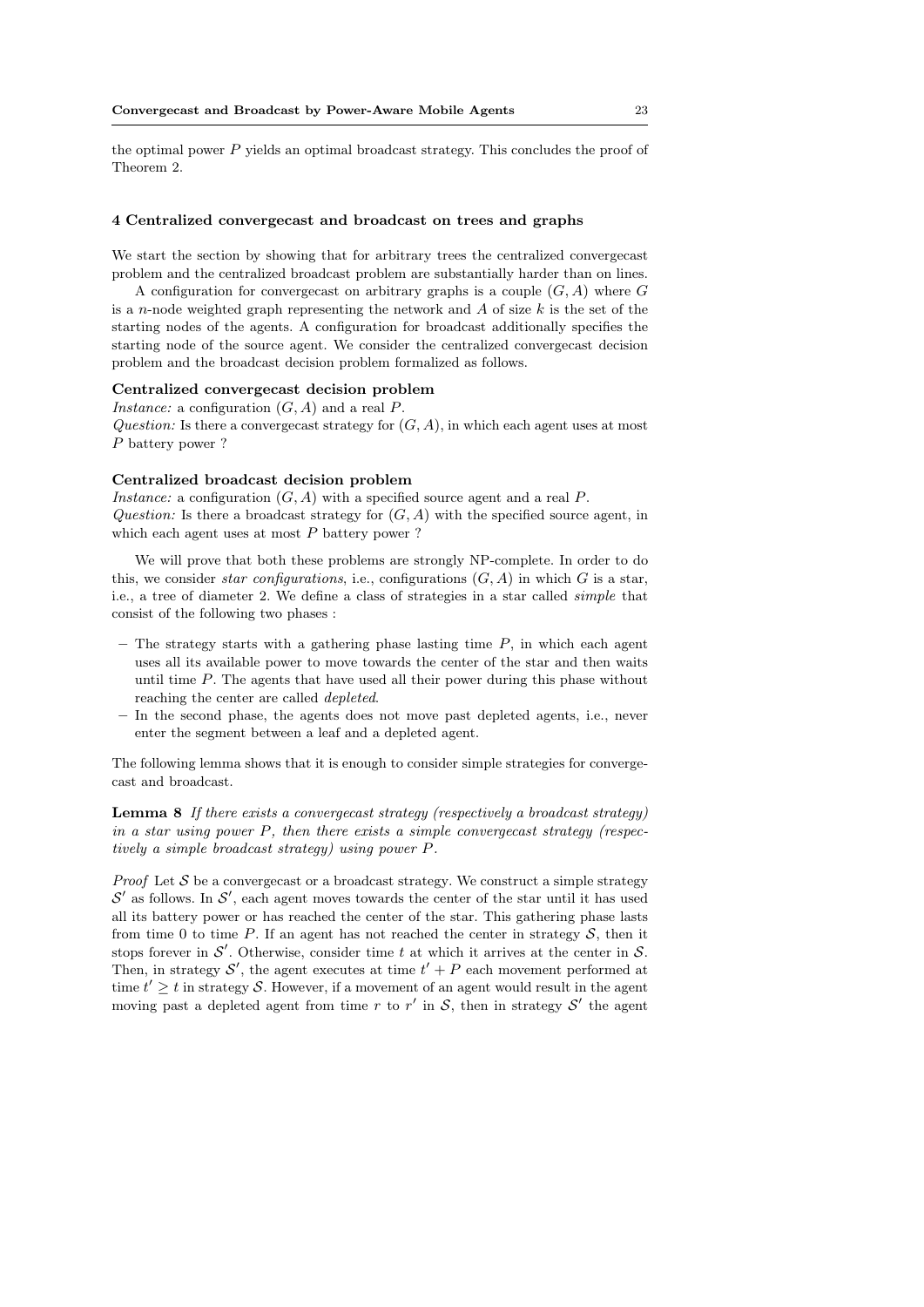waits at the position of the depleted agent instead of moving past it. By construction,  $\mathcal{S}'$  is a simple strategy. Observe that in strategy  $\mathcal{S}'$ , the non-depleted agents share all their information at the center of the star at time P. Since two depleted agents cannot meet, it remains to show that when a non-depleted agent  $b$  meets a depleted agent  $a$ at time t in strategy S, they meet at time  $t + P$  in S'. The final position of agent a is not farther from the center in  $\mathcal{S}'$  than in  $\mathcal{S}$ . Hence, any agent b that meets agent a at time t is at the new position of a in  $\mathcal{S}'$  at time  $t + P$ . Hence, the meeting between a and b occurs in  $\mathcal{S}'$  as well. If  $\mathcal S$  was a converge cast strategy (respectively a broadcast strategy) then  $\mathcal{S}'$  is a simple convergecast strategy (respectively a simple broadcast strategy).

Theorem 3 The centralized convergecast decision problem and the centralized broadcast decision problem are strongly NP-complete for trees.

The proof of Theorem 3 is split into three lemmas. We first show that the centralized convergecast decision problem is strongly NP-hard, then that the centralized broadcast decision problem is strongly NP-hard, and finally that both problems are in NP.

Lemma 9 The centralized convergecast decision problem is strongly NP-hard for trees.

Proof We construct a polynomial-time many to one reduction from the following strongly NP-Complete problem [30].

# 3-Partition problem

Instance: a multiset S of 3m positive integers  $x_i$  such that for  $1 \leq i \leq 3m, R/4$  $x_i < R/2$  with  $R = \frac{\sum_{i=1}^{3m} x_i}{m}$ .

Question: Can S be partitioned into m disjoint sets  $S_1, S_2, \ldots, S_m$  of size 3, such that  $\sum_{x \in S_j} x = R$  for  $1 \leq j \leq m$  ?

We construct an instance  $(G, U)$  of the centralized converge cast problem from an instance of 3-Partition as follows. The graph G is a star with  $4m + 2$  leaves and U is the set of leaves of  $G$ . Hence, there are  $4m+2$  agents, each located at a leaf of the star. We consider a partition of the set of agents into three subsets:  $A, B$  and  $C$ . The subset  $A = \{a_i \mid 1 \leq i \leq m+1\}$  contains  $m+1$  agents. The leaves containing these agents are incident to an edge of weight 1. The subset  $B = \{b_i \mid 1 \le i \le 3m\}$  contains 3m agents. For  $1 \leq i \leq 3m$ , the weight of the edge incident to the leaf containing agent  $b_i$  is  $2R+1+x_i$ . The subset  $C = \{c\}$  contains one agent. The leaf containing agent c is incident to an edge of weight  $4R + 1$ . Figure 1 depicts the star obtained in this way. The battery power P allocated to each agent is equal to  $2R + 1$ . The construction can be done in polynomial time. We show that the constructed instance of the centralized convergecast problem gives answer yes if and only if the original instance of 3-partition gives answer yes.

First, assume that there exists a solution  $S_1, S_2, \ldots, S_m$  for the instance of the 3-partition problem. We show that the agents can solve the corresponding instance of the centralized convergecast problem using the following strategy. Agent  $c$  moves at distance 2R from the center and for each  $1 \leq i \leq 3m$ , agent  $b_i$  moves at distance  $x_i$  from the center. At this point, all these agents have used all their battery power. Each agent in A moves to the center of the star. For  $1 \leq i \leq m$  and for each of the three agents  $b_j$  such that  $x_j \in S_i$ , agent  $a_i$  moves to meet  $b_j$  and goes back to the center of the star. The cost of this movement is  $2\sum_{x_j\in S_i} = 2R$ , which is exactly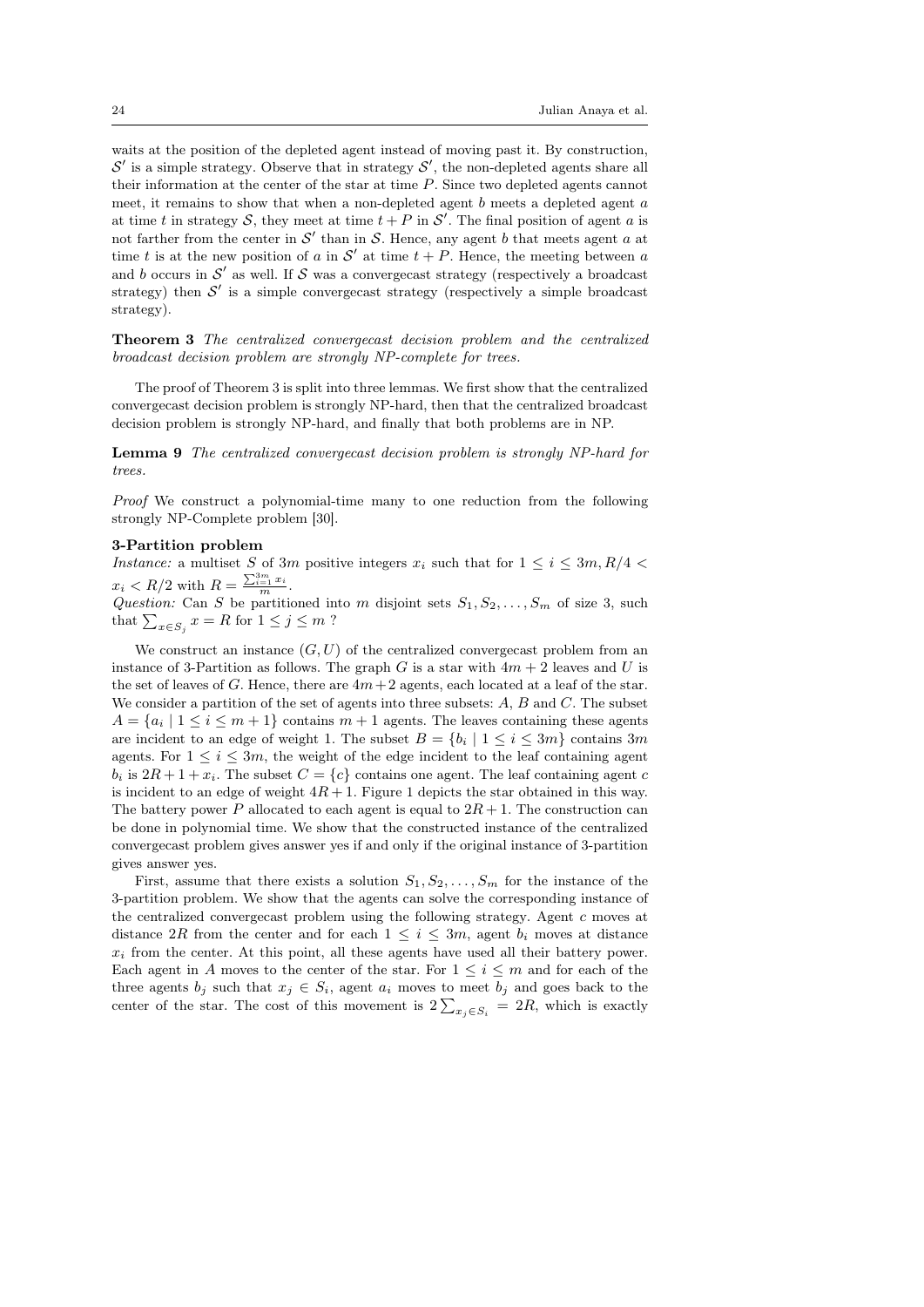

Fig. 1 Instance of the centralized convergecast decision problem constructed from an instance of 3-partition.

the remaining battery power of agent  $a_i$ . Observe that since agents in A have met all agents in  $B$ , agents in  $A$ , located at the center of the star, have the information of all agents except agent c. Then agent  $a_{m+1}$  moves to meet agent c. Agents  $a_{m+1}$  and c have the information of all the agents. Hence, this is a solution of the instance of the centralized convergecast problem.

Now assume that there exists a solution (strategy) to the convergecast problem. By Lemma 8, we can assume that the convergecast strategy is simple. Consider the star G after the gathering phase of the simple strategy. Each agent in  $A$  is at the center of the star. For  $1 \leq i \leq m+1$ , the agent  $a_i$  has the remaining power of  $2R$ . For  $1 \leq i \leq 3m$ , the agent  $b_i$  is at distance  $x_i$  from the center of the star and agent c is at distance  $2R$  from the center. Since the agents in A are the only agents with remaining battery power, they must move to collect the information of agents in  $B\cup C$ . We call this phase the collecting phase. Observe that since agent c is at distance  $2R$  from the center, it is impossible for agents in  $A$  to transport this information. Indeed, when an agent reaches c, it has used all its battery power. Hence, the entire information must be collected at the position of c. In order to collect the information, agents in A must go to the position of each agent in  $B$  and transport the information of these agents to the center. The total cost to move these information is at least twice the sum of the distances between each agent in B and the center. This is equal to  $2\sum_{i=1} 3mx_i = 2Rm$ . Then, this information must be moved to the position of  $c$ . This costs at least  $2R$ . Hence, the total cost of collecting information after the gathering phase is at least  $2R(m + 1)$ . The amount of power available to the agents for the collecting phase is equal to the amount of power needed to collect the information, since there are  $m + 1$  agents each having power 2R. This means that during the collecting phase, for  $1 \le j \le 3m$ , agents cannot collectively use a power larger than  $2x_i$  to collect the information of  $b_i$ .

Suppose by contradiction that during the collecting phase, more than one agent in A enters an edge f to collect the information of agent  $b_i$  at distance  $x_i$  from the center, for some i such that  $1 \leq i \leq 3m$ . Let w be the agent that has reached the position of  $b_i$ . If w comes back to the center, it has used at least power  $2x_i$ . Since at least one other agent has used some power to enter edge  $f$ , these agents have used more than  $2x_i$  battery power to collect information of agent  $b_i$ . If w does not come back to the center, then some other agent has to move the information to the center. If the agent  $w$  stops at distance  $r$  from the center, then at least one other agent has to go to this position (at distance r from the center) and come back. Thus, the cost is at least  $(2x_i - r) + 2r > 2x_i$ . In both cases, the agents have used more power than  $2x_i$ ,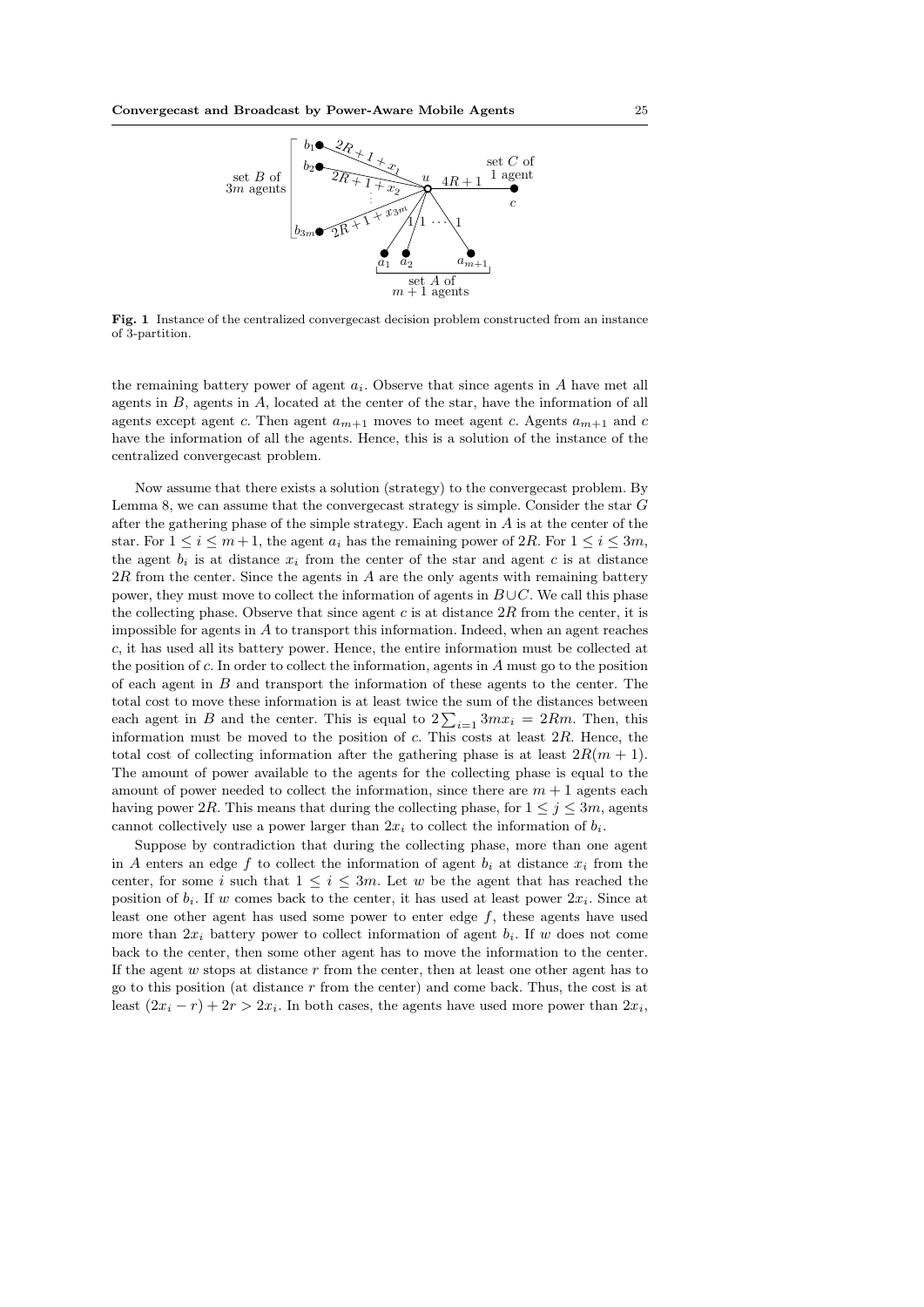which leads to a contradiction. Hence, for each  $1 \leq i \leq 3m$ , there is only one agent that collects the information of agent  $b_i$  and enters the corresponding edge.

We can assume, without loss of generality, that agent  $a_{m+1}$  is the agent that transports the information to c. Observe that  $a_{m+1}$  cannot collect information from other nodes since moving to c uses exactly all its remaining power. Hence, only agents in  $A' = A \setminus \{a_{m+1}\}\)$  can collect the information of agents in B. Let  $S_1, S_2, \ldots, S_m$  be the partition of S defined by  $S_i = \{x_j \mid$  the information of  $b_j$  is collected by  $a_i\}$ , for each  $1 \leq i \leq m$ . We have  $2 \sum_{x \in S_i} x \leq 2R$  since each agent from A' has battery power at most 2R. The power needed to collect information of agents in B is  $2mR$  which is exactly equal to the combined power available to agents in  $A'$ . This means that each agent in A' must use all its power to collect information and  $2\sum_{x\in S_i} x = 2R$ . Hence,  $S_1, S_2, \ldots, S_m$  is a solution to the instance of 3-partition.

Lemma 10 The centralized broadcast decision problem is strongly NP-hard for trees.

Proof Again, we construct a polynomial-time many to one reduction from 3-Partition. The general structure of the proof is similar as in Lemma 9 but details differ.

We construct an instance  $(G, U)$  of the centralized broadcast problem from an instance of 3-Partition as follows. The graph  $G$  is a star with  $5m$  leaves and U is the set of leaves of  $G$ . Hence, there are  $5m$  agents, each located at a leaf of the star. We consider a partition of the set of agents into three subsets:  $A, B$  and  $C$ . The subset  $A = \{a_i \mid 1 \leq i \leq m\}$  contains m agents. The leaves containing these agents are incident to an edge of weight 1. The subset  $B = \{b_i | 1 \le i \le 3m\}$  contains 3m agents. For  $1 \leq i \leq 3m$ , the weight of the edge incident to the leaf containing agent  $b_i$  is  $4R + 1 + x_i$ . The subset  $C = \{c_i | 1 \le i \le m\}$  contains m agents. All leaves containing an agent in C are incident to an edge of weight  $6R + 1$ . Figure 2 depicts the star obtained in this way. The battery power  $P$  allocated to each agent is equal to  $4R + 1$  and agent  $a_1$  is the source agent. The construction can be done in polynomial time. We show that the constructed instance of the centralized broadcast problem gives answer yes if and only if the original instance of 3-partition gives answer yes.



Fig. 2 Instance of centralized broadcast problem from an instance of 3-partition.

First, assume that there exists a solution  $S_1, S_2, \ldots, S_m$  for the instance of the 3-partition problem. We show that the agents can solve the corresponding instance of the centralized broadcast problem using the following strategy. For each  $i$ , agent  $c_i$ moves at distance 2R from the center and for each  $1 \leq i \leq 3m$ , agent  $b_i$  moves at distance  $x_i$  from the center. At this point, all these agents have used all their battery power. Each agent in A moves to the center of the star. Hence, each agent  $a_i$  obtains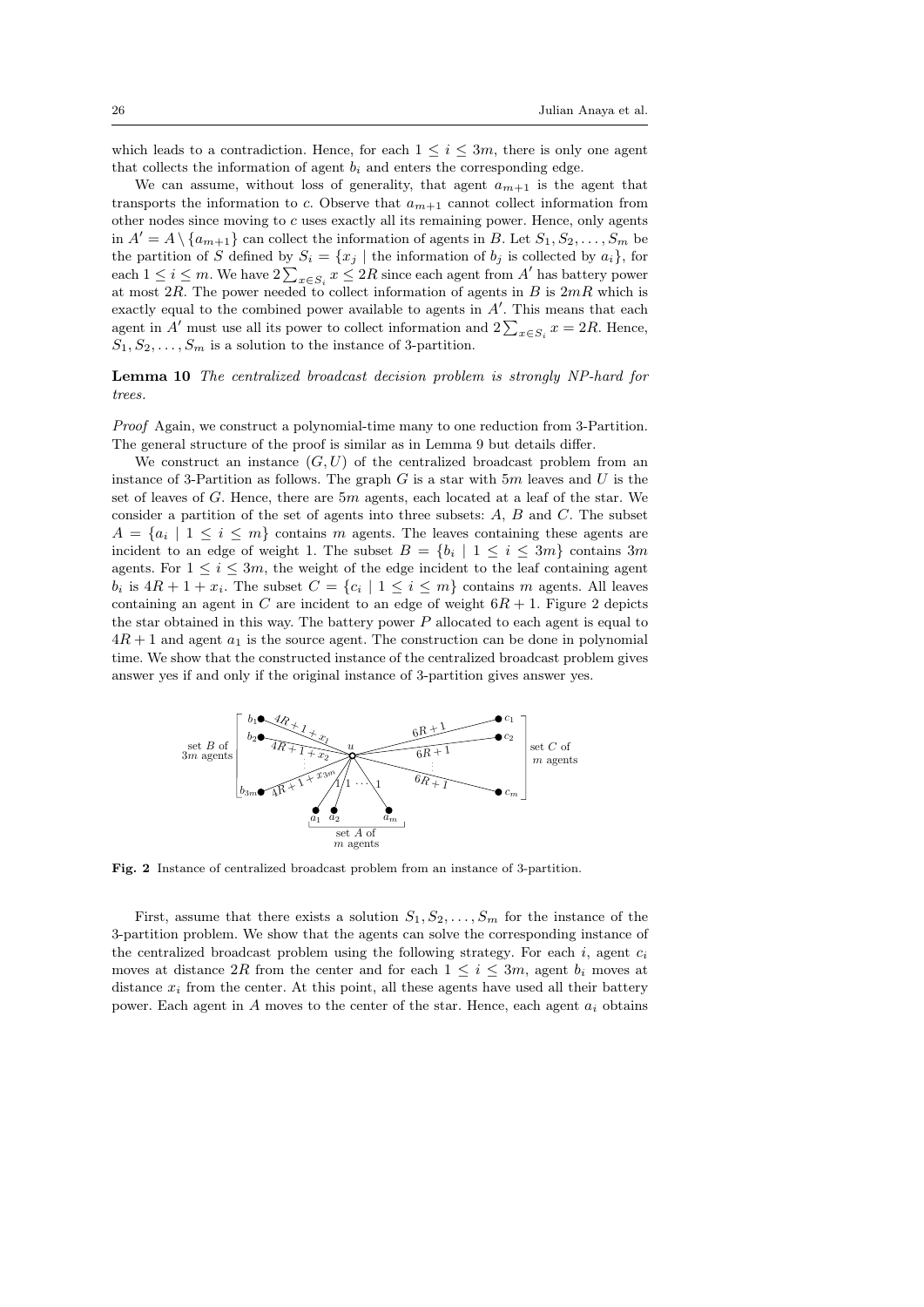the information of  $a_1$ . For  $1 \leq i \leq m$  and each of the three agents  $b_j$  such that  $x_j \in S_i$ , agent  $a_i$  moves to meet  $b_j$  and goes back to the center of the star. The cost of this movement is  $2\sum_{x_j \in S_i} = 2R$ . Observe that since agents in A have met all agents in B, all agents except those in C have the information of  $a_1$ . Each agent  $a_i$  moves to meet agent  $c_i$ . Each agent  $c_i$  obtains the information of  $a_1$ . Hence, this is a solution to the instance of the centralized broadcast problem.

Now assume that there is a solution (strategy) to the broadcast problem. By Lemma 8, we can assume that the centralized broadcast strategy is simple. Consider the star  $G$  after the gathering phase of the simple strategy. Each agent in  $A$  is at the center of the star. For  $1 \leq i \leq m$ , the agent  $a_i$  has the remaining power of 4R. For  $1 \leq i \leq 3m$ , the agent  $b_i$  is at distance  $x_i$  from the center of the star. For  $1 \leq i \leq m$ , agent  $c_i$  is at distance  $2R$  from the center. Since the agents in A are the only agents with remaining battery power, they must move to give the information to agents in  $B \cup C$ . Observe that since each agent  $c_i$  is at distance  $2R$  from the center, an agent in  $A$  that moves to meet an agent  $c_i$  has not enough power to meet another depleted agent afterwards. Hence, each agent  $a_i$  must meet exactly one agent  $c_j$ . Without loss of generality, we can assume that each agent  $a_i$  meets  $c_i$ . Before agents in A meet agents in  $C$ , they must meet agents in  $B$ . The total cost to give the information to all agents in  $B$  is at least twice the sum of the distances between each agent in  $B$  and the center. This is equal to  $2\sum_{i=1} 3mx_i = 2Rm$ . The total cost to give the information to agents in C is  $2Rm$ . The amount of power available to the agents in A is  $4Rm$ , which is exactly the power needed for broadcast. Assume for the sake of contradiction that two or more agents in A enter the same edge incident to the leaf of an agent  $b_i$ . In this case, one of the agents must meet  $b_i$ . This costs the agent  $2x_i$  and other agents have used some power to enter this edge. This gives a contradiction because the total cost is more than the available power. Thus, we can assume that each agent  $b_j$  meets exactly one agent  $a_i$ . Let  $S_1, S_2, \ldots, S_m$  be the partition of S defined by  $S_i = \{x_i \mid b_i \text{ met } a_i\},$ for each  $1 \leq i \leq m$ . We have  $2 \sum_{x \in S_i} x \leq 2R$  since the total power that agents in A can use to meet agents in B is at most  $2Rm$ . The power needed to give information to agents in  $B$  is  $2mR$  which is exactly equal to the combined power available to agents in  $A$ . This means that each agent in  $A$  must use all its power to meet agents in  $B$  and  $2\sum_{x\in S_i} x = 2R$ . Hence,  $S_1, S_2, \ldots, S_m$  is a solution to the instance of 3-partition.

Lemma 11 The centralized convergecast decision problem and the centralized broadcast decision problem are in NP.

*Proof* We consider the verifier-based definition of NP. Consider the strategy  $S$  of the agents for an instance of the centralized convergecast or centralized broadcast problems. We construct the certificate for the instance as follows. We say that a meeting of two or more agents is *useful* if at least one of the agents received a new piece of information during this meeting. Each agent participates in at most  $k - 1$  useful meetings where k is the number of agents. Hence, there are at most  $k(k-1)$  useful meetings. The certificate contains the list of all useful meetings in chronological order. For the  $i$ -th meeting, the certificate encodes the identities of the meeting agents and the location of the meeting: a node  $x_i$  or an edge  $(u_i, v_i)$  of the graph G. If the meeting has occurred on an edge, the certificate encodes a variable  $d_i$ . The variable  $d_i$  represents the distance between  $u_i$  and the meeting point  $p_i$ . If a previous meeting of number j has occurred on the same edge, the certificate encodes if  $d_i < d_j$ , or  $d_i = d_j$  or  $d_i > d_j$ . For each of the meeting agents, the certificate also encodes the node from which it has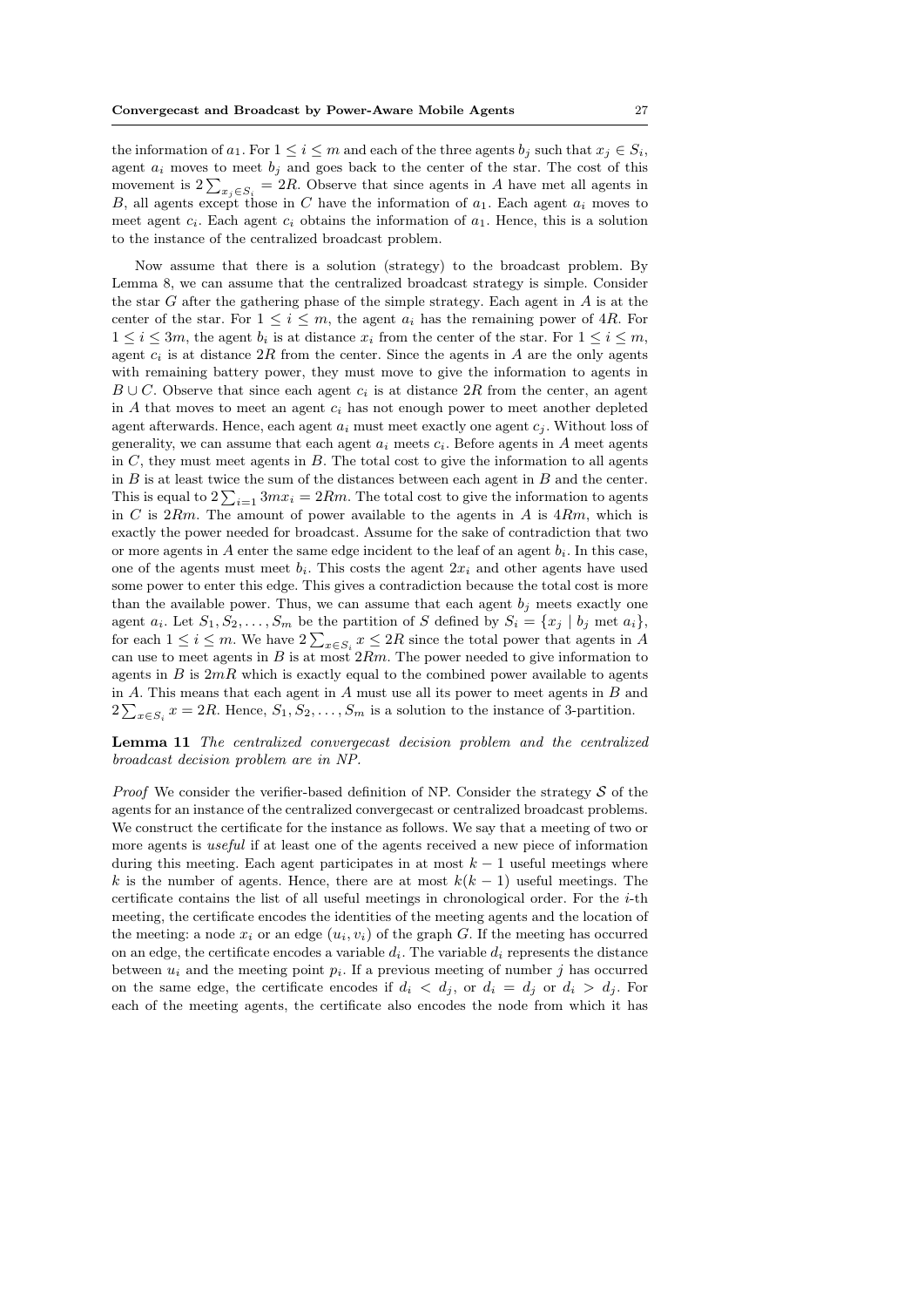entered the edge  $(u_i \text{ or } v_i)$  just before the meeting and the node from which it exits the edge just after the meeting. We consider the strategy  $\mathcal{S}'$  defined as follows. For each useful meeting in chronological order, the meeting agents move to the meeting location following a shortest path from their previous position. If the meeting occurs on an edge, the meeting agents enter and exit the edge using the node encoded in the certificate.  $\mathcal{S}'$  is a converge cast strategy since each time an agent has collected a new piece of information in  $S$ , it collects the same information during the corresponding meeting in  $\mathcal{S}'$ . Moreover, the agents use at most as much power in  $\mathcal{S}'$  as in  $\mathcal{S}$  since they move to the same meeting points using shortest paths. The verifier simulates the strategy  $\mathcal{S}'$ defined by the certificate. The verifier first checks that all the agents possess the entire information at the end of the algorithm. This can be done in polynomial time. Then, the verifier computes the distance traveled by each agent. These distances are linear sums of variables  $d_i$  with  $1 \leq i \leq k(k-1)$  and of a constant. Finding an assignment of the variables, such that the distance traveled by each agent is less or equal than  $P$ , can be done in polynomial time using linear programming. Thus, the certificate can be verified in polynomial time.

Theorem 3 is a direct consequence of Lemmas 9, 10 and 11.

Since both decision problems concerning convergecast and broadcast are NP-hard for the class of trees, the same is true for their optimization counterparts, i.e., computing the smallest amount of power that is sufficient to achieve convergecast or broadcast. In spite of that, we will show how to obtain, in polynomial time, a 2-approximation of the power needed to achieve centralized convergecast on arbitrary graphs and a 4-approximation of the power needed to achieve centralized broadcast on arbitrary graphs.

Let  $D(G, A) = \max_{\emptyset \subsetneq X \subsetneq A} \{\min_{x \in X, y \in A \setminus X} \{d_G(x, y)\}\}\$ , where  $d_G(x, y)$  is the distance between x and y in  $\tilde{G}$ . The following proposition shows a relation between  $D(G, A)$  and the above optimal power values.

**Proposition 1** Consider a configuration  $(G, A)$  for convergecast and a configuration  $(G, A)$  with a specified source agent for broadcast. Then  $D(G, A) \leq 2P_{OPT}^c$ and  $D(G, A) \leq 2P_{OPT}^b$  for any source agent in  $(G, A)$ .

Proof We prove the proposition for the case of convergecast. The proof for broadcast is similar. Suppose, by contradiction, that there is a partition of A into X and  $A \setminus X$ such that for each  $x \in X$  and  $y \in A \setminus X$  the distance between x and y is greater than  $2P_{OPT}^c$ . It means that no agents in X can meet an agent in  $A \setminus X$  using power  $P_{OPT}^c$ . This contradicts the fact that there is a converge cast strategy in  $G$  using battery power  $P_{OPT}^c$ . Hence, for every partition of A into X and  $A \setminus X$ , there exist agents  $x \in X$ and  $y \in A \setminus X$  that are at distance at most  $2P_{OPT}^c$ .

In view of Proposition 1, the following theorem shows that the convergecast problem has a polynomial-time 2-approximation.

**Theorem 4** Consider a configuration  $(G, A)$ . There is a polynomial algorithm computing a converge cast strategy in which each agent uses power  $D(G, A)$ .

Proof We formulate algorithm KnownGraph which produces the desired convergecast strategy. The parameters of the algorithm are the graph  $G$  and the nodes corresponding to the initial positions of agents (stored in  $A[1:k]$ ).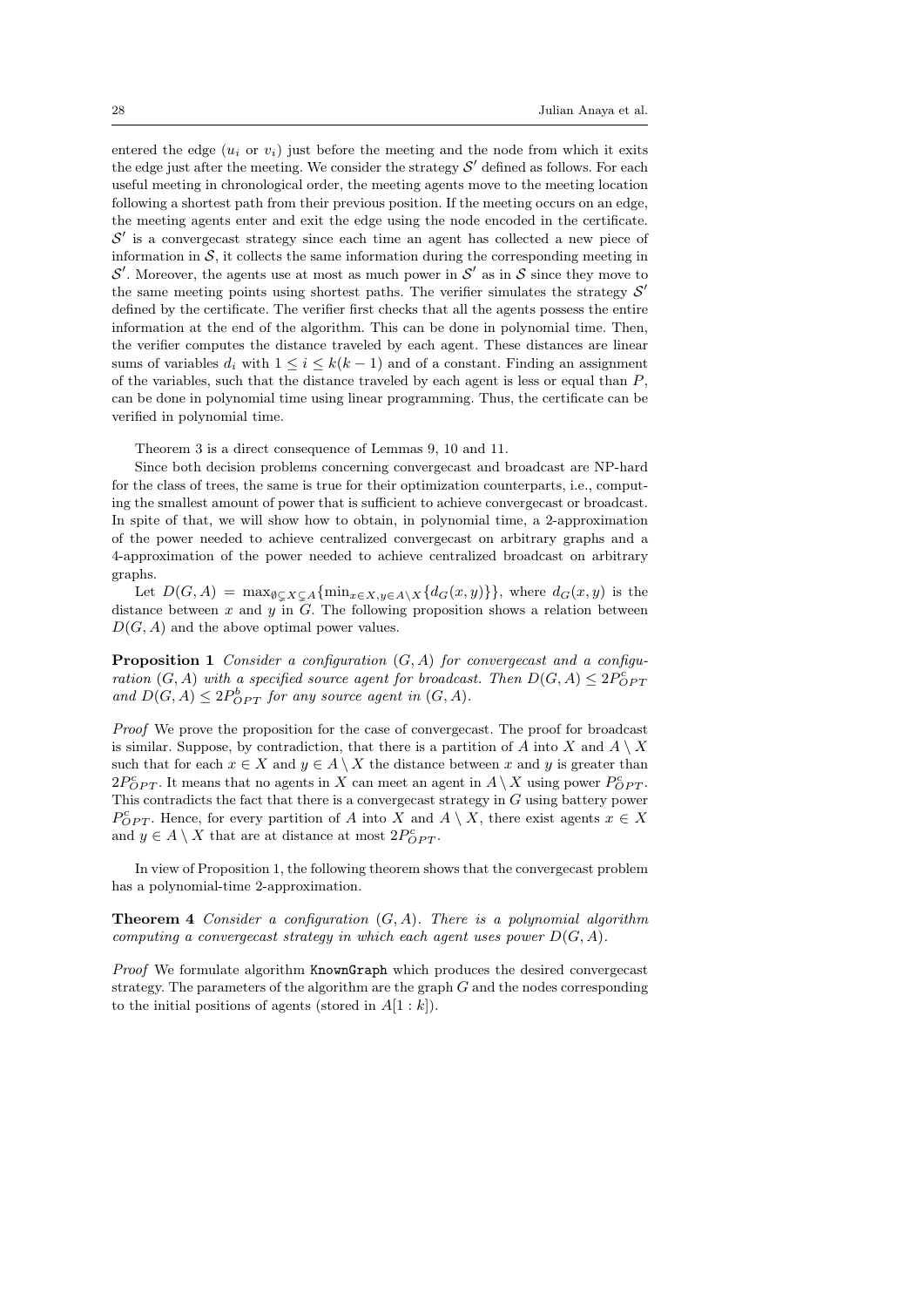Algorithm 1: KnownGraph(a weighted graph G, an array A[1:k] of nodes)

 $strategy = empty\_stack;$  $V := \{A[1]\};$  $P := 0$ ; repeat choose a couple  $(u, v) \in V \times (A \setminus V)$  such that  $d(u, v)$  is minimal;  $V := V \cup \{v\};$  $Path :=$  shortest path between u and v;  $push(strategy, (v, Path, u));$  $P = max\{P, d(u, v)\};$ until  $V = A$ : repeat  $(v, Path, u) = pop(strateqy);$ agent starting in  $v$  moves to  $u$  following path  $Path$ ; until  $strategy = empty$  stack;

Let  $(u_i, v_i)$  be the nodes chosen at the *i*-th iteration of the first loop and let  $V_i$  be the value of V at the end of the *i*-th iteration. We set  $u_0 = A[1]$  and  $V_0 = \{v_0\}$ . We show, by induction, that at the start of the  $i$ -th iteration of the second loop, agents that started in  $V_{k-i}$  hold collectively all the information. It is clearly true for  $i = 1$ . Assume by induction that it is true for i. The agent that started at  $v_{k-i}$  moves to node  $u_{k-i} = v_{k-j}$  for some  $j > i$ , during the *i*-th iteration of the second loop. After this move, the agent that started at  $v_{k-j}$  has the information of the agent that started at  $v_{k-i}$ . Agents in  $V_{k-(i+1)}$  collectively hold all the information. Hence, the property is true for  $i + 1$  and this concludes the argument by induction. At the end of the algorithm, the agent at  $A[1]$  has all the information since  $V_0 = \{A[1]\}.$ 

Let A be the set of agents. Consider the partition of A into sets  $V_{i-1}$  and  $A\setminus V_{i-1}$ . We have  $d(u_i, v_i) \leq D(G, A)$  since  $(u_i, v_i)$  is the couple  $(u, v) \in V_{i-1} \times (A \setminus V_{i-1})$ such that  $d(u, v)$  is minimal. Hence, no agent will traverse distance larger than  $2P_{OPT}^c$ by Proposition 1.

In  $O(n^3)$  time, it is possible to precompute all shortest paths between u and v for all  $u, v \in A$ . Each iteration of the first repeat loop can be computed in  $O(n^2)$  time and there are  $k-1$  such iterations where  $k \leq n$  is the number of agents. Hence, executing the first repeat loop takes time  $O(n^3)$ . The execution the second repeat loop takes time  $O(n^2)$ . Hence, the overall complexity of the algorithm is  $O(n^3)$ .

The above theorem gives the following corollary for the broadcast problem on arbitrary graphs.

Corollary 3 The broadcast problem on arbitrary graphs has a polynomial-time 4-approximation.

*Proof* Let  $(G, A)$  be a configuration with an arbitrary source agent a. By Theorem 4, there is a converge cast strategy S for  $(G, A)$  using power at most  $D(G, A)$  that can be computed in polynomial time. Let  $b$  be the agent that collects all information upon completion of this strategy. Consider the strategy  $S'$  which consists of performing the reverse of all moves of S in the reverse order. The strategy  $S'$  is a broadcast strategy for source agent b. Hence, the strategy  $S$  followed by  $S'$  is a broadcast strategy for source agent a. The required power is at most  $2D(G, A)$  which gives a 4-approximation of the broadcast problem in view of Proposition 1.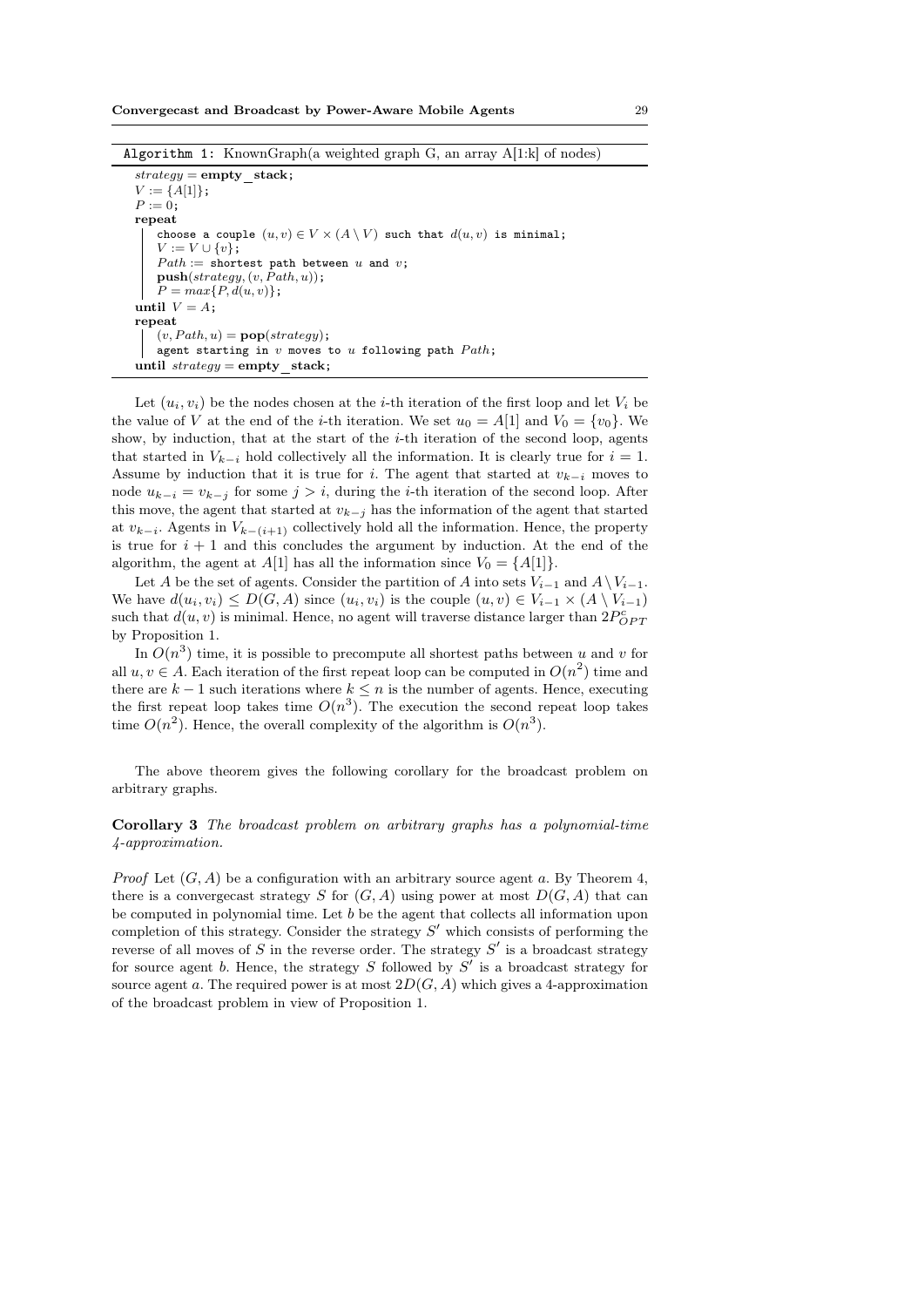#### 5 Distributed convergecast and broadcast on trees

In this section, we consider the convergecast and the broadcast problem in the distributed setting. As explained in the introduction, we consider weighted trees with agents at every leaf. In view of Proposition 1, the following theorem implies that there exists a 2-competitive distributed algorithm for the convergecast problem on trees.

**Theorem 5** Consider a configuration  $(T, A)$  where T is a tree and A contains all the leaves of T. There exists a distributed convergecast algorithm in which each agent uses power at most  $D(T, A)$ .

Proof The idea behind the algorithm is similar to the saturation technique used for message passing systems (see chapter 2.6.1 of [36]). Each agent starting at a leaf moves until it reaches the neighbor of its starting position. When an agent reaches a node, it waits until an agent has arrived from each incident edge except one. When this happens, the agent with the most remaining power moves via the edge from which no agent has arrived. One can show that each agent will not move more than  $D(T, A)$ and thus twice  $P_{OPT}^c$  by Proposition 1. At some point, the saturation occurs, i.e., two agents meet inside an edge or agents meet at a node coming from all incident edges. At this point, the convergecast is achieved.

The pseudocode of the algorithm (executed distributedly by all agents) is the following.

| Algorithm 2: UnknownTree                                                               |  |  |
|----------------------------------------------------------------------------------------|--|--|
| $collecting = false;$                                                                  |  |  |
| while <i>collecting</i> = false do                                                     |  |  |
| <b>Wait</b> until there is at most one port unused by an agent incoming at the current |  |  |
| node:                                                                                  |  |  |
| <b>if</b> all ports of the current node were used by incoming agents then              |  |  |
| $collecting = true$                                                                    |  |  |
| <b>if</b> the agent has used less power than any other agent present at the node and   |  |  |
| $collecting = false$ then                                                              |  |  |
| Move through the unused incoming port until you meet another agent or                  |  |  |
| reach a node;                                                                          |  |  |
| else <i>collecting</i> = true;                                                         |  |  |
| if the agent is inside an edge then collecting $=$ true;                               |  |  |
|                                                                                        |  |  |

First, we show that if each agent executes Algorithm 2 then, eventually, one agent will hold all the information. Consider an agent a executing the algorithm. Let  $T_a(t)$ be the subtree rooted at the last visited node and containing all nodes accessible from the current position of a by shortest paths containing a non-null part of the last edge traversed by agent a. Hence, when a enters a new node u, u is added to  $T_a$ . We show by induction on the number of nodes of  $T_a$  that a has the initial information of every agent that started at a node of  $T_a$ . For  $|T_a| = 1$ , this is true since a is the only agent that started in  $T_a$ . The size of  $T_a$  grows only when a enters or exits some node v. When  $a$  enters a new node  $v$ , we show that any agent that started at  $v$  did not move yet. Assume by contradiction that there is an agent  $b$  that started at  $v$  and has moved before the arrival of a. It means that agents have arrived from all but one edge incident to v. In that case, agent b follows the edge from which no agent has arrived. Hence, the only possible edge that agent  $b$  can follow is the edge taken by agent  $a$  to arrive at  $v$ . This leads to a contradiction since agents  $a$  and  $b$  must have met inside the edge and agent  $a$  would have stopped before reaching  $v$ .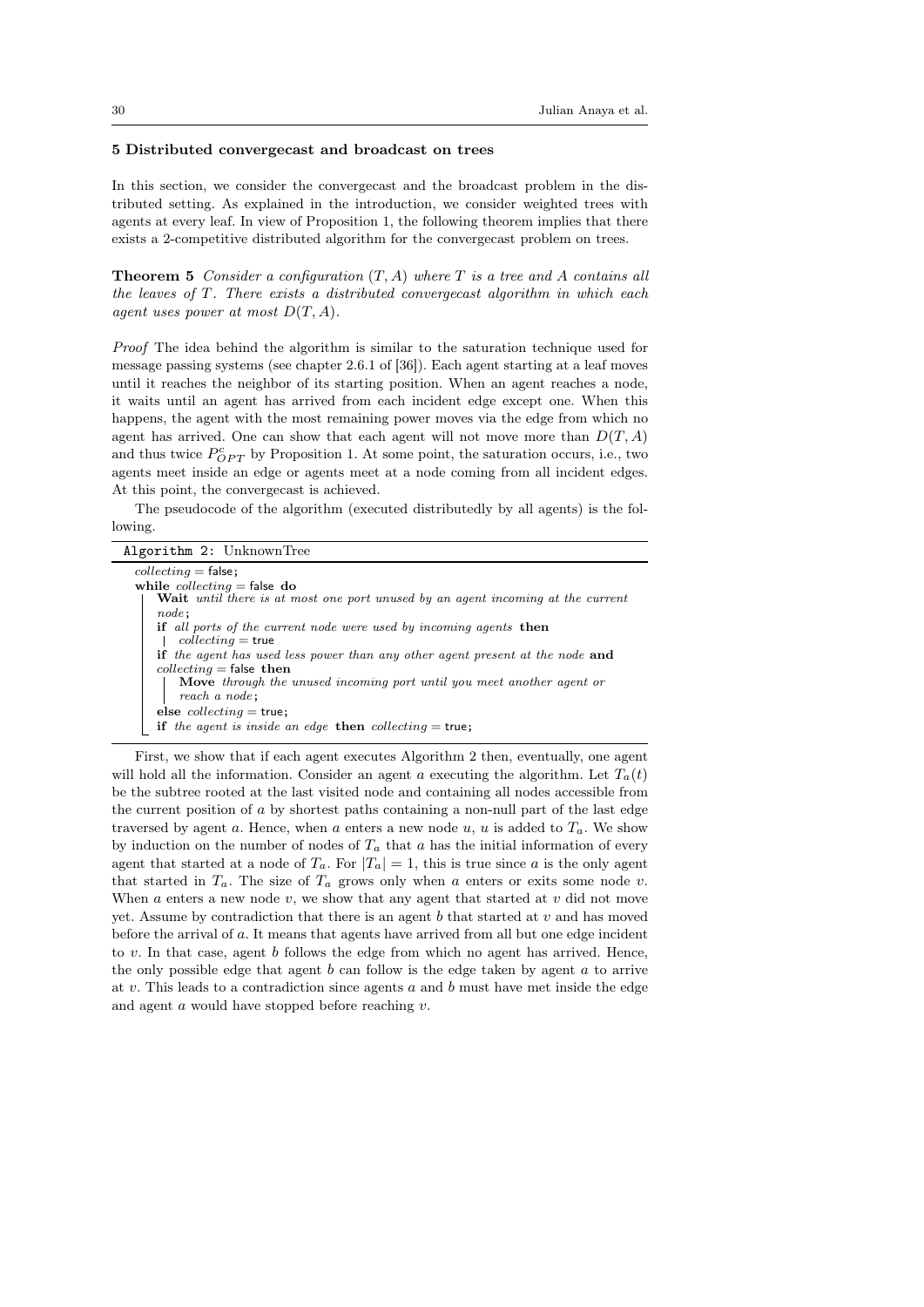When an agent a moves from a node v of degree  $\delta$ , there were  $\delta - 1$  agents  $b_1, b_2, \ldots, b_{\delta-1}$  that have arrived at v before. By the induction hypothesis, each agent  $b_i$ , for  $1 \leq i \leq \delta - 1$ , has collected all the information from agents starting inside the subtree  $T_{b_i}$ . Since agent a moves in the only direction from which no agent has arrived, it has the information of every agent that started in  $T_a = T_{b_1} \cup T_{b_2} \cup \cdots \cup T_{b_{\delta-1}}$ . This concludes the proof by induction.

Observe that for each  $1 \leq i \leq k$  the tree  $T_{a_i}$  grows until either  $a_i$  meets agents that have arrived from all incoming ports of its current position, or another agent  $a_j$ with more power moves in a yet unexplored direction. In the latter case,  $T_{a_i} \subseteq T_{a_j}$  and the tree  $T_{a_j}$  will grow under the same conditions. Thus,  $\bigcup_{i=1}^k T_{a_i}$  will eventually be equal to T. This happens when either two agents  $u_1, u_2$  meet inside an edge or  $\delta$  agents  $u_1, u_2, \ldots, u_\delta$  meet at a node of degree  $\delta$ . These agents have the entire information since  $T_{u_1} \cup T_{u_2} \cup \cdots \cup T_{u_\delta} = T$  ( $\delta = 2$  if the meeting occurs on an edge).

It remains to show that the agents do not use more battery power than  $D(T, A)$ . Let  $p$  be the point where some agent  $a$  has finished the execution of the algorithm (when the value of *collecting* becomes true for this agent) and let  $v$  be the last node visited by a before reaching p. Consider  $T_a$  when a exited v. Agent a is the agent starting in  $T_a$  for which the distance between its initial position and the node v was the smallest, since it was the agent that has used the least power when it arrived at  $v$ . Thus, the distance between the initial position of an agent in  $T_a$  and an agent in  $G \setminus T_a$ is less or equal than  $D(G, A)$ . Hence we conclude that  $P \leq D(T, A)$ . By Property 1, we have that  $D(T, A) \leq 2P_{OPT}^c$  and hence the algorithm is 2-competitive.

Again in view of Proposition 1, the following corollary implies that there exists a 4-competitive distributed algorithm for the broadcast problem on trees.

**Corollary 4** Consider a configuration  $(T, A)$  with a specified source agent, where T is a tree and A contains all the leaves of T. There exists a distributed broadcast algorithm in which each agent uses power at most  $2D(T, A)$ .

*Proof* Let  $(T, A)$  be a configuration with a specified source agent a. All agents execute the following algorithm consisting of two phases. In the first phase, each agent executes algorithm UnknownTree from the proof of Theorem 5 to achieve convergecast. Suppose that B is the set of agents that get the total information at the end of the execution of this phase. All agents in  $B$  are aware of this fact. Agents in  $B$  start the second phase. We call them active agents. Each active agent backtracks to its initial position, by walking along the path reverse to the one used in phase 1. On its way, it activates all agents it meets and conveys all the information to each of them. The process continues until each agent is activated and is back at its initial position. At this time, all information and in particular information of the source agent  $a$  is known to all agents. The energy spent is at most  $2D(T, A)$ .

The following theorem shows that no distributed algorithm may offer a better competitive ratio than 2 for convergecast or for broadcast, even if we only consider line networks.

**Theorem 6** Consider any  $\delta > 0$ , and any value of power P. There exists an integer n and a configuration  $Pos[1:n]$  of n agents on the line such that :

 $-$  there exists a centralized converge cast strategy using power P and there is no deterministic distributed strategy allowing the agents to solve convergecast when the amount of power given to each agent is  $(2 - \delta)P$ .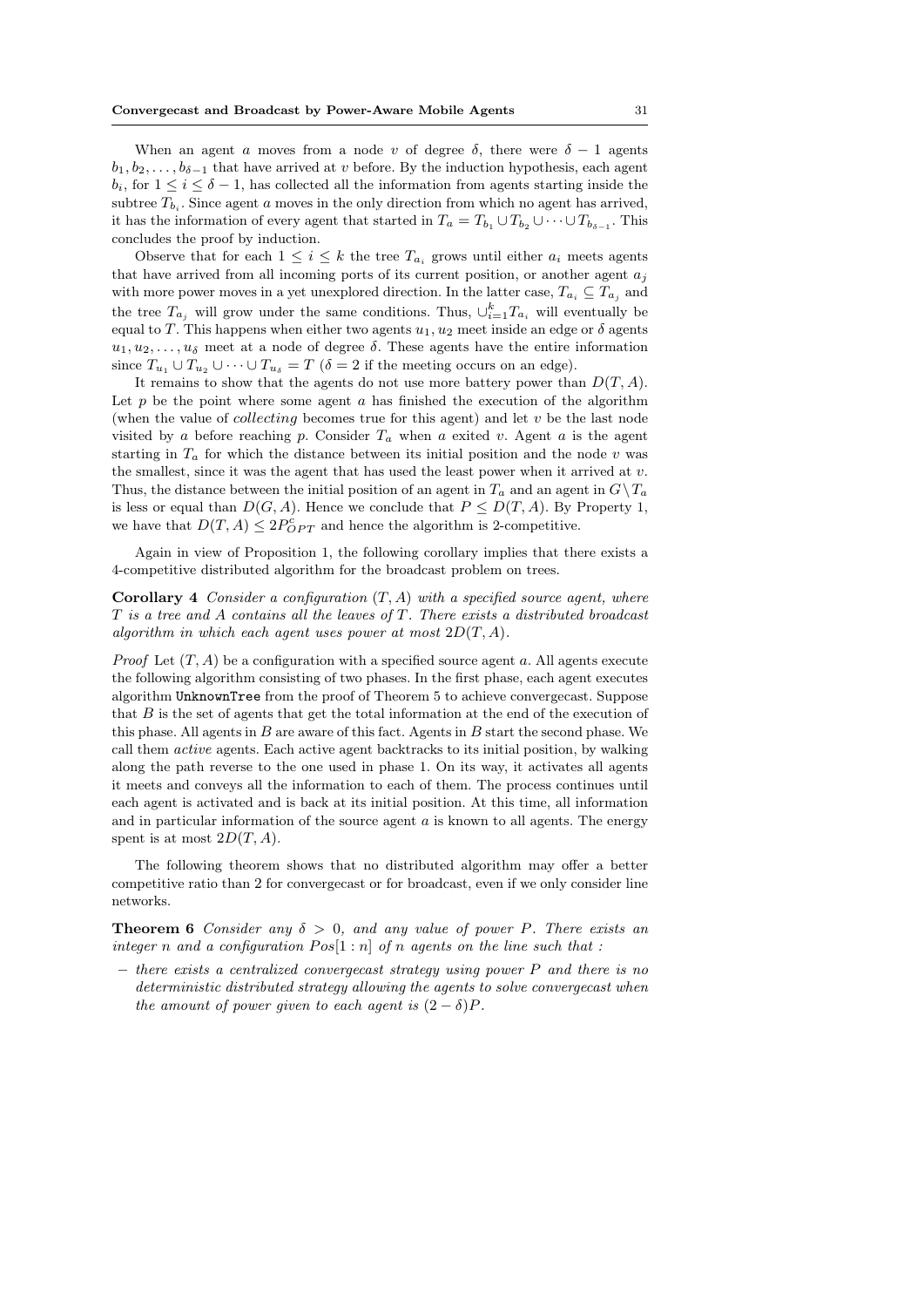$-$  there exists a centralized broadcast strategy using power P for source agent starting at  $Pos[1]$  and there is no deterministic distributed strategy for source agent starting at  $Pos[1]$  allowing the agents to solve broadcast when the amount of power given to each agent is  $(2 - \delta)P$ .

Before proving Theorem 6, we prove two technical lemmas.

**Lemma 12** Consider any  $\varepsilon > 0$ , an amount of power P, and a set  $\{a_1, a_2, \ldots, a_n\}$  $a_k, a_{k+2}$  of  $k+2$  agents located at positions  $Pos[1 : k+2]$ . If  $Pos[k+2]$  –  $Reach_{LR}^c(1, P) \leq P - \varepsilon$ , and if  $k \geq \log(P/\varepsilon)$ , there exists  $i \leq k+1$  such that  $Reach<sup>c</sup><sub>LR</sub>(i, P) \ge Pos[i + 1].$ 

Proof Suppose, by contradiction, that the lemma does not hold. It means that for each  $1 \leq i \leq k+1$ ,  $Reach_{LR}^{c}(i, P) < Pos[i+1]$ . Therefore, in view of the claim from the proof of Lemma 5, we have

$$
Reach_{LR}^c(k+1, P) = 2^kReach_{LR}^c(1, P) + (2^k - 1)P - \sum_{i=1}^k 2^{k-i}Pos[i]
$$
  
=  $Reach_{LR}^c(1, P) + (2^k - 1)P$   

$$
- \sum_{i=1}^k 2^{k-i} (Pos[i] - Reach_{LR}^c(1, P))
$$
  

$$
\geq Reach_{LR}^c(1, P) + (2^k - 1)P - \sum_{i=1}^k 2^{k-i} (P - \varepsilon)
$$
  

$$
\geq Reach_{LR}^c(1, P) + (2^k - 1)P - (2^k - 1)(P - \varepsilon)
$$
  

$$
\geq Reach_{LR}^c(1, P) + (2^k - 1)\varepsilon
$$

Consequently, if  $k \geq \log(P/\varepsilon)$ , we have  $Reach_{LR}^c(k+1, P) \geqReach_{LR}^c(1, P)$  +  $P - \varepsilon \geq Pos[k+2]$ , a contradiction.

**Lemma 13** Consider an amount of power P, a distance  $d > 0$ , and a set  ${a_1, a_2, \ldots, a_k}$  of k agents located at positions  $Pos[1:k]$ . Let  $R_1$  be the closest point from Pos[2] that a<sub>1</sub> reached. Assume that  $Pos[2] - R_1 = d$ .

Suppose that all the agents execute the same distributed deterministic algorithm and do not know their initial position, and assume that some agent  $a \in \{a_2, a_3, \ldots, a_k\}$  meets agent  $a_1$  before any couple of agents in  $\{a_1, a_2, \ldots, a_k\}$ meet. Then,  $a = a_2$  and when  $a_2$  meets  $a_1$ , for each  $2 \leq i \leq k$ , agent  $a_i$  is located on  $Pos[i] - d$ .

Moreover, if  $R_{max}$  is the rightmost point reached by some agent knowing the initial information of agent  $a_1$ , then  $R_{max} \leq Pos[k] + P - 2d$ .

Proof Since all agents are executing the same distributed deterministic algorithm, let us consider the execution of the algorithm until some agent meets agent  $a_1$ . During this period, all the agents perform exactly the same moves. Since they started simultaneously, no agent meets another agent before agent  $a_2$  meets  $a_1$  at point  $R_1$  or to the left of  $R_1$ . When agent  $a_2$  meets  $a_1$ , it has moved at least a distance of d. Until this meeting between  $a_1$  and  $a_2$ , every other agent has also moved a distance of at least d, and is located at distance  $d$  to the left of its starting position. Consequently, no agent can go further than  $P - 2d$  to the right of  $Pos[k]$ .

**Proof of Theorem 6 :** Let  $\varepsilon = \delta P/4$  and  $\sigma = \varepsilon/2 = \delta P/8$ . Let  $l = |\log(8/\delta)|$ ,  $k = l + 2$  and  $n = 2l(l + 2) + 2$ .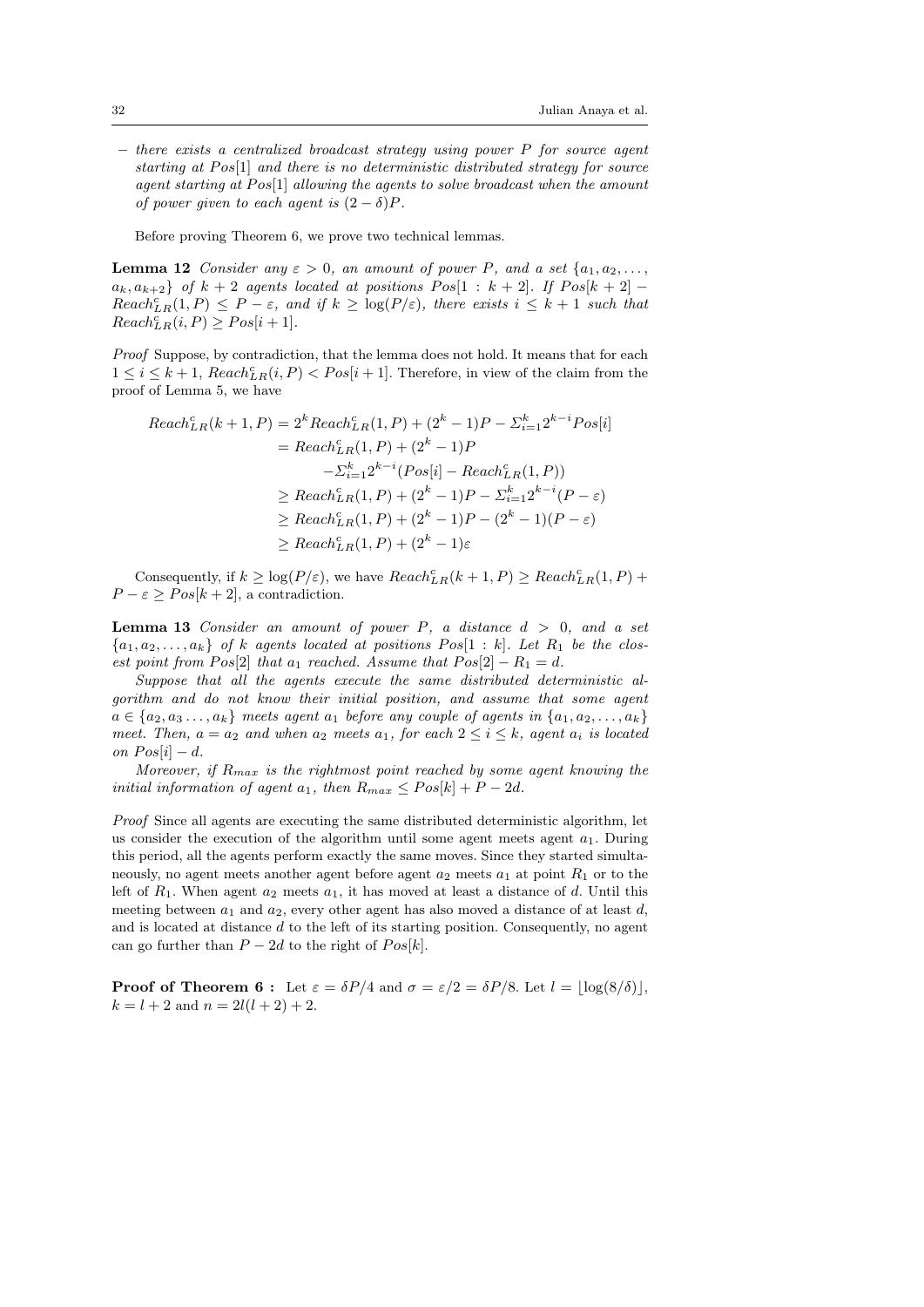

Fig. 3 The configuration in the proof of Theorem 6.

Consider a set of  $n$  agents positioned on a line as follows (See Figure 3). There is an agent  $a_1$  (resp.  $a_n$ ) on the left (resp. right) end of the line on position  $s'_0 = 0$  (resp.  $s_{2l+1} = \ell$ ). For each  $1 \leq i \leq 2l$ , there is a set  $A_i$  of k agents that start on distinct positions within a segment  $[s_i, s'_i]$  of length  $\sigma$  such that for each  $1 \leq i \leq 2l + 1$ , the distance between  $s_i$  and  $s'_{i-1}$  is  $2(P-\varepsilon)$ . In other words, for each  $i, s_i = (2P-3\sigma)i-\sigma$ and  $s_i' = (2P - 3\sigma)i$ .

First, let us consider the execution of the optimal convergecast centralized algorithm for this configuration. We claim that if the amount of power given to each agent is  $P$ , then convergecast is achievable. We show by induction on i that for every i,  $Reach_{LR}^c(ik + 1, P) \ge s'_i + P - \epsilon = s_{i+1} - P + \epsilon$ . For  $i = 0$ ,  $Reach_{LR}^c(1, P) =$  $Pos[1] + P > P - \epsilon = s_1 - P + \epsilon$ . Suppose that  $Reach_{LR}^c((i-1)k+1, P) \ge$  $s_i - P + \epsilon$ . Consider the agents in  $A_i$ , i.e., the agents  $a_{ik+1-j}$ ,  $j \in [0, k-1]$ . Since  $s_i' - Reach_{LR}^c((i-1)k+1, P) \le P - \epsilon + \sigma = P - \sigma < P$ , and since  $l+1 \ge \log(P/\sigma)$ , we know by Lemma 12 that  $Reach_{LR}^c(k(i-1) + l + 2, P) \ge Pos[k(i-1) + l + 3]$ . Since  $k > l + 1$ , it follows that  $Reach_{LR}^c(ik, P) = Pos[ik] + P \ge s_i + P =$  $s'_i + P - \sigma \geq s'_i + P - \epsilon$ . Consequently, this concludes the proof by induction. Since  $Reach_{LR}^c(2lk+1, P) \geq s_{2l+1} - P + \epsilon \geqReach_{RL}^c(2lk+2, P), P$  is sufficient to solve convergecast. Notice that the same strategy guarantees broadcast for source agent  $a_1$ for configuration  $Pos[1:n]$  and power P.

Consider any distributed deterministic algorithm where the amount of power given to each agent is  $(2-\delta)P$ , yielding a strategy S of the agents. A step in S is a moment when two agents meet. Let  $t_{l,i}$  (resp.  $t_{r,i}$ ) be the first step where an agent from  $A_i$ meets an agent from  $A_{i'}$  with  $i' < i$  (resp.  $i' > i$ ). Let  $R_i$  (resp.  $L_i$ ) be the rightmost point (resp. the leftmost point) reached by any agent from  $A_i$  after some agent in  $A_i$ has met an agent from  $A_{i'}$  with  $i' < i$  (resp.  $i' > i$ ). For any  $1 \leq i < j \leq 2l + 1$ , let  $A_{i,j} = A_i \cup A_{i+1} \ldots \cup A_j.$ 

We show by induction on time t that for each  $i \in [1, l]$  such that  $t_{l,i} \leq t$  and for each  $j \in [l + 1, 2l]$  such that  $t_{r,j} \leq t$ , the following properties hold:

- (i)  $t_{l,i} < t_{l,i'}$  for each  $i' \in [i+1, l]$  and  $t_{r,j} < t_{r,j'}$  for each  $j' \in [l+1, j-1]$ ,
- (*ii*) for each  $i' \in [i+1, l]$ , if  $t_{l,i'} > t$  then  $t_{r,i'} > t$ , and for each  $j' \in [l+1, j-1]$ , if  $t_{r,j'} > t$  then  $t_{l,j'} > t$
- (iii)  $R_i \leq s_{i+1} (2^{i+2} 2)\varepsilon$  and  $L_j \geq s'_{j-1} + (2^{2l-1-j} 2)\varepsilon$ ,
- $(iv)$  no agent in  $A_{i'}$ ,  $i' \geq l$  meets any agent from  $A_{1,l-1}$  and no agent in  $A_{j'}$ ,  $j' \leq l+1$ meets any agent from  $A_{l+2,2l+1}$ .

First, consider  $t = 0$ . Clearly,  $R_1 \leq s'_0 + 2P - \delta P = 2P - 4\varepsilon = s_1 - 2\varepsilon$  and  $L_{2l+1} \geq s_{2l+1} - 2P + \delta P = s_{2l} + 2\varepsilon$ . Since all agents in  $A_{1,2l}$  execute the same algorithm, they all perform the same moves until either the leftmost agent of  $A_1$  meets  $a_0$  (at step  $t_{l,1}$ ), or the rightmost agent of  $A_{2l}$  meets  $a_{2l+1}$  (at step  $t_{r,2l}$ ). In the first case, it shows that  $t_{l,1} < t_{l,i}$  and  $t_{l,1} < t_{r,i}$  for any  $i \geq 2$ . By Lemma 13,  $R_1 \leq s_1' + (2 - \delta)P - 2(s_1 - R_0) \leq s_2 - 2P + 2\varepsilon + 2P - 4\varepsilon - 2(2\varepsilon) = s_2 - 6\varepsilon.$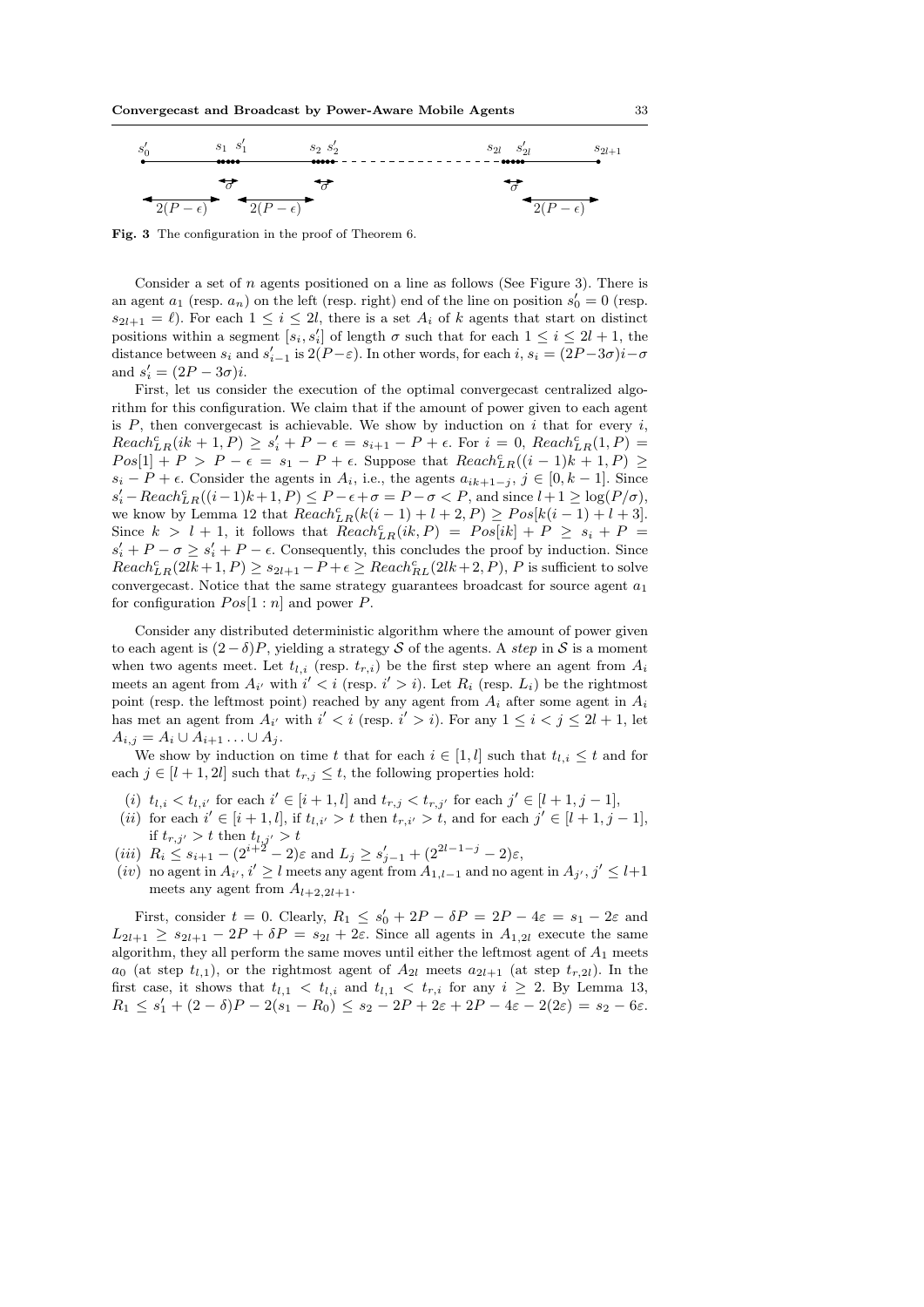By symmetry, in the second case,  $t_{r,2l} < t_{r,i}$  and  $t_{r,2l} < t_{l,i}$  for any  $i \leq 2l - 1$  and  $L_{2l} \geq s'_{2l-1} + 6\varepsilon$ . In both cases, properties for  $(i) - (iii)$  hold for  $t = 0$ . Notice that for any  $i, j \in [1, 2l]$ , no agent in  $A_i$  has met an agent of  $A_j$ . Hence, property  $(iv)$  hold for  $t = 0$ .

Suppose that the induction hypothesis holds for all  $t' < t$  and let  $i = \max\{i' \mid t\}$  $t_{l,i'} < t$ } + 1 and  $j = \min\{j' + 1 \mid t_{r,j'} < t\} - 1$ . Note that by  $(iv)$ , we have  $i \le l - 1$ and  $j \geq l+2$ . By (i) and (ii), before step t, no agent in  $A_{i'}$ ,  $i \leq i' \leq j$  has met any other agent from a set  $A_{i''}, i' \neq i''$ . Thus, since all agents in  $A_{ij}$  execute the same deterministic distributed algorithm starting simutaneously, they have performed exactly the same moves and they have not met any other agent before step  $t$ . Suppose that an agent from  $A_{ij}$  meets another agent at step t. Then, either the leftmost agent  $a_i$  from  $A_i$  meets an agent  $a_{i'}$  from  $A_{i'}$  with  $i' < i$ , or the rightmost agent from  $A_j$ meets an agent from  $A_{j'}$  with  $j' > j$ .

By symmetry, it is enough to consider only one case. In the following, we assume that  $a_i \in A_i$  meets an agent  $a_{i'} \in A_{i'}$  with  $i' < i$  at step t. In this case,  $t = t_{l,i}$  and thus  $t_{l,i} < t_{l,i'}$  and  $t_{l,i} < t_{r,i'}$  for each  $i < i' \leq j$ ; consequently, properties (i) and (ii) hold for t. Moreover, by induction hypothesis, the meeting between  $a_i$  and  $a_{i'}$  occurs at a point  $p \le R_{i'} \le R_{i-1} \le s_i - (2^{i+1}-2)\varepsilon$ . First suppose that  $i \le l-1$ . By Lemma 13, we have  $R_i \le s_i' + 2P - \delta P - 2(2^{i+1} - 2)\varepsilon = s_{i+1} - 2P + 2\varepsilon + 2P - 4\varepsilon - 2^{i+2}\varepsilon + 4\varepsilon =$  $s_{i+1} - (2^{i+2} - 2)\varepsilon$ , and thus property *(iii)* and *(iv)* holds for t. Then suppose that  $i = l \geq \log(8/\delta) - 1$ . We have  $R'_i \leq s_l - (8/\delta - 2)\delta P/4 = s_l - 2P + \delta P/2$  $s_l - 2P + \delta P$ . But this is impossible since the initial position of the leftmost agent a of  $A_l$  is  $Pos[lk+1] \geq s_l$  and the power available to a is  $2P - \delta P$ . This concludes the proof by induction. In particular, no agent from  $A_{1,l}$  ever meets any agent from  $A_{l+1,2l+1}$  and consequently, S is neither a distributed converge cast strategy nor a distributed broadcast strategy for any source agent.  $\Box$ 

Theorems 5 and 6 show that for the distributed convergecast problem on the class of trees, the competitive ratio 2 is optimal.

# 6 Conclusion and open problems

In the centralized setting, we showed that the breaking point in complexity between polynomial and NP-hard, both for the convergecast and for the broadcast problem, is already present inside the class of trees. Namely, agents' optimal power and the strategy using it can be found in polynomial time for the class of lines but it is NPhard for the class of arbitrary trees. Nevertheless, we found polynomial approximation algorithms for both these problems. It remains open if better approximation constants can be found.

The problem of a single *information transfer* by mobile agents between two stationary points of the network, which we called carry in the case of lines, is also interesting. In particular, it is an open question whether the problem of finding optimal power for this task is NP-hard for arbitrary tree networks or if a polynomial-time algorithm is possible in this case. Our reduction from 3-partition is no longer valid for this problem.

In the distributed setting, we showed that 2 is the best competitive ratio for the problem of convergecast. However, our distributed algorithm for the broadcast problem is only 4-competitive. It remains open to find the best competitive ratio for the broadcast problem.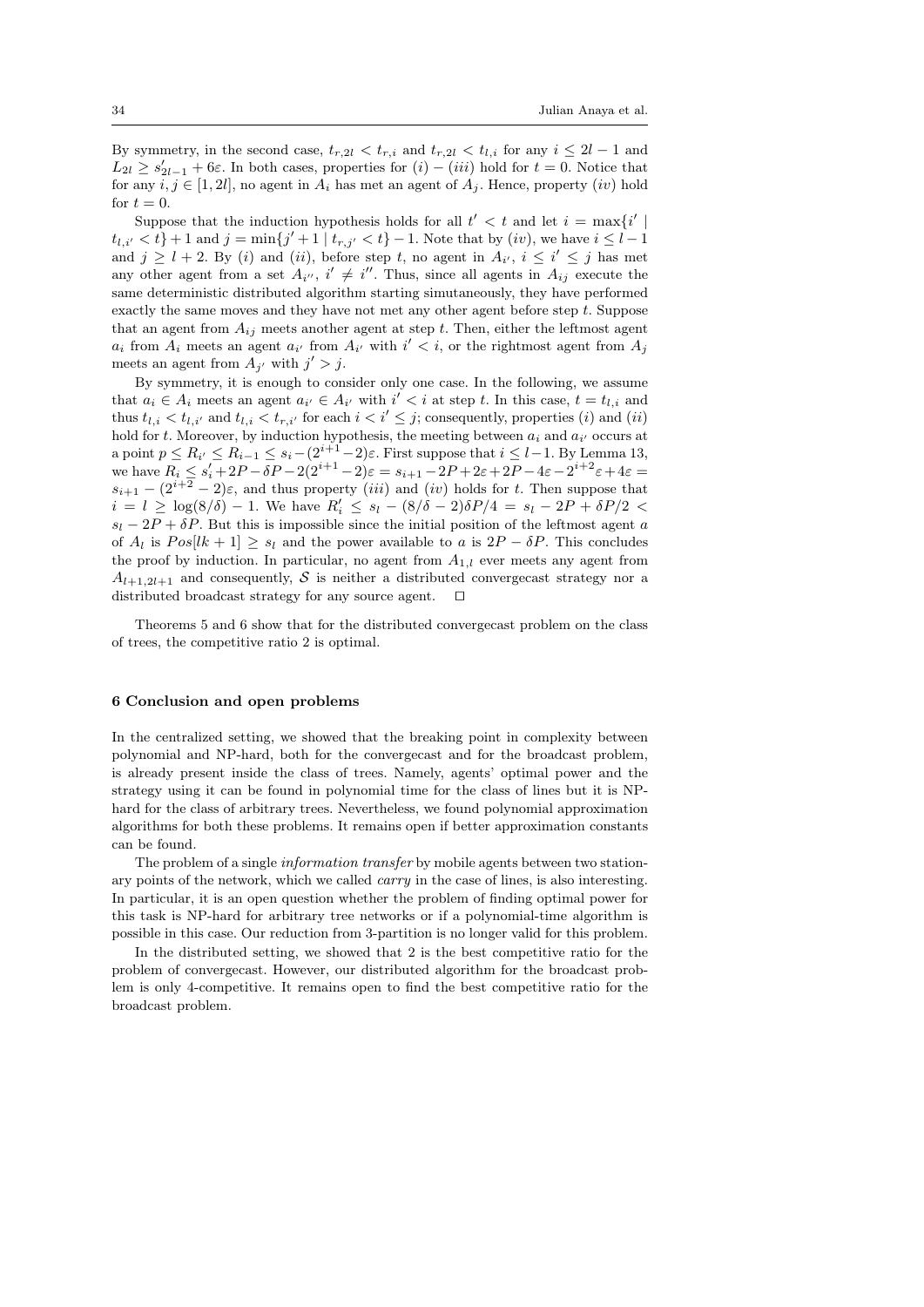Additional natural questions related to our research include other variations of the agent model, e.g., agents with unequal power, agents with non-zero visibility, labeled agents in the distributed setting, as well as fault-tolerant issues, such as unreliable agents or networks with possibly faulty components.

# References

- 1. S. Albers. Energy-efficient algorithms. Communications of the ACM, 53(5):86–96, 2010.
- 2. S. Albers and M. R. Henzinger. Exploring unknown environments. In Proceedings of the 29th Annual ACM Symposium on Theory of Computing (STOC), pages 416–425, 1997.
- 3. S. Alpern and S. Gal. The theory of search games and rendezvous, volume 55, Springer, 2003.
- 4. C. Ambühl. An optimal bound for the mst algorithm to compute energy efficient broadcast trees in wireless networks. In Proceedings of the International Colloquium on Automata, Languages, and Programming (ICALP), volume 3580 of Lecture Notes in Computer Science, pages 1139–1150, 2005.
- 5. H. Ando, Y. Oasa, I. Suzuki, and M. Yamashita. Distributed memoryless point convergence algorithm for mobile robots with limited visibility. IEEE Transactions on Robotics and Automation, 15(5):818–828, 1999.
- 6. D. Angluin, J. Aspnes, Z. Diamadi, M. Fischer, and R. Peralta. Computation in networks of passively mobile finite-state sensors. Distributed Computing, 18(4):235–253, 2006.
- 7. V. Annamalai, S. Gupta, and L. Schwiebert. On tree-based convergecasting in wireless sensor networks. In IEEE Wireless Communications and Networking, volume 3, pages 1942–1947, 2003.
- 8. J. Augustine, S. Irani, and C. Swamy. Optimal power-down strategies. In Proceedings of the 45th Annual IEEE Symposium on Foundations of Computer Science (FOCS), pages 530–539, 2004.
- 9. I. Averbakh and O. Berman. A heuristic with worst-case analysis for minimax routing of two travelling salesmen on a tree. Discrete Applied Mathematics,  $68(1-2)$ :17 – 32, 1996.
- 10. B. Awerbuch, M. Betke, R. L. Rivest, and M. Singh. Piecemeal graph exploration by a mobile robot. *Information and Computation*,  $152(2)$ : $155 - 172$ , 1999.
- 11. B. Awerbuch, O. Goldreich, R. Vainish, and D. Peleg. A trade-off between information and communication in broadcast protocols. Journal of the ACM, 37(2):238–256, 1990.
- 12. Y. Azar. On-line load balancing. A. Fiat and G.Woeginger, Online Algorithms: The State of the Art, Lecture notes in computer science, 1442:178–195, 1998.
- 13. R. Baezayates, J. Culberson, and G. Rawlins. Searching in the plane. Information and Computation, 106(2):234 – 252, 1993.
- 14. R. Bar-Yehuda, O. Goldreich, and A. Itai. On the time-complexity of broadcast in multihop radio networks: An exponential gap between determinism and randomization. Journal of Computer and System Sciences, 45(1):104 – 126, 1992.
- 15. M. Bender and D. Slonim. The power of team exploration: two robots can learn unlabeled directed graphs. In Proceedings of the 35th Annual Symposium on Foundations of Computer Science (FOCS), pages 75–85, 1994.
- 16. M. A. Bender, A. Fernández, D. Ron, A. Sahai, and S. Vadhan. The power of a pebble: Exploring and mapping directed graphs. *Information and Computation*,  $176(1):1 - 21$ , 2002.
- 17. M. Betke, R. Rivest, and M. Singh. Piecemeal learning of an unknown environment. Machine Learning, 18(2-3):231–254, 1995.
- 18. A. Blum, P. Raghavan, and B. Schieber. Navigating in unfamiliar geometric terrain. SIAM Journal on Computing, 26(1):110–137, 1997.
- 19. D. Bunde. Power-aware scheduling for makespan and flow. Journal of Scheduling, 12(5):489–500, 2009.
- 20. F. Chen, M. Johnson, Y. Alayev, A. Bar-Noy, and T. La Porta. Who, when, where: Timeslot assignment to mobile clients. IEEE Transactions on Mobile Computing, 11(1):73-85, 2012.
- 21. M. Cieliebak, P. Flocchini, G. Prencipe, and N. Santoro. Solving the robots gathering problem. In Proceedings of the International Colloquium of Automata, Languages and Programming (ICALP), volume 2719 of Lecture Notes in Computer Science, pages 1181– 1196. Springer Berlin Heidelberg, 2003.